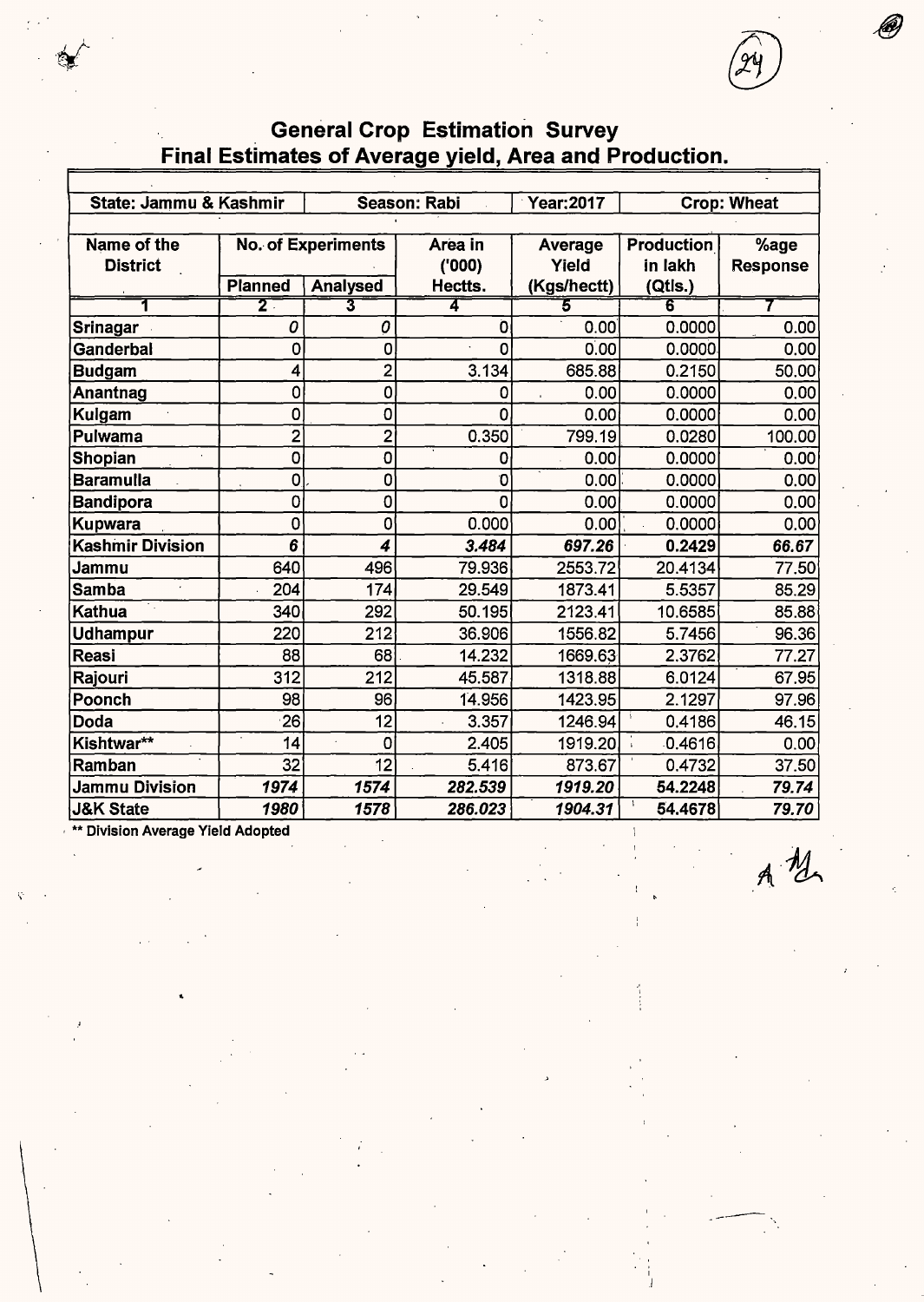| Statement showing Final Estimate of Crop Wheat for Rabi 2017 (Tehsil-Wise) |                         |                           |              |                   |                |                |
|----------------------------------------------------------------------------|-------------------------|---------------------------|--------------|-------------------|----------------|----------------|
| Tehsil /                                                                   |                         | No. of Experiments        | <b>Dried</b> | Av. Yield         | Area In        | Production In  |
| <b>District</b><br>$\bar{z}$                                               | Planned                 | Analysed                  | Yield        | Kgs/Hect.         | (000 Ha.)      | Lakh qtis.     |
| 1                                                                          | $\overline{2}$          | 3                         | 4            | 5                 | 6              | $\overline{7}$ |
| Srinagar (N)                                                               | 0                       | 0                         | 0.00         | 0.00              | 0.000<br>0.000 | 0.0000         |
| Srinagar (S)                                                               | 0                       | 0                         | 0.00         | 0.00              |                | 0.0000         |
| Eidgah                                                                     | 0                       | $\overline{0}$            | 0.00         | 0.00              | 0.000          | 0.0000         |
| Central/Shalteng                                                           | 0                       | $\overline{0}$            | 0.00         | 0.00              | 0.000          | 0.0000         |
| Khanyar                                                                    | 0                       | 0                         | 0.00         | 0.00              | 0.000          | 0.0000         |
| Chanpora                                                                   | 0                       | 0<br>$\ddot{\phantom{a}}$ | 0.00         | 0.00              | 0.000          | 0.0000         |
| Pantha chowk                                                               | 0                       | $\mathbf 0$               | 0.00         | 0.00              | 0.000          | 0.0000         |
| Distt.Srinagar                                                             | 0                       | 0                         |              | 0.00              | 0.000          | 0.0000         |
| Kangan                                                                     | ō                       | $\overline{\mathfrak{o}}$ | 0.00         | 0.00              | 0.000          | 0.0000         |
| Lar                                                                        | $\mathbf 0$             | 0                         | 0.00         | 0.00              | 0.000          | 0.0000         |
| Ganderbal                                                                  | $\overline{0}$          | $\overline{\mathbf{o}}$   | 0.00         | 0.00              | 0.000          | 0.0000         |
| Gund                                                                       | 0                       | $\overline{0}$            | 0.00         | 0.00              | 0.000          | 0.0000         |
| Tulmulla                                                                   | 0                       | 0                         | 0.00         | 0.00              | 0.000          | 0.0000         |
| Wakura                                                                     | 0                       | 0                         | 0.00         | 0.00              | 0.000          | 0.0000         |
| Distt.Ganderbal                                                            | $\overline{\mathbf{0}}$ | $\mathbf 0$               |              | 0.00              | 0.000          | 0.0000         |
| Budgam                                                                     | $\overline{0}$          | $\overline{0}$            | 0.00         | 0.00              | 0.000          | 0.0000         |
| Khansahib                                                                  | 0                       | $\overline{0}$            | 0.00         | 0.00              | 0.000          | 0.0000         |
| Beerwah                                                                    | $\overline{0}$          | $\overline{0}$            | 0.00         | 0.00              | 0.000          | 0.0000         |
| Khag                                                                       | 0                       | $\mathbf 0$               | 0.00         | 0.00              | 0.000          | 0.0000         |
| Charisharief                                                               | $\overline{2}$          | $\overline{2}$            | 1371.75      | 685.88            | 0.124          | 0.0085         |
| Baghat Kanipora*                                                           | $\overline{0}$          | 0                         | 0.00         | 685.88            | 2.028          | 0.1391         |
| Chadoora *                                                                 | $\overline{2}$          | 0                         | 0.00         | 685.88            | 0.982          | 0.0674         |
| Magam                                                                      | 0                       | 0                         | 0.00         | 0.00              | 0.000          | 0.0000         |
| Narbal                                                                     | $\overline{0}$          | 0                         | 0.00         | 0.00              | 0.000          | 0.0000         |
| Distt. Budgam                                                              | 4                       | $\overline{2}$            |              | 685.88            | 3.134          | 0.2150         |
| Anantnag                                                                   | 0                       | o                         | 0.00         | 0.00              | 0.000          | 0.0000         |
| Shangus                                                                    | 0                       | 0                         | 0.00         | 0.00              | 0.000          | 0.0000         |
| Kokernag                                                                   | 0                       | $\bf{0}$                  | 0.00         | 0.00              | 0.000          | 0.0000         |
| Dooru                                                                      | 0                       | $\overline{0}$            | 0.00         | 0.00              | 0.000          | 0.0000         |
| Pahalgam                                                                   | 0                       | 0                         | 0.00         | 0.00              | 0.000          | 0.0000         |
| Bijbehara                                                                  | 0                       | 0                         | 0.00         | 0.00              | 0.000          | 0.0000         |
| Srigufwara                                                                 | $\mathbf 0$             | 0                         | 0.00         | 0.00              | 0.000          | 0.0000         |
| Salar                                                                      | 0                       | $\overline{0}$            | 0.00         | 0.00              | 0.000          | 0.0000         |
| Shahbaad Bala                                                              | $\overline{0}$          | $\overline{0}$            | 0.00         | 0.00              | 0.000          | 0.0000         |
| Mattan                                                                     | $\mathbf 0$             | 0                         | 0.00         | 0.00              | 0.000          | 0.0000         |
| Larnoo                                                                     | $\overline{0}$<br>Ŷ.    | $\overline{0}$            | 0.00         | 0.00              | 0.000          | 0.0000         |
|                                                                            |                         | $\overline{\mathbf{0}}$   | 0.00         | 0.00              | 0.000          | 0.0000         |
| Qazigund<br><b>Distt.Anantnag</b>                                          | 0<br>0                  | $\overline{\mathbf{0}}$   |              | 0.00              | 0.000          | 0.0000         |
|                                                                            |                         |                           |              |                   |                |                |
| Kulgam                                                                     | 0                       | 0                         | 0.00         | 0.00              | 0.000          | 0.0000         |
| D.H.Pora                                                                   | $\overline{\text{o}}$   | $\overline{0}$            | 0.00         | 0.00              | 0.000          | 0.0000         |
| Devsar                                                                     | $\overline{0}$          | $\overline{0}$            | 0.00         | 0.00              | 0.000          | 0.0000         |
| Frisal                                                                     | $\overline{0}$          | $\overline{0}$            | 0.00         | 0.00              | 0.000          | 0.0000         |
| Pahool                                                                     | 0                       | $\overline{0}$            | 0.00         | 0.00              | 0.000          | 0.0000         |
| Yaripora                                                                   | 0                       | 0                         | 0.00         | 0.00              | 0.000          | 0.0000         |
| Quimoh                                                                     | 0                       | $\overline{0}$            | 0.00         | 0.00              | 0.000          | 0.0000         |
| Distt. Kulgam                                                              | $\overline{\mathbf{0}}$ | $\overline{\mathbf{0}}$   |              | 0.00              | 0.000          | 0.0000         |
| Shopian                                                                    | 0                       | $\overline{0}$            | 0.00         | 0.00              | 0.000          | 0.0000         |
| Kellar                                                                     | 0                       | 0                         | 0.00         | 0.00              | 0.000          | 0.0000         |
| Keegam                                                                     | 0                       | 0                         | 0.00         | 0.00              | 0.000          | 0.0000         |
| Zainpora                                                                   | $\overline{0}$          | $\overline{0}$            | 0.00         | 0.00              | 0.000          | 0.0000         |
| Barbough                                                                   | 0                       | 0                         | 0.00         | 0.00.             | 0.000          | 0.0000         |
| chitragam                                                                  | 0                       | 0                         | 0.00         | 0.00              | 0.000          | 0.0000         |
| Herman                                                                     | $\mathbf 0$             | $\overline{0}$            | 0.00         | 0.00              | 0.000          | 0.0000         |
| Distt. Shopian                                                             | $\overline{\mathbf{0}}$ | $\overline{\mathbf{0}}$   |              | 0.00 <sub>1</sub> | 0.000          | 0.0000         |

 $\frac{1}{2}$ 

 $\overline{a}$ 

Ø)

B

 $\Bigg)$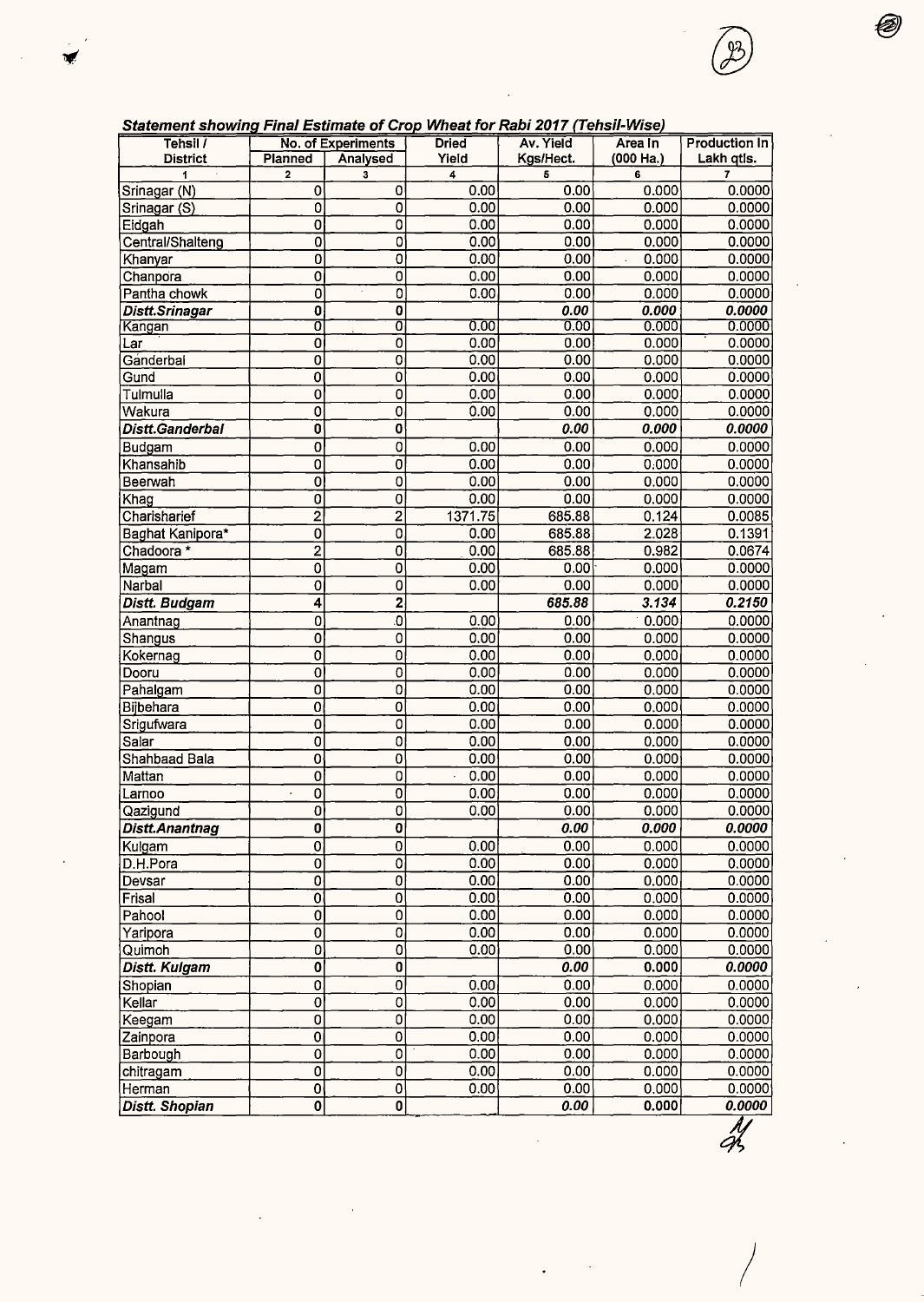| <b>J&amp;K State</b>       | 1980                         | 1578                      |              | 1904.31      | 286.023        | 54.4678          |  |
|----------------------------|------------------------------|---------------------------|--------------|--------------|----------------|------------------|--|
| Kashmir Div.               | 6                            | $\vert 4 \vert$           |              | 697.26       | 3.484          | 0.2429           |  |
| Distt. Kupwara             | 0                            | 0                         |              | 0.00         | 0.0000         | 0.0000           |  |
| lalpora                    | 0                            | 0                         | 0.00         | 0.00         | 0.000          | 0.0000           |  |
| Lolab                      | 0                            | $\overline{\mathfrak{o}}$ | 0.00         | 0.00         | 0.000          | 0.0000           |  |
| Zachaldar                  | 0                            | 0                         | 0.00         | 0.00         | 0.000          | 0.0000           |  |
| Langate                    | $\overline{\mathfrak{o}}$    | 0                         | 0.00         | 0.00         | 0.000          | 0.0000           |  |
| Qaziabad                   | 0                            | $\mathbf 0$               | 0.00         | 0.00         | 0.000          | 0.0000           |  |
| Machil                     | $\overline{0}$               | $\overline{0}$            | 0.00         | 0.00         | 0.000          | 0.0000           |  |
| Ramhal                     | 0                            | $\mathbf{0}$              | 0.00         | 0.00         | 0.000          | 0.0000           |  |
| Drugmulla                  | 0                            | 0                         | 0.00         | 0.00         | 0.000          | 0.0000           |  |
| Trehgam                    | 0                            | 0                         | 0.00         | 0.00         | 0.000          | 0.0000           |  |
| Kralpora                   | 0                            | 0                         | 0.00         | 0.00         | 0.000          | 0.0000           |  |
| Keran                      | $\overline{\mathbf{0}}$      | $\overline{0}$            | 0.00         | 0.00         | 0.000          | 0.0000           |  |
| Karnah                     | 0                            | 0                         | 0.00         | 0.00         | 0.000          | 0.0000           |  |
| Handwara                   | 0                            | 0                         | 0.00         | 0.00         | 0.000          | 0.0000           |  |
| Kupwara                    | 0                            | 0                         | 0.00         | 0.00         | 0.000          | 0.0000           |  |
| Distt. Bandipora           | 0                            | 0                         |              | 0.00         | 0.000          | 0.0000           |  |
| Tulail                     | 0                            | 0                         | 0.00         | 0.00         | 0.000          | 0.0000           |  |
| Hajjan                     | 0                            | 0                         | 0.00         | 0.00         | 0.000          | 0.0000           |  |
| Ajas                       | 0                            | 0                         | 0.00         | 0.00         | 0.000          | 0.0000           |  |
| Aloosa                     | $\overline{0}$               | 0                         | 0.00         | 0.00         | 0.000          | 0.0000           |  |
| Sonawari                   | $\overline{0}$               | ō                         | 0.00         | 0.00         | 0.000          | 0.0000           |  |
| Gureze                     | 0                            | 0                         | 0.00         | 0.00         | 0.000          | 0.0000           |  |
| Bandipora                  | 0                            | 0                         | 0.00         | 0.00         | 0.000          | 0.0000           |  |
| Distt. Baramulla           | 0                            | 0                         |              | 0.00         | 0.000          | 0.0000           |  |
| Zanigeer                   | 0                            | $\overline{0}$            | 0.00         | 0.00         | 0.000          | 0.0000           |  |
| Watergam                   | $\overline{0}$               | 0                         | 0.00         | 0.00         | 0.000          | 0.0000           |  |
| Dangiwacha                 | 0                            | 0                         | 0.00         | 0.00         | 0.000          | 0.0000           |  |
| Khoie                      | $\overline{\mathfrak{o}}$    | 0                         | 0.00         | 0.00         | 0.000          | 0.0000           |  |
| Dangerpora                 | 0                            | 0                         | 0.00         | 0.00         | 0.000          | 0.0000           |  |
| Kawarhama                  | 0                            | 0                         | 0.00         | 0.00         | 0.000          | 0.0000           |  |
| Kunzar                     | 0                            | 0                         | 0.00         | 0.00         | 0.000          | 0.0000           |  |
| Wagoora                    | 0                            | 0                         | 0.00         | 0.00         | 0.000          | 0.0000           |  |
| Kreeri                     | 0                            | 0                         | 0.00         | 0.00         | 0.000          | 0.0000           |  |
| Pattan                     | 0                            | Ò                         | 0.00         | 0.00         | 0.000          | 0.0000           |  |
| Boniyar<br>Uri             | 0                            | 0                         | 0.00         | 0.00         | 0.000          | 0.0000           |  |
| Rafiabad                   | $\overline{0}$               | 0                         | 0.00         | 0.00         | 0.000          | 0.0000           |  |
|                            | 0                            | 0                         | 0.00         | 0.00         | 0.000          | 0.0000           |  |
| Tangmarg<br>Sopore         | 0<br>0                       | 0<br>0                    | 0.00         | 0.00         | 0.000          | 0.0000           |  |
| Baramulla                  | 0                            |                           | 0.00         | 0.00         | 0.000          | 0.0000           |  |
|                            |                              | 0                         | 0.00         | 0.00         | 0.000          | 0.0000           |  |
| Shahoora<br>Distt. Pulwama | 0<br>$\overline{\mathbf{2}}$ | $\overline{\mathbf{c}}$   |              | 799.19       | 0.350          | 0.0000<br>0.0280 |  |
| Kakapora                   | 0                            | 0<br>$\overline{0}$       | 0.00<br>0.00 | 0.00<br>0.00 | 0.000<br>0.000 | 0.0000           |  |
| Aripal*                    | $\overline{\mathfrak{o}}$    | 0                         | 0.00         | 799.19       | 0.001          | 0.0001           |  |
| Pampore                    | $\overline{2}$               | 2                         | 1598.38      | 799.19       | 0.323          | 0.0258           |  |
| Tral*                      | 0                            | 0                         | 0.00         | 799.19       | 0.026          | 0.0021           |  |
| Awantipora.                | 0                            | 0                         | 0.00         | 0.00         | 0.000          | 0.0000           |  |
| Pulwama                    | 0                            |                           | 0.00         | 0.00         | 0.000          | 0.0000           |  |

\* **District average yield adopted** 

 $\ddot{\phantom{1}}$ 

 $\ddot{\phantom{1}}$ 

 $\overline{\mathscr{A}}$ 

Ð,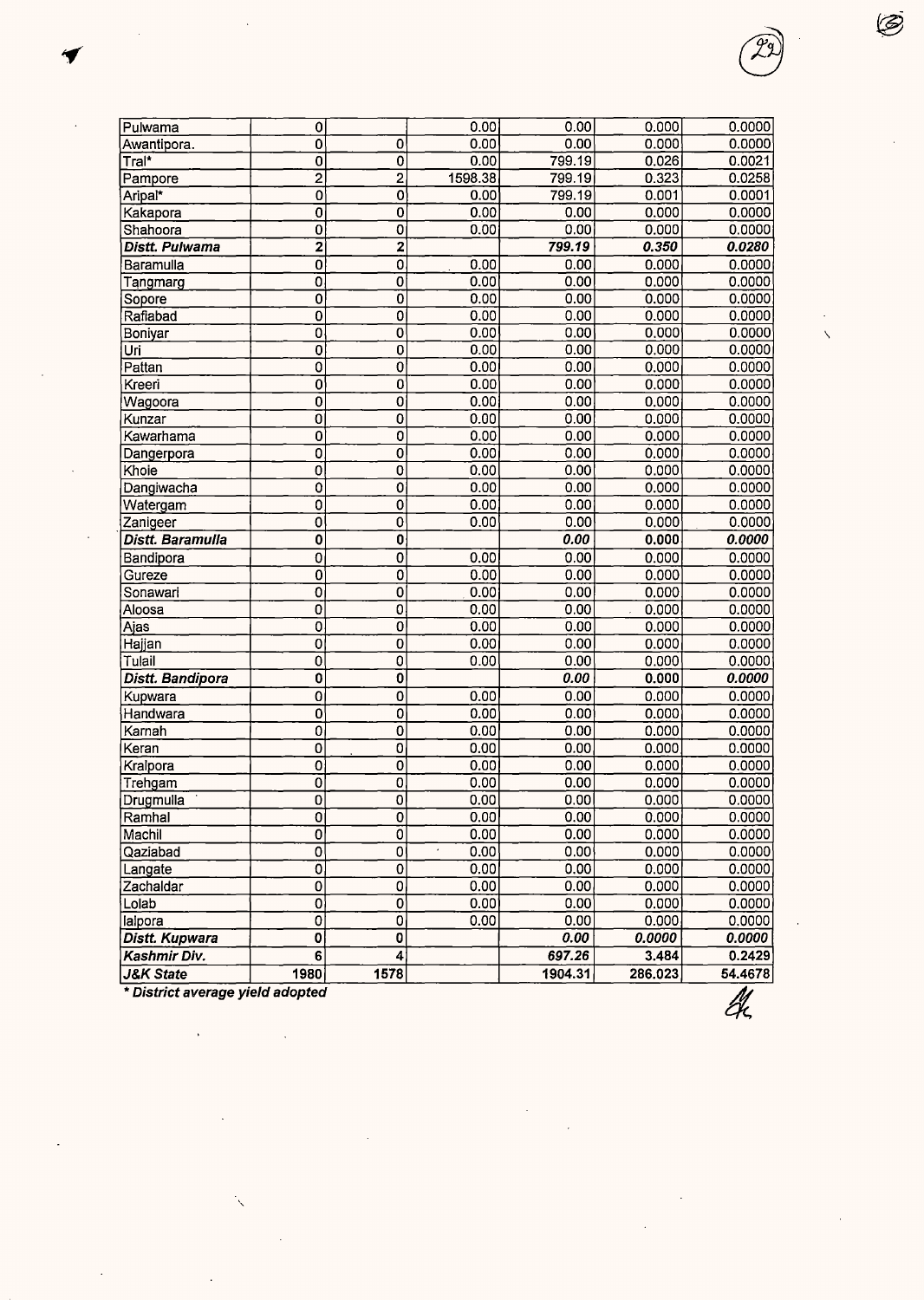| <u>uatement showing r mar Ladinate or Orop Whoat for Rabi Lorr (Ponsi-Wiso)</u><br>Tehsil / | <b>No of Experiments</b> |                  | <b>Dried</b> | Av. Yield | Area In        | <b>Production In</b> |
|---------------------------------------------------------------------------------------------|--------------------------|------------------|--------------|-----------|----------------|----------------------|
| <b>District</b>                                                                             | Planned                  | Analysed         | Yield        | Kgs/Hect. | (000 Ha.)      | Lakh qtls.           |
| 1                                                                                           | $\overline{2}$           | 3                | 4            | 5         | 6              | 7                    |
| Bishnah                                                                                     | 52                       | 46               | 136023.54    | 2957.03   | 7.367          | 2.1784               |
| jammu North                                                                                 | $\overline{20}$          | 20               | 50987.70     | 2549.39   | 1.515          | 0.3862               |
| Jaurian *                                                                                   | $\overline{22}$          | $\mathbf 0$      | 0.00         | 2553.72   | 2.844          | 0.7263               |
| Pargwal                                                                                     | 22                       | 8                | 24564.24     | 3070.53   | 3.358          | 1.0311               |
| Marh                                                                                        | 118                      | 110              | 294072.26    | 2673.38   | 8.163          | 2.1823               |
| Khour                                                                                       | 30                       | $\overline{26}$  | 62697.03     | 2411.42   | 7.325          | 1.7664               |
|                                                                                             | $\overline{12}$          | 0                | 0.00         | 2553.72   |                |                      |
| Jammu <sup>*</sup>                                                                          | $\overline{72}$          | 72               | 255398.61    | 3547.20   | 1.718<br>8.793 | 0.4387<br>3.1191     |
| R.S Pora                                                                                    |                          |                  |              | 1455.45   |                |                      |
| Bahu                                                                                        | 4                        | $\overline{2}$   | 2910.90      |           | 0.474          | 0.0690               |
| Maira Mandarain                                                                             | 10                       | 10               | 7756.14      | 775.61    | 1.922          | 0.1491               |
| Choki Chaura *                                                                              | 12                       | 0                | 0.00         | 2553.72   | 1.703          | 0.4349               |
| Jammu South                                                                                 | 40                       | 22               | 42323.55     | 1923.80   | 1.183          | 0.2276               |
| Akhnoor                                                                                     | $\overline{58}$          | $\overline{52}$  | 73204.44     | 1407.78   | 5.488          | 0.7726               |
| Nagrota                                                                                     | 14                       | $\overline{14}$  | 13615.50     | 972.54    | 1.773          | 0.1724               |
| Suchitgarh                                                                                  | $\overline{48}$          | 44               | 114783.36    | 2608.71   | 7.373          | 1.9234               |
| Khara Bani*                                                                                 | $\overline{4}$           | $\circ$          | 0.00         | 2553.72   | 1.289          | 0.3292               |
| Bhalwal *                                                                                   | 28                       | $\overline{0}$   | 0.00         | 2553.72   | 7.054          | 1.8014               |
| Mandal                                                                                      | 20                       | 20               | 61523.28     | 3076.16   | 2.512          | 0.7727               |
| Arnia                                                                                       | 36                       | 36               | 102735.99    | 2853.78   | 5.332          | 1.5216               |
| Jammu West                                                                                  | 6                        | 6                | 10591.92     | 1765.32   | 0.754          | 0.1331               |
| Dansal                                                                                      | $\overline{12}$          | $\overline{8}$   | 11140.30     | 1392.54   | 1.996          | 0.2780               |
| Distt. Jammu                                                                                | 640                      | 496              |              | 2553.72   | 79.936         | 20.4134              |
| Samba                                                                                       | 62                       | 60               | 81341.21     | 1355.69   | 8.292          | 1.1241               |
| Vijaypur                                                                                    | $\overline{2}2$          | 22               | 38640.89     | 1756.40   | 3.315          | 0.5822               |
| Ramgarh                                                                                     | 60                       | 60               | 144083.46    | 2401.39   | 8.495          | 2.0400               |
| Bribrahmina*                                                                                | 28                       | 0                | 0.00         | 1873.41   | 4.123          | 0.7724               |
| Ghagwal                                                                                     | 12                       | 12               | 19048.20     | 1587.35   | 2.177          | 0.3456               |
| Rajpura                                                                                     | 20                       | 20               | 42669.77     | 2133.49   | 3.147          | 0.6714               |
| Distt. Samba                                                                                | 204                      | 174              |              | 1873.41   | 29.549         | 5.5357               |
| Kathua                                                                                      | $\overline{76}$          | 76               | 147075.08    | 1935.20   | 12.505         | 2.4200               |
| Basholi                                                                                     | $\overline{28}$          | 14               | 21001.57     | 1500.11   | 4.121          | 0.6182               |
| Billawar                                                                                    | 36                       | 36               | 70017.44     | 1944.93   | 5.469          | 1.0637               |
| Bani                                                                                        | $\mathbf 6$              | $6\phantom{a}$   | 8266.97      | 1377.83   | 0.771          | 0.1062               |
|                                                                                             | 50                       | 40               | 86679.54     | 2166.99   | 7.659          | 1.6597               |
| Hiranagar<br>Marheen                                                                        | 50                       | 46               | 127119.01    | 2763.46   | 7.201          | 1.9900               |
|                                                                                             |                          |                  |              |           |                |                      |
| Dingaamb*                                                                                   | 10                       | 0                | 0.00         | 2123.41   | 1.384          | 0.2939               |
| Mahanpur                                                                                    | $\overline{18}$          | 18               | 25322.73     | 1406.82   | 2.675          | 0.3763               |
| Nagri                                                                                       | 26                       | 26               | 117870.63    | 4533.49   | 2.629          | 1.1919               |
| Ramkote                                                                                     | 30                       | 30               | 45000.49     | 1500.02   | 4.634          | 0.6951               |
| Lohimalhar *                                                                                | 10                       | 0                | 0.00         | 2123.41   | 1.147          | 0.2436               |
| Distt. Kathua                                                                               | 340                      | 292              |              | 2123.41   | 50.195         | 10.6585              |
| Udhampur                                                                                    | 70                       | 70               | 98562.32     | 1408.03   | 10.686         | 1.5046               |
| Ramnagar                                                                                    | 78                       | 78               | 123218.49    | 1579.72   | 11.254         | 1.7778               |
| Chenani                                                                                     | 18                       | 18               | 35139.13     | 1952.17   | 1.897          | 0.3703               |
| Majalta.                                                                                    | 36                       | 34               | 58016.08     | 1706.36   | 11.813         | 2.0157               |
| Panchari                                                                                    | 6                        | 6                | 3668.86      | 611.48    | 0.540          | 0.0330               |
| Moungri                                                                                     | $\overline{\mathbf{4}}$  | 4                | 1424.80      | 356.20    | 0.550          | 0.0196               |
| Basantgarh *                                                                                | 6                        | 0                | 0.00         | 1556.82   | 0.014          | 0.0022               |
| Latti                                                                                       | $\overline{2}$           | $\overline{2}$   | 2938.65      | 1469.33   | 0.152          | 0.0223               |
| Distt. Udhampur                                                                             | 220                      | $\overline{212}$ |              | 1556.82   | 36.906         | 5.7456               |

 $\ddot{\phantom{a}}$ 

l,

óŁ

#### Statement showing Final Estimate of Crop Wheat for Rabi 2017 (Tehsil-Wise)

€Ð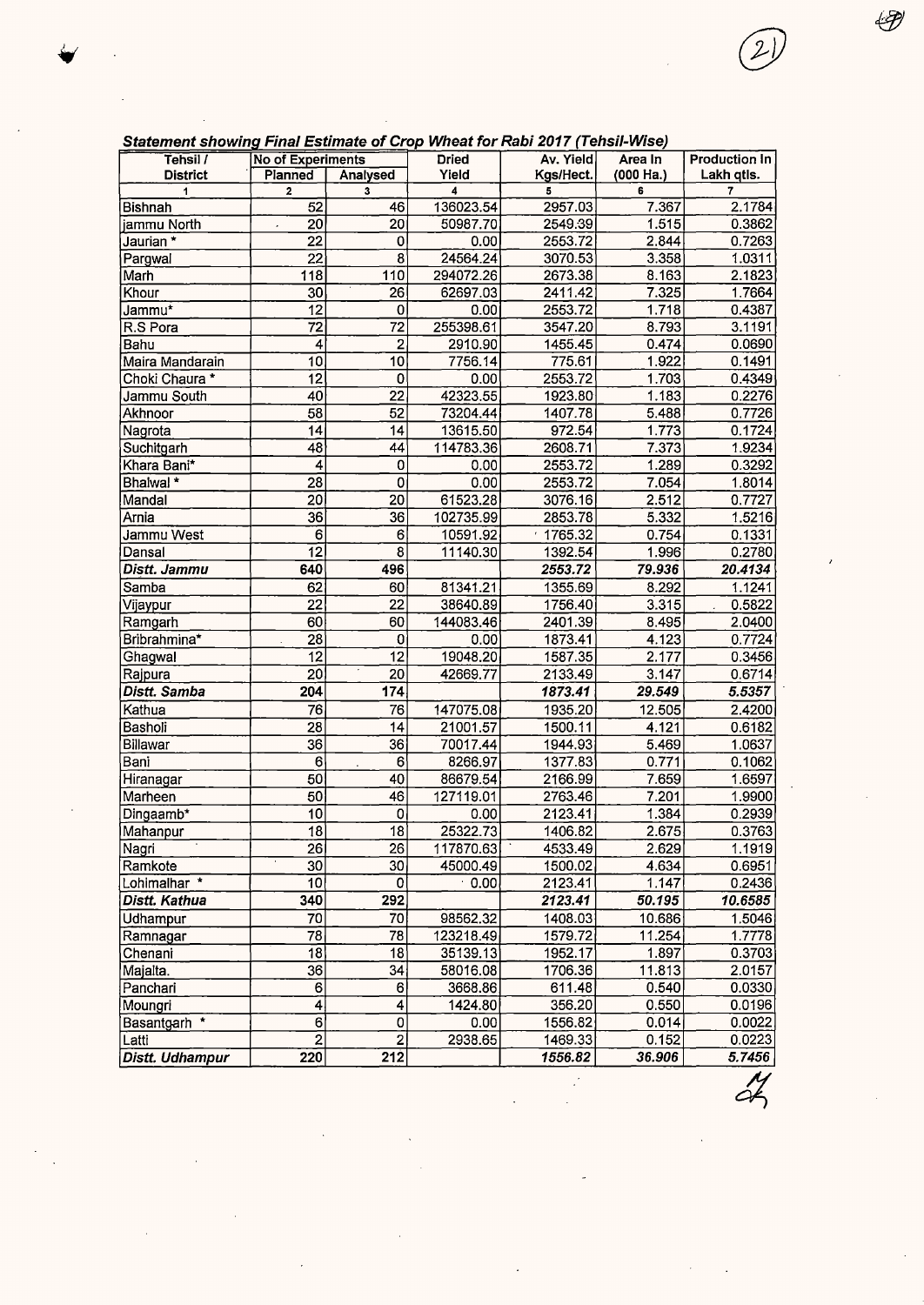| Reasi                 | 18                        | 18                        | 45350.63 | 2519.48 | 3.164  | 0.7972  |
|-----------------------|---------------------------|---------------------------|----------|---------|--------|---------|
| Katra                 | 14                        | 14                        | 20927.17 | 1494.80 | 2.279  | 0.3407  |
| Pouni                 | 18                        | $\overline{18}$           | 19981.35 | 1110.08 | 2.647  | 0.2938  |
| Bhomag                | 8                         | 8                         | 10270.45 | 1283.81 | 1.311  | 0.1683  |
| Thakrakote            | $\overline{12}$           | $\overline{2}$            | 3898.80  | 1949.40 | 1.891  | 0.3686  |
| Arnas                 | 8                         | 8                         | 6211.01  | 776.38  | 0.932  | 0.0724  |
| Thuroo*               | $\overline{\mathbf{8}}$   | $\pmb{0}$                 | 0.00     | 1669.60 | 1.509  | 0.2519  |
| Mahore (G G Garh)     | $\overline{\mathfrak{o}}$ | $\overline{0}$            | 0.00     | 0.00    | 0.000  | 0.0000  |
| Chassana <sup>*</sup> | 2                         | $\overline{0}$            | 0.00     | 1669.63 | 0.499  | 0.0833  |
| Distt.Reasi           | 88                        | 68                        |          | 1669.63 | 14.232 | 2.3762  |
| Rajouri               | 60                        | 46                        | 80948.43 | 1759.75 | 8.460  | 1.4887  |
| Manjakote*            | 28                        | 0                         | 0.00     | 1318.88 | 4.409  | 0.5815  |
| Thanamandi            | 24                        | $\overline{24}$           | 34124.50 | 1421.85 | 2.893  | 0.4113  |
| Darhai                | $\overline{12}$           | 12                        | 13326.77 | 1110.56 | 2.077  | 0.2307  |
| Kotranka              | 30                        | $\overline{24}$           | 26067.79 | 1086.16 | 4.416  | 0.4796  |
| Khawas                | $\overline{10}$           | 10 <sup>1</sup>           | 9098.25  | 909.83  | 1.368  | 0.1245  |
| Kalakote              | $\overline{28}$           | $\overline{28}$           | 33412.24 | 1193.29 | 4.188  | 0.4998  |
| Nowshera              | 44                        | 24                        | 34538.69 | 1439.11 | 6.619  | 0.9525  |
| Qila Darhal*          | 14                        | 0                         | 0.00     | 1318.88 | 2.035  | 0.2684  |
| Beri Pattan           | 18                        | $\overline{18}$           | 14591.86 | 810.66  | 2.628  | 0.2130  |
| Siot *                | 6                         | 0                         | 0.00     | 1318.88 | 0.962  | 0.1269  |
| Sunderbani            | 26                        | 26                        | 27797.32 | 1069.13 | 3.772  | 0.4033  |
| Taryatth*             | $\overline{12}$           | 0                         | 0.00     | 1318.88 | 1.760  | 0.2321  |
| Laroka                | 0                         | $\overline{0}$            | 0.00     | 0.00    | 0.000  | 0.0000  |
| Distt.Rajouri         | 312                       | 212                       |          | 1318.88 | 45.587 | 6.0124  |
| Haveli                | 28                        | 28                        | 37902.72 | 1353.67 | 4.457  | 0.6033  |
| Surankote             | 16                        | 16                        | 19890.72 | 1243.17 | 2.315  | 0.2878  |
| Mendher               | 42                        | 42                        | 67176.10 | 1599.43 | 4.918  | 0.7866  |
| Mandi                 | $\overline{\mathbf{c}}$   | $\overline{\mathbf{c}}$   | 2936.64  | 1468.32 | 0.582  | .0.0855 |
| Balakote              | 4                         | 4                         | 4049.28  | 1012.32 | 0.861  | 0.0872  |
| Mankote               | $\overline{6}$            | 4                         | 6128.64  | 1532.16 | 1.823  | 0.2793  |
| Distt.Poonch          | 98                        | 96                        |          | 1423.95 | 14.956 | 2.1297  |
| Doda                  | 6                         | 4                         | 4449.24  | 1112.31 | 1.061  | 0.1180  |
| Bhaderwah             | $\overline{2}$            | $\overline{2}$            | 4046.00  | 2023.00 | 0.030  | 0.0061  |
| Bhalla *              | $\overline{\mathfrak{o}}$ | $\overline{0}$            | 0.00     | 1246.94 | 0.017  | 0.0021  |
| Mohalla               | $\overline{6}$            | $\overline{\mathbf{A}}$   | 5972.10  | 1493.03 | 0.616  | 0.0920  |
| Gundna*               | $\overline{2}$            | $\overline{0}$            | 0.00     | 1246.94 | 0.177  | 0.0221  |
| Bharath Bagla*        | $\overline{2}$            | $\pmb{0}$                 | 0.00     | 1246.94 | 0.070  | 0.0087  |
| Bhagwah               | $\overline{2}$            | $\overline{2}$            | 2227.00  | 1113.50 | 0.240  | 0.0267  |
| Marmat *              | ō                         | $\overline{\mathfrak{o}}$ | 0.00     | 1246.94 | 0.184  | 0.0229  |
| Kashtigarh*           | $\overline{2}$            | 0                         | 0.00     | 1246.94 | 0.274  | 0.0342  |
| Assar*                | ō                         | $\overline{0}$            | 0.00     | 1246.94 | 0.195  | 0.0243  |
| Gandoh Bhaleesa       | ō                         | $\overline{0}$            | 0.00     | 0.00    | 0.000  | 0.0000  |
| Chilly Pingla         | $\overline{0}$            | $\overline{\mathbf{0}}$   | 0.00     | 0.00    | 0.000  | 0.0000  |
| Kahara*               | $\overline{2}$            | $\overline{0}$            | 0.00     | 1246.94 | 0.278  | 0.0347  |
| Phigsoo <sup>*</sup>  | $\overline{2}$            | 0                         | 0.00     | 1246.94 | 0.116  | 0.0145  |
| Chiralla *            | ō                         | 0                         | 0.00     | 1246.94 | 0.019  | 0.0024  |
| Thathri *             | $\overline{\mathfrak{o}}$ | $\overline{0}$            | 0.00     | 1246.94 | 0.080  | 0.0100  |
| Distt.Doda            | $\overline{26}$           | $\overline{12}$           |          | 1246.94 | 3.357  | 0.4186  |
| Banihal               | 0                         | 0                         | 0.00     | 0.00    | 0.000  | 0.0000  |
| Ramban                | 12                        | 12                        | 10484.09 | 873.67  | 3.792  | 0.3313  |
| Khari                 | 0                         | $\overline{0}$            | 0.00     | 0.00    | 0.000  | 0.0000  |
| Pogalparistan         | $\overline{\mathbf{0}}$   | $\mathbf{0}$              | 0.00     | 0.00    | 0.000  | 0.0000  |
| Batote*               | 10                        | 0                         | 0.00     | 873.67  | 0.078  | 0.0068  |
| Rajgarh *             | 10                        | 0                         | 0.00     | 873.67  | 1.485  | 0.1297  |
| Gool*                 | 0                         | $\overline{0}$            | 0.00     | 873.67  | 0.061  | 0.0053  |
| Distt.Ramban          | 32                        | 12                        |          | 873.67  | 5.416  | 0.4732  |
|                       |                           |                           |          |         |        |         |

❀

*I*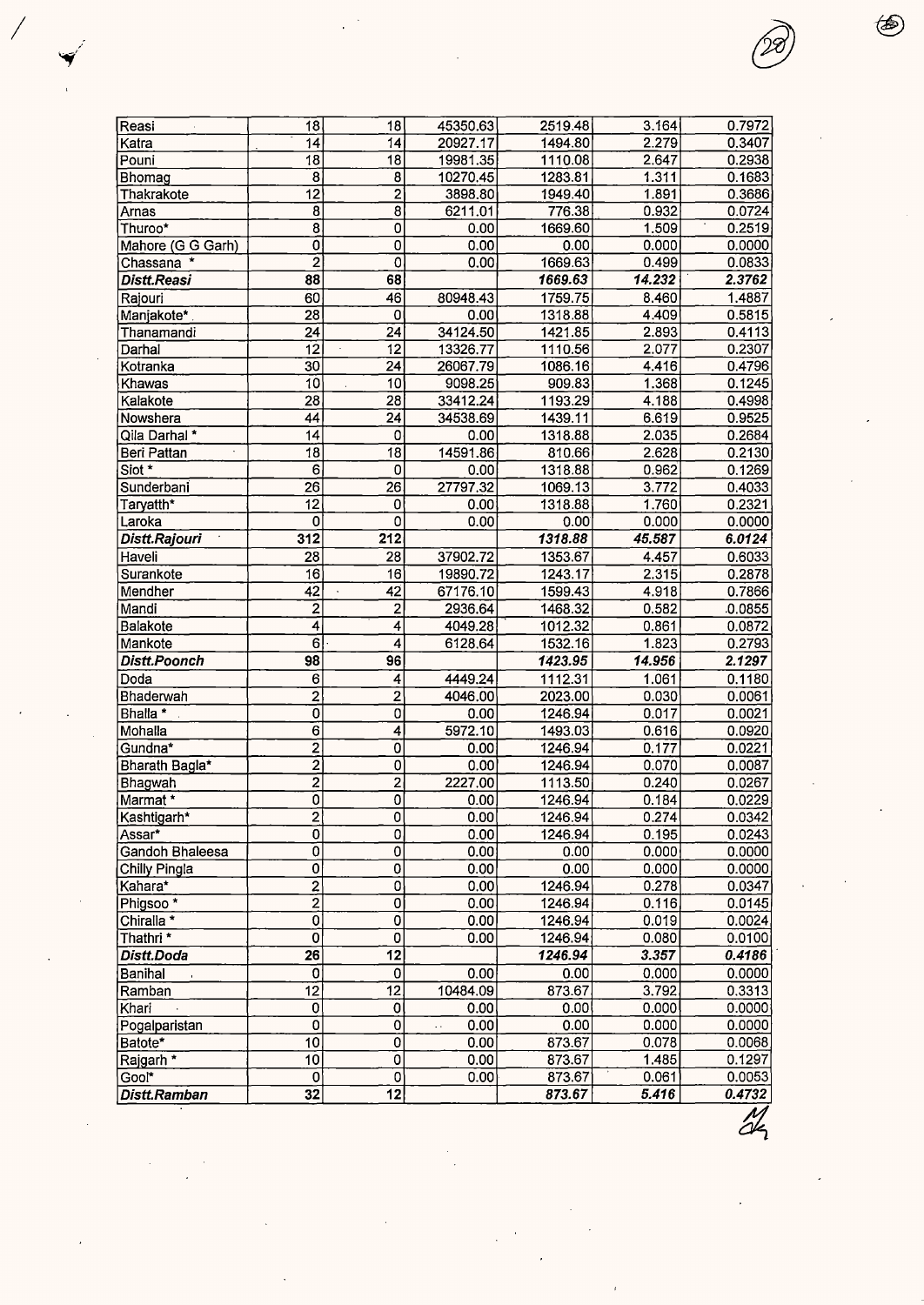| Jammu Div.<br>* District average yield adopted | 1974 | 1574 |        | 1919.20 | 282.539 | 54.2248   |
|------------------------------------------------|------|------|--------|---------|---------|-----------|
| Dis.Kishtwar**                                 | 14   | 0    |        | 1919.20 | 2.405   | 0.4616    |
| Warwan                                         | 0    | 0    | 0.00   | 0.00    | 0.000   | 0.0000    |
| Dachan**                                       |      | 0    | 0.00   | 1919.20 | 0.106   | 0.0203    |
| Drabshalla**                                   | 2    | 0    | 0.00   | 1919.20 | 0.550   | 0.1056    |
| Bounjwah <sup>**</sup>                         | ٥    | 0    | 0.00   | 1919.20 | 0.089   | 0.0171    |
| Machail**                                      | 0    |      | 0.00   | 1919.20 | 0.011   | $-0.0021$ |
| Nagseni**                                      | 2    | Ω    | 0.00   | 1919.20 | 0.155   | 0.0297    |
| Mughal Maidan**                                | 2    | 0    | 0.001  | 1919.20 | 0.268   | 0.0514    |
| Marwah                                         | 0    | 0    | 0.00   | 0.00    | 0.000   | 0.0000    |
| Chatroo                                        | 0    | 0    | 0.001. | 0.001   | 0.000   | 0.0000    |
| Padder(Attoli) **                              | 2    | 0    | 0.00   | 1919.20 | 0.139   | 0.0267    |
| Kishtwar**                                     | 61   | 0    | 0.00   | 1919.20 | 1.087   | 0.2086    |

*I*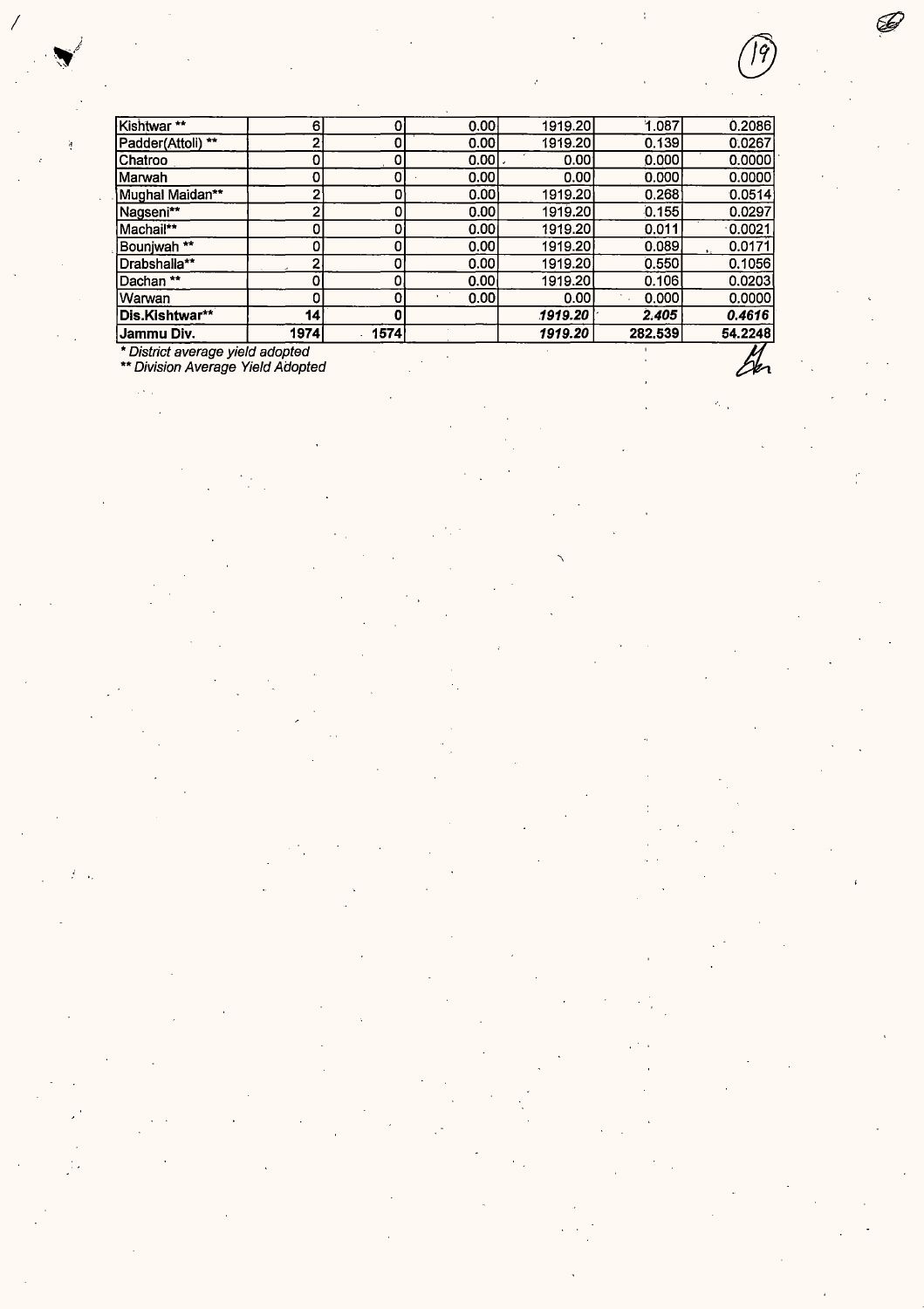### General Crop Estimation Survey Final Estimates of Average yield, Area and Production.

| State: Jammu & Kashmir         |                         |                                              | <b>Season: Rabi</b>     | <b>Year: 2017</b>                      |                             |                         |
|--------------------------------|-------------------------|----------------------------------------------|-------------------------|----------------------------------------|-----------------------------|-------------------------|
|                                |                         |                                              |                         |                                        | <b>Crop: R&amp;M</b>        |                         |
| Name of the<br><b>District</b> | <b>Planned</b>          | <b>No. of Experiments</b><br><b>Analysed</b> | Area in<br>Hectts.      | <b>Average</b><br>Yield<br>(Kgs/hectt) | <b>Production</b><br>(Qts.) | %age<br><b>Response</b> |
| 1                              | $\overline{\mathbf{2}}$ | $\overline{\mathbf{3}}$                      | $\overline{\mathbf{4}}$ | 5                                      | 6                           | 7                       |
| <b>Srinagar</b>                | $\overline{2}$          | $\overline{c}$                               | 219                     | 997.99                                 | 2185.60                     | 0.00                    |
| Ganderbal                      | 12                      | $\overline{8}$                               | 2049                    | 958.75                                 | 19644.79                    | 66.67                   |
| Budgam                         | $\overline{28}$         | 24                                           | 3128                    | 586.64                                 | 18350.20                    | 85.71                   |
| Anantnag                       | 68                      | 32                                           | 13942                   | 460.31                                 | 64176.59                    | 47.06                   |
| Kulgam                         | 34                      | 6                                            | 6978                    | 484.03                                 | 33775.55                    | 17.65                   |
| Pulwama                        | 48                      | 32                                           | 9708                    | 582.62                                 | 56560.70                    | 66.67                   |
| Shopian                        | $\overline{c}$          | $\mathbf{2}$                                 | 286                     | 842.18                                 | 2408.62                     | 100.00                  |
| <b>Baramulia</b>               | $\overline{c}$          | $\overline{2}$                               | 176                     | 1196.00                                | 2104.96                     | 100.00                  |
| <b>Bandipora</b>               | 6                       | 4                                            | 1545                    | 930.20                                 | 14371.63                    | 66.67                   |
| Kupwara                        | 0                       | O                                            | 0                       | 0.00                                   | 0.00                        | 0.00                    |
| <b>Kashmir Division</b>        | 202                     | 112                                          | 38031                   | 561.59                                 | 213578.62                   | 55.45                   |
| Jammu                          | 6                       | 6                                            | 1383                    | 883.15                                 | 12218.22                    | 100.00                  |
| Samba                          | $\overline{2}$          | $\overline{2}$                               | 721                     | 131.88                                 | 950.85                      | 100.00                  |
| Kathua                         | 12                      | 10                                           | 2270                    | 285.07                                 | 6471.07                     | 83.33                   |
| Udhampur                       | 12                      | 12                                           | 1343                    | 288.49                                 | 3874.42                     | 100.00                  |
| Reasi**                        | $\overline{c}$          | $\mathbf 0$                                  | 1098                    | 375.00                                 | 4117.50                     | 0.00                    |
| Rajouri                        | $\overline{c}$          | $\overline{2}$                               | 1556                    | 270.11                                 | 4202.92                     | 100.00                  |
| Poonch**                       | $\overline{c}$          | 0                                            | 132                     | 375.00                                 | 495.00                      | 0.00                    |
| Doda                           | 8                       | $\overline{2}$                               | 957                     | 328.86                                 | 3147.19                     | 25:00                   |
| Kishtwar**                     | 0                       | 0                                            | 25                      | 375.00                                 | 93.75                       | 0.00                    |
| Ramban                         | 4                       | 0                                            | 0                       | 0.00                                   | 0.00                        | 0.00                    |
| <b>Jammu Division</b>          | 50                      | 34                                           | 9485                    | 375.00                                 | 35570.93                    | 68.00                   |
| <b>J&amp;K State</b>           | 252                     | 146                                          | 47516                   | 524.34                                 | 249149.55                   | 57.94                   |

\*\* Division average yield adopted

 $A$   $\frac{11}{4}$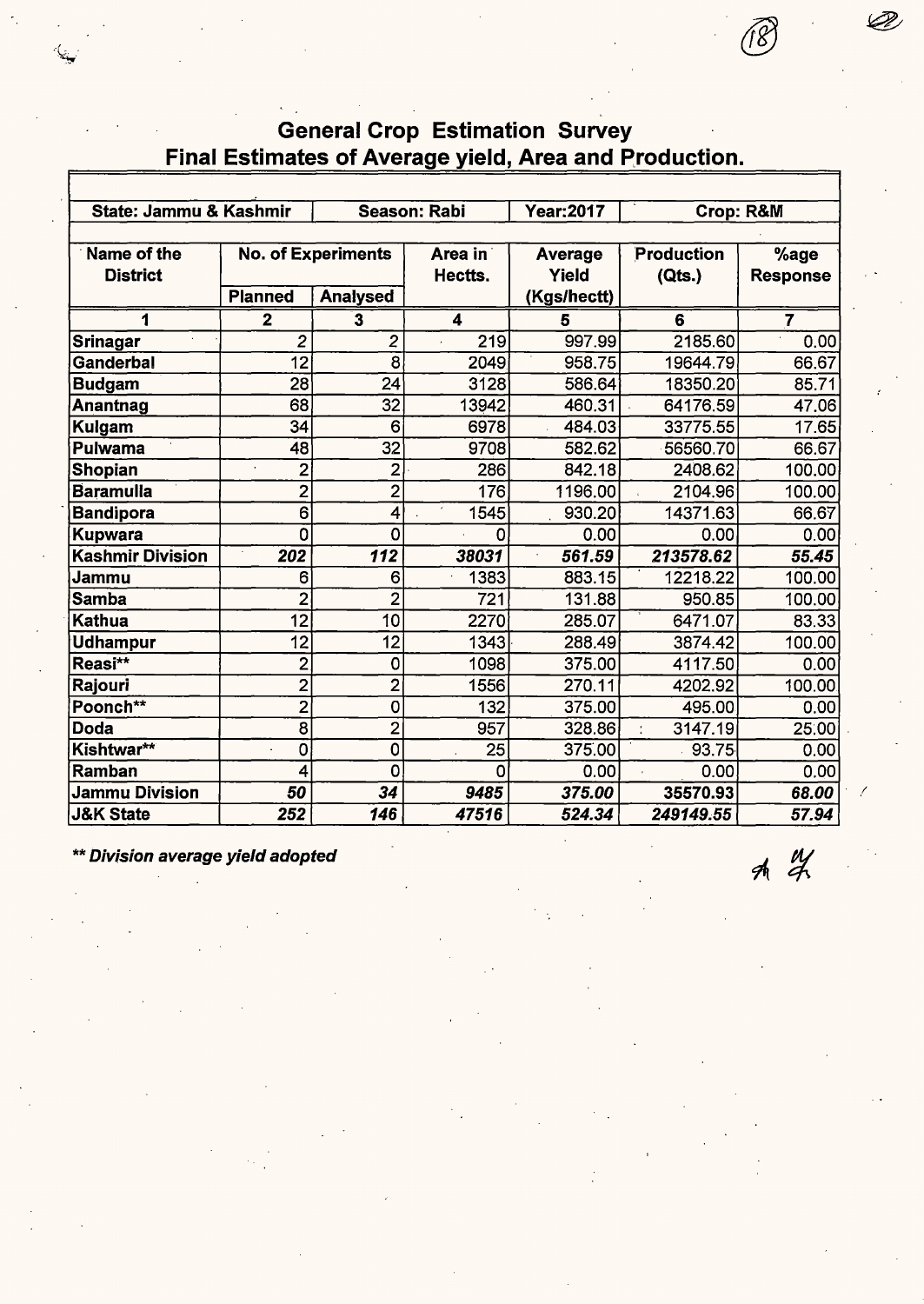| Statement showing Final Estimate of Crop R&M for Rabi 2017 (Tehsil-Wise) |  |  |
|--------------------------------------------------------------------------|--|--|
|                                                                          |  |  |

 $\ddot{\phantom{0}}$ 

 $\mathcal{L}_{\mathcal{A}}$ 

| ,,,,,,,,,,,,,,,,,,,,,,,<br>Tehsil / |                         | No. of Experiments                              | The Louisand of Orop Ram for Rapi Lott (Tendit Hidd)<br><b>Dried</b> | Av. Yield      | Area In               | <b>Production In</b> |
|-------------------------------------|-------------------------|-------------------------------------------------|----------------------------------------------------------------------|----------------|-----------------------|----------------------|
| <b>District</b>                     | <b>Planned</b>          | Analysed                                        | Yield                                                                | Kgs/Hect.      | (Ha.)                 |                      |
|                                     |                         |                                                 |                                                                      |                |                       | qtls.<br>7           |
| 1                                   | $\mathbf{2}$            | 3                                               | 4                                                                    | 5              | 6                     |                      |
| Srinagar (N)*                       | 0                       | 0                                               | 0.00                                                                 | 997.99         | 61<br>4               | 608.77               |
| Srinagar (S)*                       | 0                       | 0<br>0                                          | 0.00                                                                 | 997.99         |                       | 39.92                |
| Eidgah*                             | 0<br>$\mathbf 0$        | $\overline{0}$                                  | 0.00<br>0.00                                                         | 997.99         | 22<br>$\overline{33}$ | 219.56               |
| Central/Shalteng*<br>Khanyar*       | $\overline{0}$          | $\overline{0}$                                  | 0.00                                                                 | 997.99         | $\overline{1}1$       | 329.34               |
| Chanpora                            | $\mathbf 0$             | $\overline{0}$                                  | 0.00                                                                 | 997.99<br>0.00 | $\Omega$              | 109.78<br>0.00       |
| Pantha chowk                        | $\overline{\mathbf{c}}$ | $\overline{2}$                                  | 1995.98                                                              | 997.99         | $\overline{88}$       | 878.23               |
| Distt.Srinagar                      | $\overline{\mathbf{z}}$ | $\overline{\mathbf{2}}$                         |                                                                      | 997.99         | 219                   | 2185.60              |
| Kangan *                            | σ                       | ᠊ᢐ                                              | 0.00                                                                 | 958.75         | 142                   | 1361.43              |
| Lar *                               | 4                       | $\overline{0}$                                  | 0.00                                                                 | 958.75         | 850                   | 8149.38              |
| Ganderbal                           | 4                       | 4                                               | 2175.47                                                              | 543.87         | 64                    | 348.07               |
| $Gund*$                             | $\mathbf 0$             | 0                                               | 0.00                                                                 | 958.75         | $\overline{22}$       | 210.93               |
| Tulmulla                            | $\overline{2}$          | $\overline{\mathbf{c}}$                         | 1603.36                                                              | 801.68         | 243                   | 1948.08              |
| Wakura                              | $\overline{2}$          | $\overline{2}$                                  | 2095.30                                                              | 1047.65        | 728                   | 7626.89              |
| Distt.Ganderbal                     | $\overline{12}$         | $\overline{\mathbf{8}}$<br>$\ddot{\phantom{0}}$ |                                                                      | 958.75         | 2049                  | 19644.77             |
| Budgam*                             | 4                       | 0                                               | 0.00                                                                 | 586.64         | 449<br>$\epsilon$     | 2634.01              |
| Khansahib                           | $\overline{2}$          | $\overline{2}$                                  | 4442.50                                                              | 643.85         | 16                    | 103.02               |
| Beerwah                             | $\overline{4}$          | 4                                               | 358.95                                                               | 89.74          | 758                   | 680.22               |
| Khag*                               | 0                       | $\overline{0}$                                  | 0.00                                                                 | 586.64         | $\mathbf{3}$          | 17.60                |
| Charisharief                        | $\overline{2}$          | $\overline{2}$                                  | 568.64                                                               | 284.32         | $\overline{22}$       | 62.55                |
| <b>Baghat Kanipora</b>              | 0                       | 0                                               | 0.00                                                                 | 0.00           | $\overline{0}$        | 0.00                 |
| Chadoora                            | 14                      | 14                                              | 11212.87                                                             | 800.92         | 1752                  | 14032.11             |
| Magam                               | $\overline{2}$          | 2                                               | 604.18                                                               | 643.85         | 122                   | 785.50               |
| Narbal*                             | 0                       | 0<br>$\cdot$                                    | 0.00                                                                 | 586.64         | 6                     | 35.20                |
| Distt. Budgam                       | 28                      | 24                                              |                                                                      | 586.64         | 3128                  | 18350.20             |
| Anantnag                            | 10                      | 10                                              | 3777.55                                                              | 377.76         | 1977                  | 7468.22              |
| Shangus                             | 4                       | 4                                               | 1670.55                                                              | 417.64         | 761                   | 3178.22              |
| Kokernag                            | 8                       | 8                                               | 5952.28                                                              | 744.03         | 1535                  | 11420.93             |
| Dooru                               | 4                       | 4                                               | 1836.10                                                              | 459.03         | 782                   | 3589.58              |
| Pahalgam                            | 4                       | 4                                               | 835.28                                                               | 208.82         | 949                   | 1981.69              |
| Bijbehara*                          | 12                      | 0                                               | 0.00                                                                 | 460.31         | 2523                  | 11613.62             |
| Srigufwara*                         | 6                       | 0                                               | 0.00                                                                 | 460.31         | 1176                  | 5413.25              |
| Salar*                              | 4                       | 0                                               | 0.00                                                                 | 460.31         | 1109                  | 5104.84              |
| Shahbaad Bala*                      | $\overline{2}$          | 0                                               | 0.00                                                                 | 460.31         | 183                   | 842.37               |
| Mattan*                             | $\overline{12}$         | $\overline{0}$                                  | 0.00                                                                 | 460.31         | 2834                  | 13045.19             |
| Larnoo                              | 0                       | $\overline{0}$                                  | 0.00                                                                 | 0.00           | 0                     | 0.00                 |
| Qazigund                            | $\overline{2}$          | $\overline{2}$                                  | 918.05                                                               | 459.03         | 113                   | 518.70               |
| <b>Distt.Anantnag</b>               | 68                      | 32                                              |                                                                      | 460.31         | 13942                 | 64176.59             |
| Kulgam                              | 8                       | 4                                               | 1788.85                                                              | 447.21         | 1735                  | 7759.14              |
| D.H.Pora*                           | 4                       | $\overline{\text{o}}$                           | 0.00                                                                 | 484.03         | 860                   | 4162.66              |
| Devsar*                             | 6                       | 0                                               | 0.00                                                                 | 484.03         | 1226                  | 5934.21              |
| Frisal*                             | $\overline{2}$          | $\mathbf 0$                                     | 0.00                                                                 | 484.03         | 217                   | 1050.35              |
| Pahloo*                             | $\overline{6}$          | $\overline{0}$                                  | 0.00                                                                 | 484.03         | 1242                  | 6011.65              |
| Yaripora                            | $\overline{2}$          | $\overline{2}$                                  | 1242.78                                                              | 621.39         | 465                   | 2889.46              |
| Quimoh*                             | $\overline{6}$          | $\overline{0}$                                  | 0.00                                                                 | 484.03         | 1233                  | 5968.09              |
| Distt. Kulgam                       | 34                      | $\overline{\mathbf{6}}$                         |                                                                      | 484.03         | 6978                  | 33775.55             |
| Shopian                             | 0                       | 0                                               | 0.00                                                                 | 0.00           | 0                     | 0.00                 |
| Kellar                              | 0                       | 0                                               | $0.\overline{00}$                                                    | 0.00           | $\bar{0}$             | 0.00                 |
| Keegam                              | 0                       | 0                                               | 0.00                                                                 | 0.00           | 0                     | 0.00                 |
| Zainpora                            | $\overline{2}$          | 2                                               | 1684.35                                                              | 842.18         | 260                   | 2189.66              |
| Barbough                            | $\overline{0}$          | $\mathbf 0$                                     | 0.00                                                                 | 0.00           | 0                     | 0.00                 |
| chitragam*                          | 0                       | $\overline{0}$                                  | 0.00                                                                 | 842.18         | 26                    | 218.97               |
| Herman                              | $\mathbf{0}^{\prime}$   | O                                               | 0.00                                                                 | 0.00           | 0                     | 0.00                 |
| Distt. Shopian                      | $\overline{\mathbf{2}}$ | $\overline{2}$                                  |                                                                      | 842.18         | 286                   | 2408.62              |

 $\overline{\mathscr{U}}$ 

 $\ddot{\phantom{0}}$ 

 $\binom{1}{2}$ 

Ø

 $\epsilon$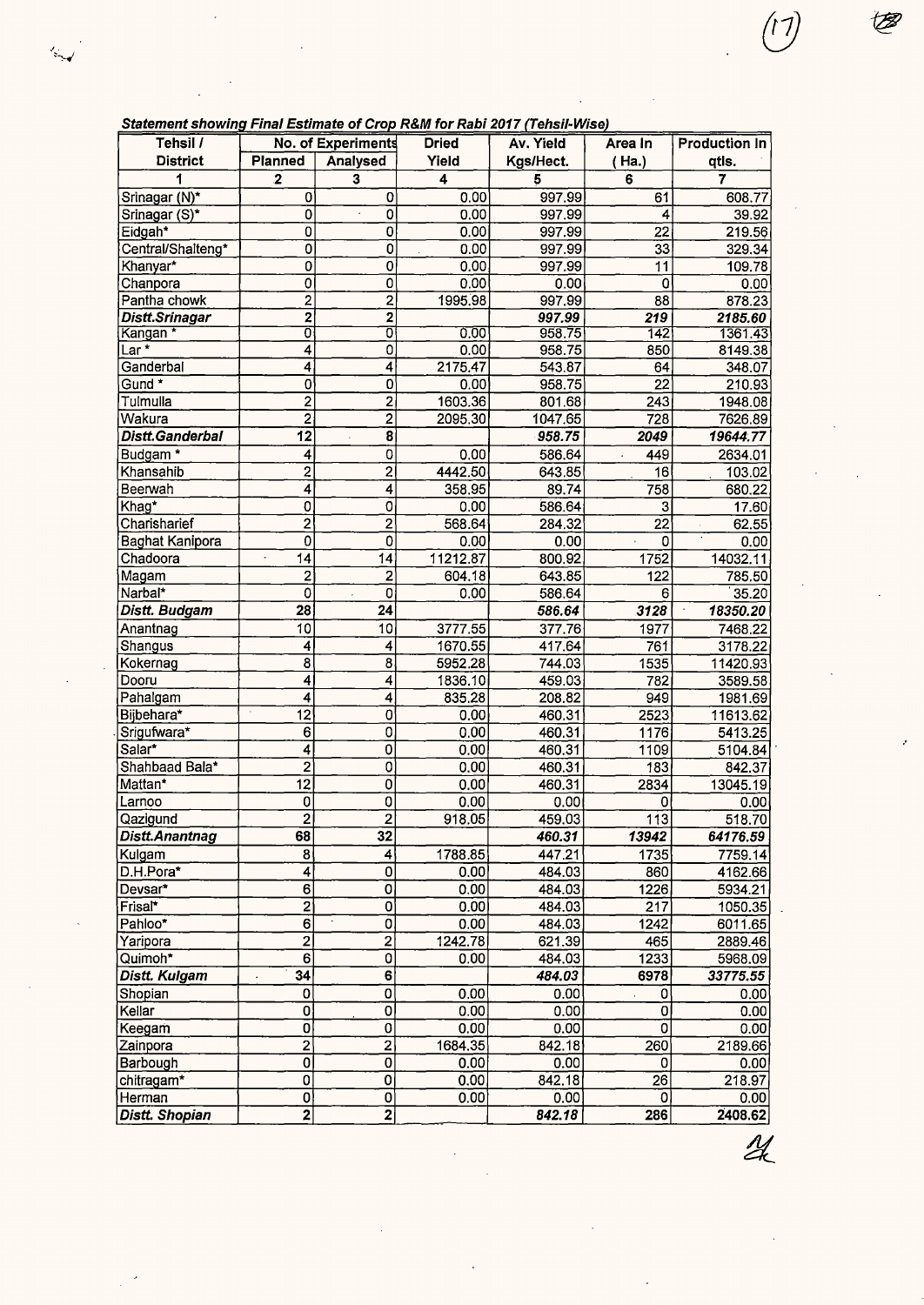| Pulwama              | 14                        | 12                | 11424.00 | 952.00  | 1294                      | 12318.88                            |
|----------------------|---------------------------|-------------------|----------|---------|---------------------------|-------------------------------------|
| Awantipora           | $\overline{12}$           | $\overline{12}$   | 4758.40  | 396.53  | 2104                      | 8343.06                             |
| Rajpura*             | 0                         | 0                 | 0.00     | 582.62  | $\overline{124}$          | 722.45                              |
| Tral*                | $\overline{12}$           | $\overline{0}$    | 0.00     | 582.62  | 2085                      | 12147.63                            |
| Pampore              | 6                         | $\overline{6}$    | 2336.00  | 389.33  | 1069                      | $\overline{\phantom{a}}$<br>4161.97 |
| Aripal*              | $\overline{2}$            | 0                 | 0.00     | 582.62  | $\overline{637}$          | 3711.29                             |
| Kakapora*            | 0                         | $\overline{0}$    | 0.00     | 582.62  | 1161                      | 6764.22                             |
| Shahoora             | $\overline{c}$            | $\overline{2}$    | 1360.00  | 680.00  | 1234                      | 8391.20                             |
| Distt. Pulwama       | 48                        | 32                |          | 582.62  | 9708                      | 56560.70                            |
| Baramulla            | $\bf{0}$                  | $\overline{0}$    | 0.00     | 0.00    | 0                         | 0.00                                |
| Tangmarg*            | $\overline{0}$            | 0                 | 0.00     | 1196.00 | 66                        | 789.36                              |
| Sopore               | 0                         | $\mathbf 0$       | 0.00     | 0.00    | 0                         | 0.00                                |
| Rafiabad             | 0                         | 0                 | 0.00     | 0.00    | 0                         | 0.00                                |
| Boniyar              | 0                         | $\mathbf 0$       | 0.00     | 0.00    | $\overline{0}$            | 0.00                                |
| Uri                  | Ö                         | 0                 | 0.00     | 0.00    | $\overline{0}$            | 0.00                                |
| Pattan*              | $\overline{0}$            | $\overline{0}$    | 0.00     | 1196.00 | $\overline{\mathbf{1}}$   | 11.96                               |
| Kreeri               | $\overline{2}$            | $\overline{2}$    | 2392.00  | 1196.00 | $\overline{12}$           | 143.52                              |
| Wagoora <sup>*</sup> | $\overline{0}$            | $\overline{0}$    | 0.00     | 1196.00 | $\overline{97}$           | 1160.12                             |
| Kunzar               | $\mathbf 0$               | $\overline{0}$    | 0.00     | 0.00    | 0                         | 0.00                                |
| Kawarhama            | $\mathbf 0$               | 0                 | 0.00     | 0.00    | 0                         | 0.00<br>$\bar{z}$                   |
| Dangerpora           | 0                         | 0                 | 0.00     | 0.00    | $\overline{0}$            | 0.00                                |
| Khole                | $\overline{0}$            | $\overline{0}$    | 0.00     | 0.00    | $\overline{0}$            | 0.00                                |
| Dangiwacha           | $\overline{0}$            | $\overline{0}$    | 0.00     | 0.00    | $\overline{0}$            | 0.00                                |
| Watergam             | $\overline{0}$            | $\overline{0}$    | 0.00     | 0.00    | ō                         | 0.00                                |
| Zanigeer             | $\overline{0}$            | 0                 | 0.00     | 0.00    | ō                         | 0.00                                |
| Distt. Baramulla     | $\mathbf{2}$              | 2                 |          | 1196.00 | 176                       | 2104.96                             |
| Bandipora*           | $\mathbf 0$               | $\mathbf 0$       | 0.00     | 930.20  | 40                        | 372.08                              |
| Gureze               | $\mathbf 0$               | 0                 | 0.00     | 0.00    | 0                         | 0.00                                |
| Sonawari             | $\overline{\mathbf{2}}$   | $\overline{c}$    | 2114.66  | 1057.33 | 446                       | 4715.69                             |
| Aloosa*              | 0                         | 0                 | 0.00     | 930.20  | 35                        | 325.57                              |
| Ajas*                | $\overline{2}$            | $\overline{0}$    | 0.00     | 930.20  | $\overline{533}$          | 4957.97                             |
| Hajjan               | $\overline{2}$            | $\overline{2}$    | 1629.46  | 814.73  | 491                       | 4000.32                             |
| Tulail               | 0                         | $\mathbf 0$       | 0.00     | 0.00    | 0                         | 0.00                                |
| Distt. Bandipora     | $\overline{6}$            | 4                 |          | 930.20  | 1545                      | 14371.63                            |
| Kupwara              | 0                         | $\mathbf 0$       | 0.00     | 0.00    | 0                         | 0.00                                |
| Handwara             | $\mathbf 0$               | $\overline{0}$    | 0.00     | 0.00    | o                         | 0.00                                |
| Karnah               | 0                         | $\overline{0}$    | 0.00     | 0.00    | 0                         | 0.00                                |
| Keran                | $\mathbf 0$               | $\mathbf 0$       | 0.00     | 0.00    | 0                         | 0.00                                |
| Kralpora             | $\overline{\mathfrak{o}}$ | $\overline{0}$    | 0.00     | 0.00    | $\overline{\mathfrak{o}}$ | 0.00                                |
| Trehgam              | $\overline{0}$            | $\overline{0}$    | 0.00     | 0.00    | $\overline{\mathbf{0}}$   | 0.00                                |
| Drugmulla            | 0                         | $\mathbf{0}$      | 0.00     | 0.00    | 0                         | 0.00                                |
| Ramhal               | 0                         | $\overline{0}$    | 0.00     | 0.00    | ō                         | 0.00                                |
| Machil               | $\mathbf{0}$              | $\overline{0}$    | 0.00     | 0.00    | $\mathbf{0}$              | 0.00                                |
| Qaziabad             | $\mathbf 0$               | $\overline{0}$    | 0.00     | 0.00    | $\mathbf{O}$              | 0.00                                |
| Langate              | 0                         | $\overline{0}$    | 0.00     | 0.00    | $\overline{0}$            | 0.00                                |
| Zachaldar            | 0                         | $\mathbf 0$       | 0.00     | 0.00    | $\overline{0}$            | 0.00                                |
| Lolab                | $\overline{\mathfrak{o}}$ | $\pmb{0}$         | 0.00     | 0.00    | $\overline{0}$            | 0.00                                |
| lalpora              | 0                         | 0                 | 0.00     | 0.00    | ō                         | 0.00                                |
| Distt. Kupwara       | 0                         | $\mathbf 0$       |          | 0.00    | 0                         | 0.00                                |
| Kashmir Div.         | 202                       | $\overline{112}$  |          | 561.59  | 38031                     | 213578.62                           |
| <b>J&amp;K State</b> | 252                       | $\overline{1}$ 46 |          | 524.34  | 47516                     | 249149.55                           |

 $\mathcal{I}$ 

Ç

 $24$ 

\* **District average yield adopted** 

**\*\*Division Average Yield Adopted**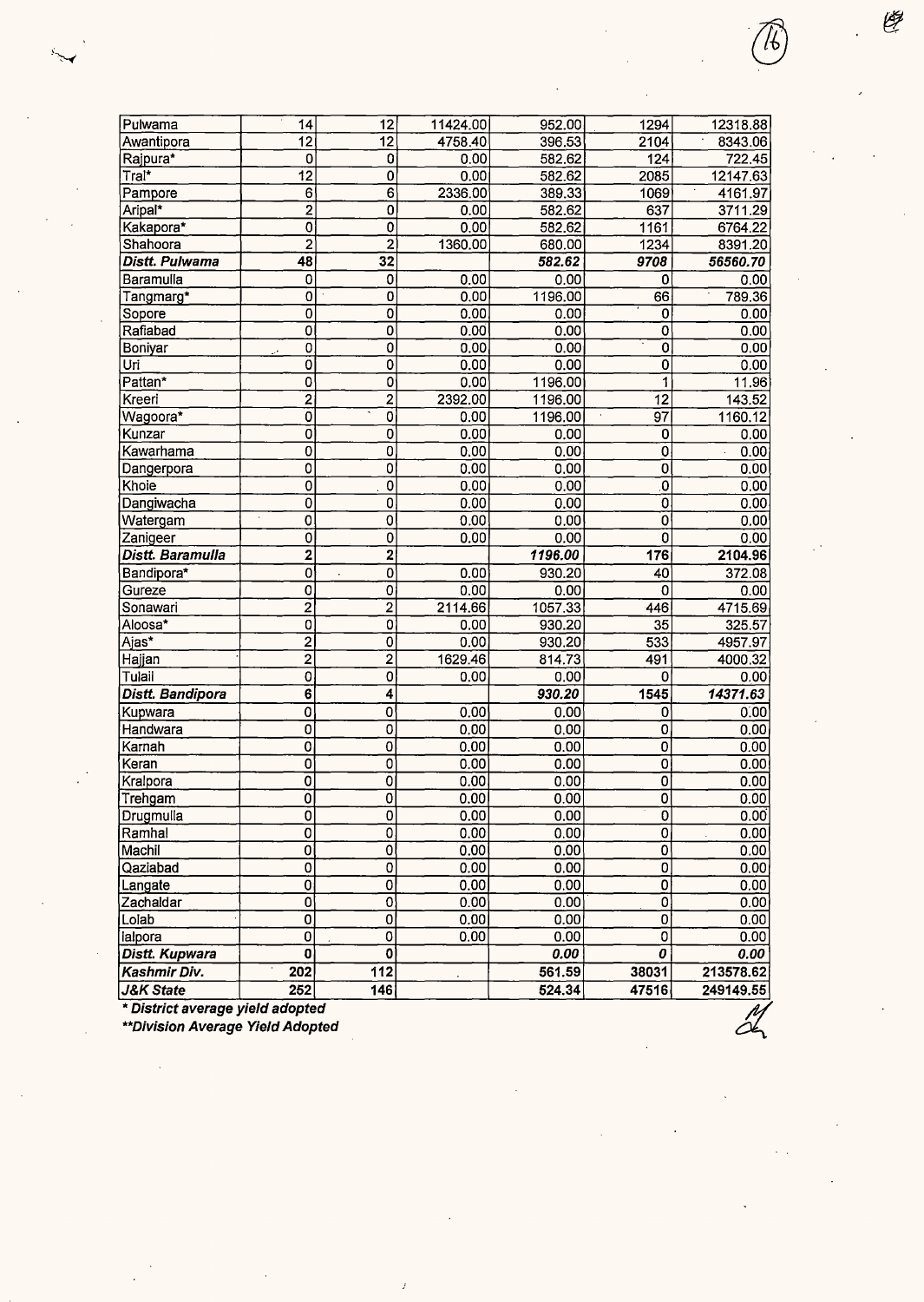| <b>District</b>   | Planned        | Analysed | Yield   | Kgs/Hect. | Ha.) | qtis.   |
|-------------------|----------------|----------|---------|-----------|------|---------|
|                   | 2              | 3        | 4       | 5         | 6    |         |
| Bishnah*          | 0              | 0        | 0.00    | 883.15    | 9    | 79.48   |
| iammu North       | 0              | 0        | 0.00    | 0.00      | 0    | 0.00    |
| Jaurian *         | 0              | 0        | 0.00    | 883.15    | 100  | 883.15  |
| Pargwal           | 0              | 0        | 0.00    | 0.00      | 0    | 0.00    |
| Marh              | 0              | 0        | 0.00    | 0.00      |      | 0.00    |
| Khour             | $\overline{2}$ | 2        | 2075.24 | 1037.62   | 902  | 9359.33 |
| Jammu*            | 0              | 0        | 0.00    | 883.15    | 16   | 141.30  |
| R.S Pora          | 0              | 0        | 0.00    | 0.00      | 0    | 0.00    |
| Bahu              | 0              | 0        | 0.00    | 0.001     | 0    | 0.00    |
| Maira Mandarain * | 0              | 0        | 0.00    | 883.15    | 26   | 229.62  |
| Choti Chaura *    | 0              | 0        | 0.00    | 883.15    | 15   | 132.47  |
| Jammu South       | 0              | 0        | 0.00    | 0.00      | Ω    | 0.00    |
| Akhnoor           | 4              | 4        | 608.26  | 152.07    | 190  | 288.92  |
| Nagrota *         | 0              | 0        | 0.00    | 883.15    | 10   | 88.32   |
| Suchitgarh*       | 0              | 0        | 0.00    | 883.15    |      | 8.83    |
| Khara Bani*       | 0              | 0        | 0.00    | 883.15    | 58   | 512.23  |
| Bhalwal *         | 0              | 0        | 0.00    | 883.15    | 51   | 450.41  |
| Mandal            | 0              | 0        | 0.00    | 0.00      | 0    | .0.00   |
| Arnia*            | 0              | 0        | 0.00    | 883.15    | 5    | 44.16   |

1<br>
1 Jammu West 1 0 0 0.00 0.00 0.00 0.00<br>
1 Dansal 1 0 0 0.00 0.00 0 0.00 0 0.00 Dansal 0 0 0 0 0.00 0.00 0 0.00 0.00 **Distt. Jammu 6 6 883.15 1383 12218.22**  Samba 2 2 263.76 131.88 22 29.01 Viiavpur\* 0 0 0.00 131.88 9 11.87 Ramgarh\* 18.46 **0 0 0 0.00 131.88** 14 18.46 Bribrahmina\* 0 0 0 0.00 131.88 99 130.56 Ghaawal\* 0 0 0.00 131.88 443 584.23 Rajpura\* \_ 0| 0| 0.00| 131.88| 134| 176.72| **Distt. Samba ·2 2 131.88 721 950.85**  Kathua\* 0 0 0.00 285.07 23 65.57 Basholi\* 0 0 0.00 285.07 70 199.55 Billawar\* 0 0 0.00 285.07 58 165.34 Bani 8 8 2274.76 284.35 1146 3258.59 Hiranagar\* <u>|</u> 0 0 0 000 285.07 93 265.12 Marheen\* 0| 0| 0.00| 285.07| 34| 96.92  $\mathsf{Dingaamb}^*$  0 0 0 0.00 285.07 1 2.85 Maharipur\* 0 0 0.00 285.07 6 17.10 Nagri \_ <u>| 2 2 2 323.77 22 71.01</u> Ramkote\* 0 0 0.00 285.07 59 168.19 Eohimalhar \* 2 0 0.00 285.07 758 2160.83<br>Distt. Kathua 12 10 285.07 2270 6471.07

Udhampur\* 0 0 0 0.00 288.49 99 285.61 Ramnagar\* 0 0 0.00 288.49 206 594.29 Chenani <sub>2 2</sub> 2 474.92 237.46 436 1035.33 Maialta. 2 2 1761.80 880.90 25 220.23 Panchari | 4 4 796.64 199.<u>16 201 400.31</u> Mounari 2 2 612.80 306.40 289 885.50 Basantgarh 0 0 0.00 0.00 0.00 0 0.00<br>Latti 2 2 1041.76 520.88 87 453.17 Latti 2 2 1041.76 520.88 87 453.17 **-Distt. Udhampur 12 12 288.49 1343 3874.42** 

**Distt. Kathua 12 10 10 285.07** 

**Tehsil** / **No of Experiments Dried Av. Yield Area In Production In** 

#### **Statement showing Final Estimate of Crop R&M for Rabi 2017 (Tehsil-Wise)**

 $\overline{1}$ 

Ht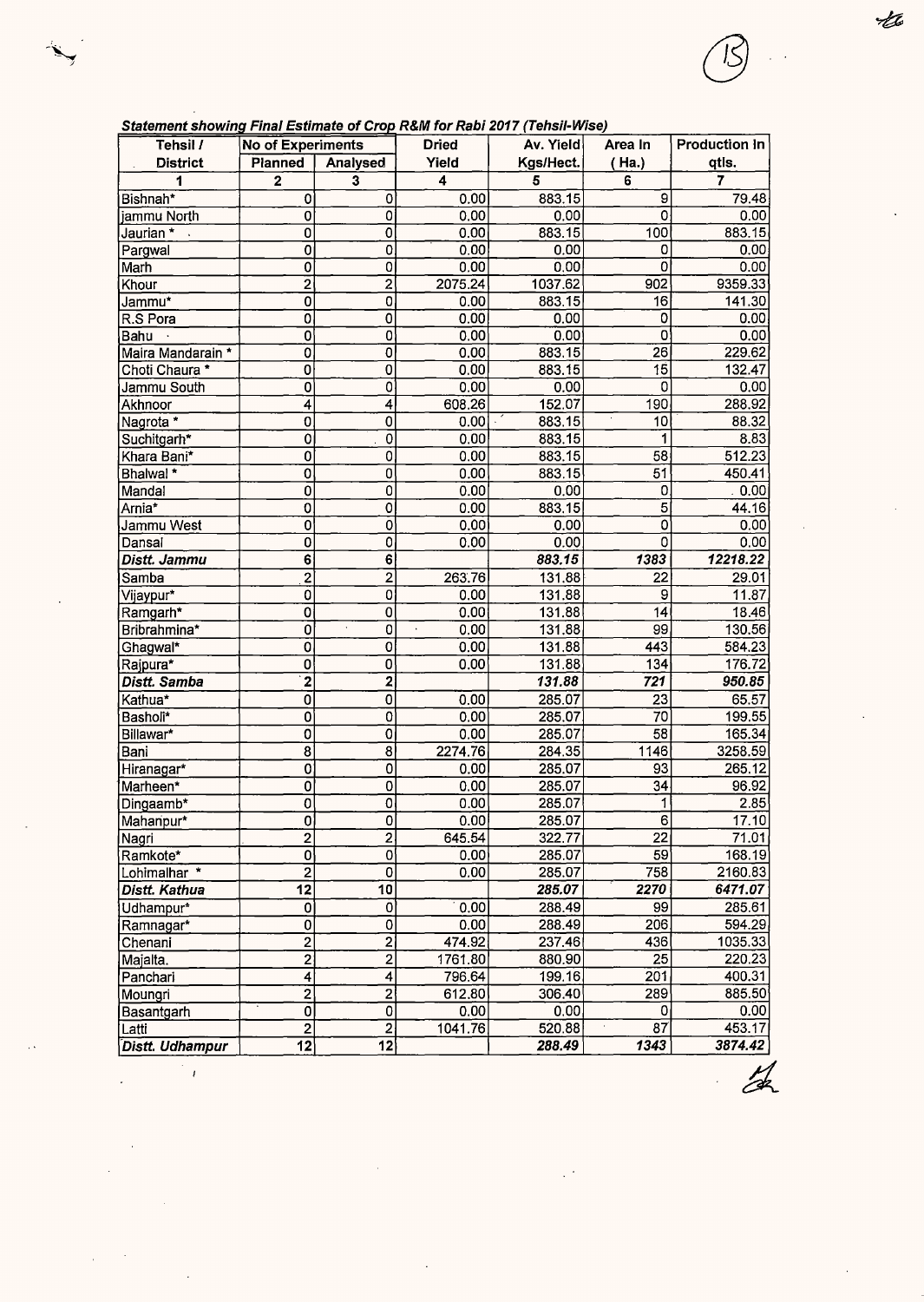| Reasi                   | 0                       | $\overline{0}$                   | 0.00         | 0.00                | $\mathbf{O}$           | 0.00                   |
|-------------------------|-------------------------|----------------------------------|--------------|---------------------|------------------------|------------------------|
| Katra**                 | 0                       | $\overline{0}$                   | 0.00         | 375.00              | 4                      | 15.00                  |
| Pouni                   | 0                       | $\overline{0}$                   | 0.00         | 0.00                | 0                      | 0.00                   |
| Bhomag                  | οI                      | $\mathbf 0$                      | 0.00         | 0.00                | 0                      | 0.00                   |
| Thakrakote              | 0                       | 0                                | 0.00         | 0.00                | 0                      | 0.00                   |
| Arnas**                 | 0                       | $\mathbf 0$                      | 0.00         | 375.00              | $\overline{43}$        | 161.25                 |
| Thuroo**                | $\overline{2}$          | 0                                | 0.00         | 375.00              | 258                    | 967.50                 |
| Mahore (G G Garh)       | $\overline{0}$          | 0                                | 0.00         | 0.00                | 0                      | 0.00                   |
| Chassana <sup>**</sup>  | οI                      | 0                                | 0.00         | 375,00              | 793                    | 2973.75                |
| <b>Distt.Reasi</b>      | $\overline{2}$          | 0                                |              | 375.00              | 1098                   | 4117.50                |
| Rajouri*                | 0                       | 0                                | 0.00         | 270.11              | 88                     | 237.70                 |
| Manjakote               | 0                       | $\mathbf 0$                      | 0.00<br>0.00 | 0.00<br>270.11      | $\mathbf 0$<br>789     | 0.00                   |
| Thanamandi *<br>Darhal  | 0<br>$\overline{0}$     | $\mathbf 0$<br>$\overline{0}$    | 0.00         | 0.00                | 0                      | 2131.17<br>0.00        |
| Kotranka                | 0                       | $\mathbf 0$                      | 0.00         | 0.00                | 0                      | 0.00                   |
| Khawas                  | $\overline{2}$          | $\overline{\mathbf{c}}$          | 540.23       | 270.11              | 362                    | 977.81                 |
| Kalakote*               | 0                       | 0                                | 0.00         | 270.11              | 56                     | 151.26                 |
| Nowshera*               | $\mathbf{0}$            | $\overline{\text{o}}$            | 0.00         | 270.11              | 13                     | 35.11                  |
| Qila Darhal             | $\mathbf{0}^{\prime}$   | 0                                | 0.00         | 0.00                | 0                      | 0.00                   |
| Beri Pattan*            | $\overline{0}$          | $\overline{0}$                   | 0.00         | 270.11              | $\overline{49}$        | 132.35                 |
| Siot *                  | 0                       | 0                                | 0.00         | 270.11              | 44                     | 118.85                 |
| Sunderbani*             | $\overline{0}$          | 0                                | 0.00         | 270.11              | 68                     | 183.67                 |
| Taryatth*               | 0                       | $\mathbf 0$                      | 0.00         | 270.11              | $\overline{87}$        | 235.00                 |
| Laroka                  | 0                       | 0                                | 0.00         | 0.00                | 0                      | 0.00                   |
| Distt.Rajouri           | 2                       | $\overline{\mathbf{2}}$          |              | 270.11              | 1556                   | 4202.92                |
| Haveli**                | 0                       | 0                                | 0.00         | 375.00              | 32                     | 120.00                 |
| Surankote**             | $\overline{2}$          | $\mathbf{0}^{\dagger}$           | 0.00         | 375.00              | 100                    | 375.00                 |
| Mendher                 | $\mathbf 0$             | $\mathbf 0$                      | 0.00         | 0.00                | 0                      | 0.00                   |
| Mandi                   | $\mathbf 0$             | $\overline{0}$                   | 0.00         | 0.00                | $\overline{0}$         | 0.00                   |
| Balakote                | 0                       | $\overline{0}$                   | 0.00         | 0.00                | o                      | $\blacksquare$<br>0.00 |
| Mankote                 | 0                       | 0                                | 0.00         | 0.00                | 0                      | 0.00                   |
| <b>Distt.Poonch</b>     | $\mathbf 2$             | $\mathbf 0$                      |              | 375.00<br>$\lambda$ | 132                    | 495.00                 |
| Doda                    | $\overline{2}$          | $\overline{2}$                   | 657.72       | 328.86              | 357                    | 1174.03                |
| Bhaderwah*              | $\overline{2}$          | $\overline{0}$                   | 0.00         | 328.86              | $\overline{45}$        | 147.99                 |
| Bhalla *                | 0                       | $\pmb{0}$                        | 0.00         | 328.86              | 14                     | 46.04                  |
| Mohalla*                | $\mathbf 0$             | 0                                | 0.00         | 328.86              | $\overline{1}2$        | 39.46                  |
| Gundna*                 | 0                       | $\overline{0}$                   | 0.00         | 328.86              | $\overline{79}$        | 259.80                 |
| Bharath Bagla*          | $\mathbf{0}$            | $\mathbf{0}$                     | 0.00         | 328.86              | $\overline{45}$        | 147.99                 |
| Bhagwah <sup>*</sup>    | $\boldsymbol{0}$        | 0                                | 0.00         | 328.86              | 48                     | 157.85                 |
| Marmat <sup>*</sup>     | $\overline{2}$          | $\overline{\mathbf{0}}$          | 0.00         | 328.86              | $\overline{140}$       | 460.40                 |
| Kashtigarh*             | $\overline{0}$          | $\overline{0}$                   | 0.00         | 328.86              | $\overline{57}$        | 187.45                 |
| Assar*                  | 0                       | $\overline{\mathbf{0}}$          | 0.00         | 328.86              | $\overline{120}$       | 394.63                 |
| Gandoh Bhaleesa         | 0                       | $\overline{0}$                   | 0.00         | 0.00                | 0                      | 0.00                   |
| Chilly Pingla           | 0                       | $\overline{0}$                   | 0.00         | 0.00                | $\mathbf 0$            | 0.00                   |
| Kahara*                 | $\overline{2}$          | $\overline{0}$                   | 0.00         | .328.86             | $\overline{2}$         | 6.58                   |
| Phigsoo                 | 0                       | $\overline{0}$                   | 0.00         | 0.00                | o                      | 0.00                   |
| Chiralla *              | $\mathbf 0$             | $\mathbf{0}$                     | 0.00         | 328.86              | $\overline{14}$        | 46.04                  |
| Thathri *               | 0                       | 0                                | 0.00         | 328.86              | $\overline{24}$<br>957 | 78.93                  |
| Distt.Doda              | 8                       | 2                                |              | 328.86              |                        | 3147.19                |
| Banihal                 | $\overline{0}$          | $\overline{0}$<br>$\overline{0}$ | 0.00<br>0.00 | 0.00<br>0.00        | 0<br>$\overline{0}$    | 0.00<br>0.00           |
| Ramban<br>Khari         | $\overline{2}$          | $\mathbf 0$                      | 0.00         |                     | 0                      | 0.00                   |
|                         | 0<br>0                  | $\overline{\mathfrak{o}}$        | 0.00         | 0.00<br>0.00        | $\overline{0}$         | 0.00                   |
| Pogalparistan<br>Batote | 0                       | $\overline{0}$                   | 0.00         | 0.00                | 0                      | 0.00                   |
| Rajgarh                 | $\overline{\mathbf{c}}$ | $\overline{0}$                   | 0.00         | 0.00                | $\overline{0}$         | 0.00                   |
| Gool                    | 0                       | $\mathbf 0$                      | 0.00         | 0.00                | o                      | 0.00                   |
| Distt.Ramban            | 4                       | $\mathbf{0}$                     |              | 0.00                | $\boldsymbol{\theta}$  | 0.00                   |
|                         |                         |                                  |              |                     |                        |                        |
|                         |                         |                                  |              |                     |                        |                        |
|                         |                         |                                  |              |                     |                        |                        |
|                         |                         |                                  |              |                     |                        |                        |
|                         |                         |                                  |              |                     |                        |                        |
|                         |                         |                                  |              |                     |                        |                        |
|                         |                         |                                  |              |                     |                        |                        |
|                         |                         |                                  |              |                     |                        |                        |
|                         |                         |                                  |              |                     |                        |                        |
|                         |                         |                                  |              |                     |                        |                        |

 $\sim$ 

 $\widehat{\mathcal{H}}$ 

 $\frac{1}{\sqrt{2}}$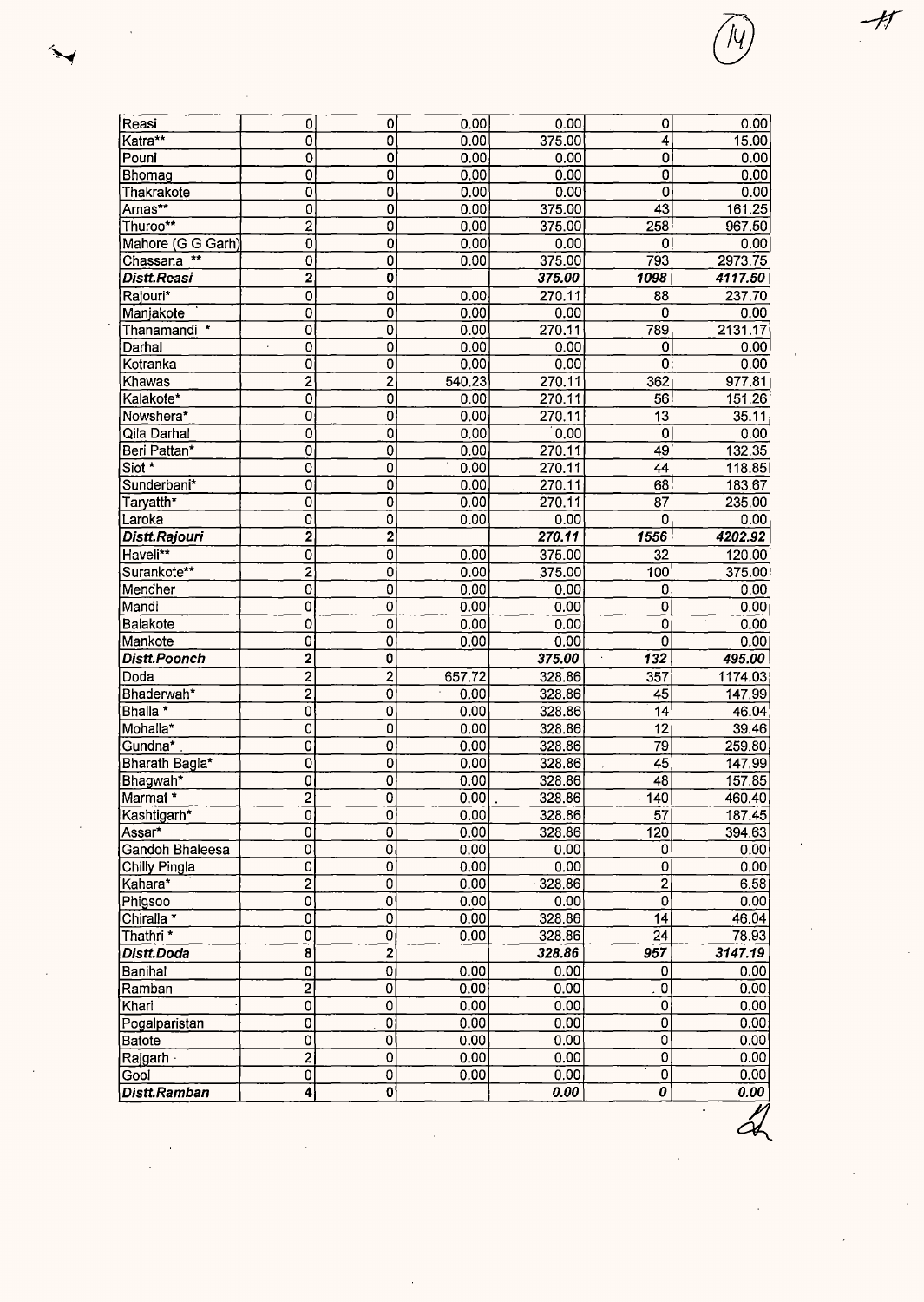| Jammu Div.        | 50 | 34 |       | 375.00 | 9485 | 35570.93 |
|-------------------|----|----|-------|--------|------|----------|
| Dis.Kishtwar      | 0  |    |       | 375.00 | 25   | 93.75    |
| lWarwan           |    |    | 0.00  | 0.00   | 0    | 0.00     |
| lDachan.          |    |    | 0.00  | 0.00   | 0    | 0.00     |
| Drabshalla        |    |    | 0.00  | 0.00   | 0    | 0.00     |
| Bounjwah          |    |    | 0.00  | 0.00   | 0    | 0.00     |
| Machail)          |    |    | 0.00  | 0.00   | 0    | 0.00     |
| Nagseni**         |    |    | 0.00  | 375.00 | 13   | 48.75    |
| Mughal Maidan     |    |    | 0.00  | 0.00   | 0    | 0.00     |
| Marwah            |    |    | 0.00  | 0.00   | 0    | 0.00     |
| Chatroo           |    |    | 0.00  | 0.00   | 0    | 0.00     |
| Padder(Attoli) ** |    |    | 0.00  | 375.00 |      | 3.75     |
| Kishtwar**        |    |    | 0.001 | 375.00 |      | 41.25    |

\* **District average yield adopted** 

**\*\*Division Average Yield Adopted** 

2%

 $\tau$ 

I I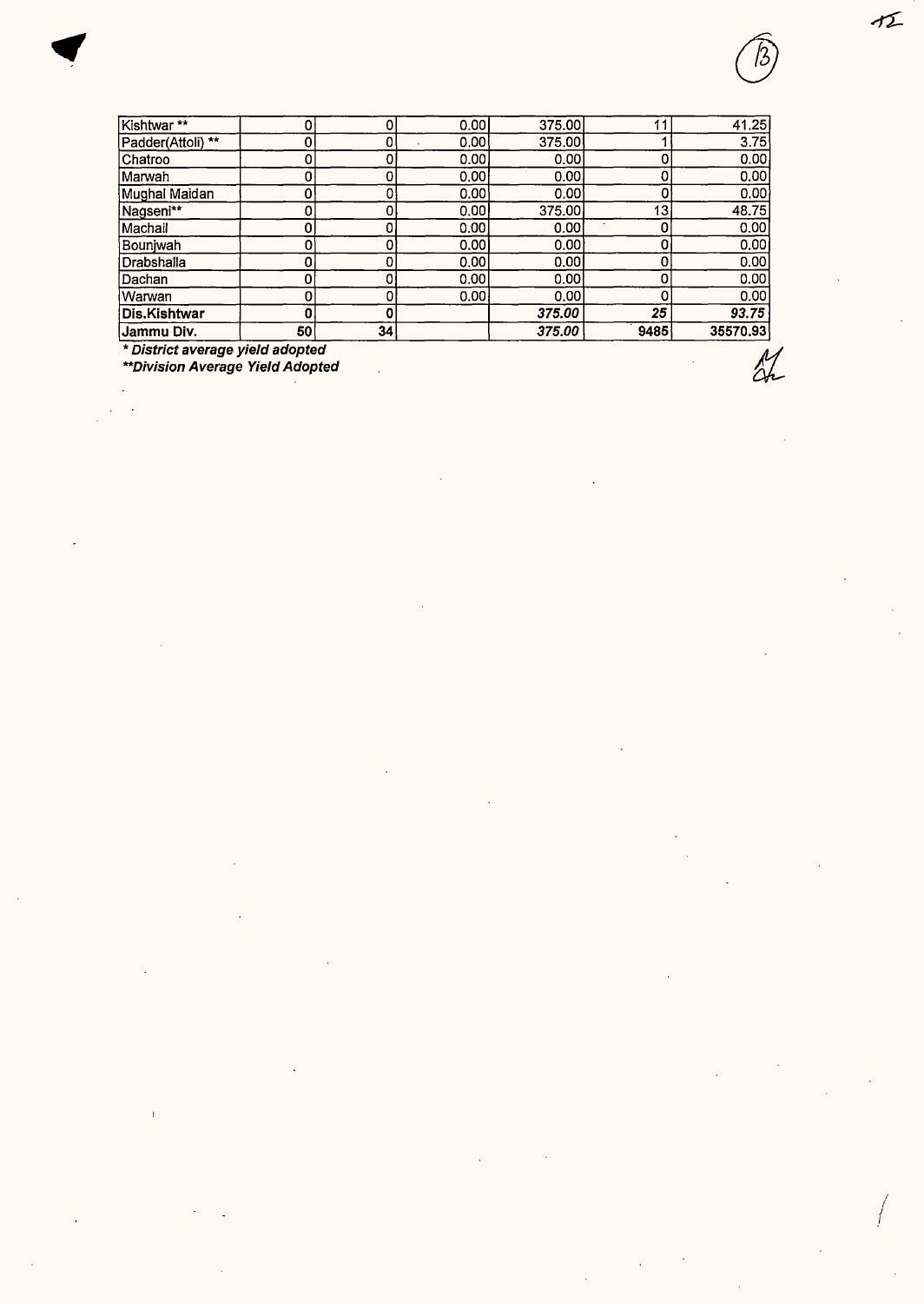## **General Crop Estimation Survey** Final Estimates of Average yield, Area and Production.

| State: Jammu & Kashmir |                |                           | <b>Season: Rabi</b> | <b>Year 2017</b> |                | <b>Crop: Linseed</b> |
|------------------------|----------------|---------------------------|---------------------|------------------|----------------|----------------------|
|                        |                |                           |                     |                  |                |                      |
| Name of the            |                | <b>No. of Experiments</b> | <b>Area</b>         | <b>Average</b>   | Production     | %age                 |
| <b>District</b>        |                |                           | in                  | <b>Yield in</b>  | in             | <b>Response</b>      |
|                        | <b>Planned</b> | <b>Analysed</b>           | Hectts.             | (Kgs/hectt)      | (Qtls.)        |                      |
| Srinagar               | 0              | 0                         | 0                   | 0.00             | 0              | 0.00                 |
| Ganderbal              | $\overline{0}$ | $\mathbf 0$               | 0                   | 0.00             | 0              | 0.00                 |
| <b>Budgam</b>          | $\mathbf 0$    | $\mathbf 0$               | 0                   | 0.00             | 0              | 0.00                 |
| <b>Anantnag</b>        | $\mathbf 0$    | $\mathbf 0$               | 0                   | 0.00             | $\mathbf 0$    | 0.00                 |
| Kulgam                 | 0              | 0                         | $\mathbf 0$         | 0.00             | $\overline{0}$ | 0.00                 |
| <b>Pulwama</b>         | 8              | 8                         | 18                  | 1025.15          | 184.53         | 100.00               |
| <b>Shopian</b>         | 0              | 0                         | $\mathbf 0$         | 0.00             | 0              | 0.00                 |
| <b>Baramulla</b>       | $\mathbf 0$    | $\mathbf 0$               | $\mathbf 0$         | 0.00             | 0              | 0.00                 |
| <b>Bandipora</b>       | $\mathbf 0$    | 0                         | $\mathbf 0$         | 0.00             | $\mathbf 0$    | 0.00                 |
| <b>Kupwara</b>         | $\overline{0}$ | $\overline{0}$            | $\overline{0}$      | ŋ                | 0              | 0.00                 |
| Kashmir Div.           | 8              | 8                         | 18                  | 1025.15          | 184.53         | 100.00               |
| Jammu                  | 4              | $\overline{2}$            | 80                  | 244.04           | 195.23         | 50.00                |
| <b>Samba</b>           | 0              | 0                         | $\mathbf 0$         | 0.00             | 0              | 0.00                 |
| <b>Kathua</b>          | 4              | $\overline{2}$            | 24                  | 304.45           | 73.07          | 50.00                |
| <b>Udhampur</b>        | $\mathbf 0$    | 0                         | $\mathbf 0$         | 0.00             | 0              | 0.00                 |
| <b>Reasi</b>           | 0              | $\mathbf 0$               | $\bf{0}$            | 0.00             | 0              | 0.00                 |
| Rajouri                | 0              | 0                         | $\mathbf 0$         | 0.00             | $\mathbf 0$    | 0.00                 |
| Poonch                 | 0              | $\mathbf 0$               | 0                   | 0.00             | $\mathbf 0$    | 0.00                 |
| <b>Kashtwar</b>        | 0              | $\mathbf 0$               | $\mathbf 0$         | 0.00             | 0              | 0.00                 |
| Ramban                 | $\mathbf 0$    | $\mathbf 0$               | $\mathbf 0$         | 0.00             | 0              | 0.00                 |
| <b>Doda</b>            | 0              | $\mathbf 0$               | $\mathbf 0$         | 0.00             | 0              | 0.00                 |
| Jammu Div.             | 8              | 4                         | 104                 | 275.98           | 268.30         | 50.00                |
| <b>J&amp;K State</b>   | 16             | $\overline{\bf 12}$       | 122                 | 371.17           | 452.82         | 75.00                |

Note: (\*\*)Division Average Adopted.

 $24$ 

 $\mathcal{X}_{\mathcal{Z}}$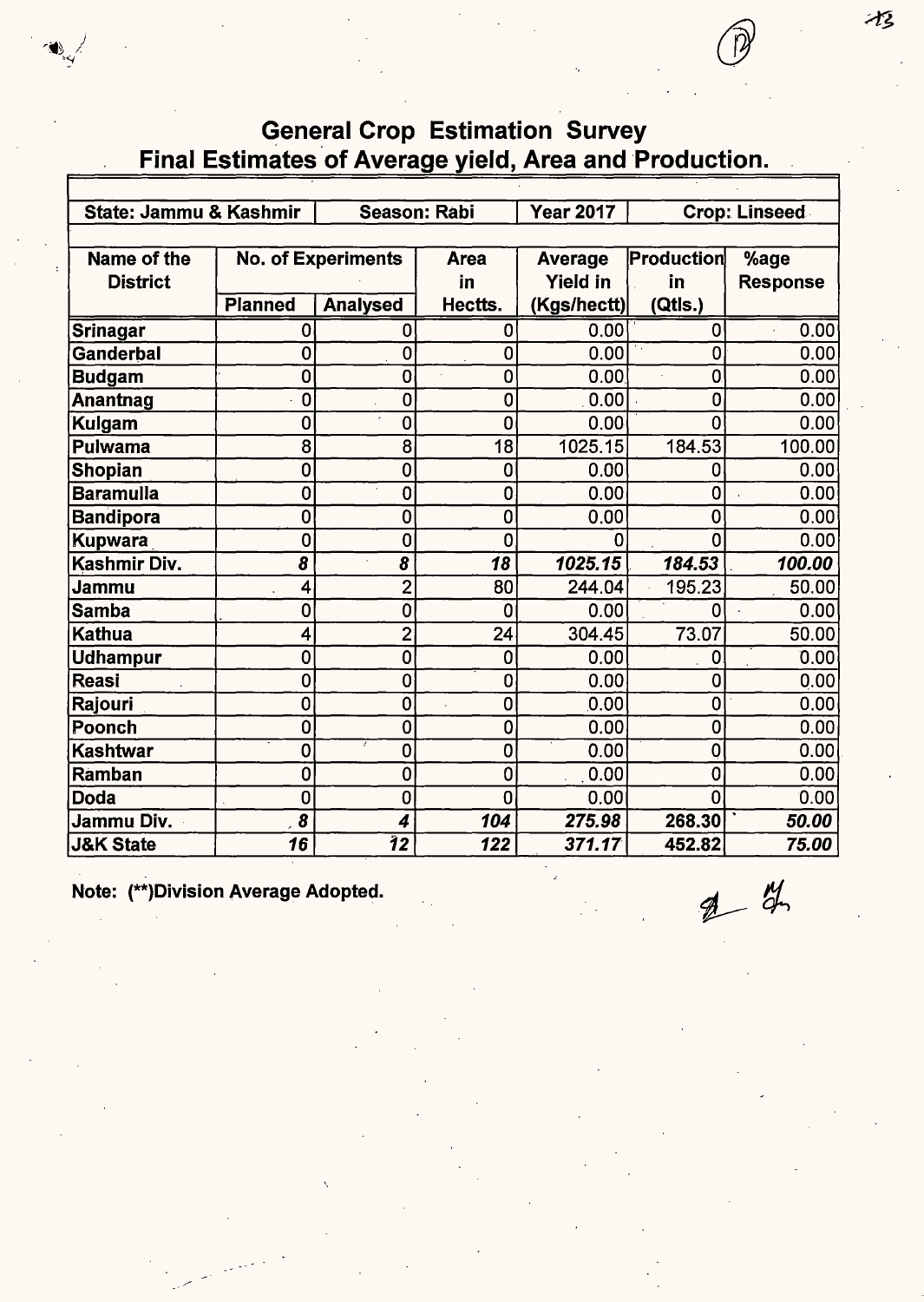|  | Statement showing Final Estimate of Crop Linseed for Rabi 2017 (Tehsil-Wise |  |
|--|-----------------------------------------------------------------------------|--|
|  |                                                                             |  |

 $\frac{1}{2}$ 

 $\mathcal{L}_{\mathcal{A}}$ 

| Tehsil /             |                           | No. of Experiments        | <b>Dried</b> | Av. Yield | Area In                   | <b>Production In</b> |
|----------------------|---------------------------|---------------------------|--------------|-----------|---------------------------|----------------------|
| <b>District</b>      | Planned                   | Analysed                  | Yield        | Kgs/Hect. | Ha.                       | qtis.                |
| 1                    | $\overline{\mathbf{2}}$   | 3                         | 4            | 5         | 6                         | 7                    |
| Srinagar (N)         | 0                         | 0                         | 0.00         | 0.00      | 0                         | 0.0000               |
| Srinagar (S)         | ō                         | $\overline{0}$            | 0.00         | 0.00      | ō                         | 0.0000               |
| Eidgah               | 0                         | 0                         | 0.00         | 0.00      | ō                         | 0.0000               |
| Central/Shalteng     | 0                         | 0                         | 0.00         | 0.00      | $\overline{0}$            | 0.0000               |
| Khanyar              | $\overline{0}$            | $\overline{0}$            | 0.00         | 0.00      | 0                         | 0.0000               |
| Chanpora             | $\mathbf 0$               | 0                         | 0.00         | 0.00      | 0                         | 0.0000               |
| Pantha chowk         | 0                         | 0                         | 0.00         | 0.00      | 0                         | 0.0000               |
| Distt.Srinagar       | 0                         | 0                         |              | 0.00      | 0                         | 0.00                 |
| Kangan               | $\overline{\mathfrak{o}}$ | ō                         | 0.00         | 0.00      | σ                         | 0.0000               |
| Lar                  | 0                         | 0                         | 0.00         | 0.00      | ō                         | 0.0000               |
| Ganderbal            | 0                         | 0                         | 0.00         | 0.00      | ō                         | 0.0000               |
| Gund                 | $\overline{0}$            | $\overline{0}$            | 0.00         | 0.00      | 0                         | 0.0000               |
| Tulmulla             | 0                         | 0                         | 0.00         | 0.00      | 0                         | 0.0000               |
| Wakura               | $\mathbf 0$               | 0                         | 0.00         | 0.00      | $\overline{\mathfrak{o}}$ | 0.0000               |
| Distt.Ganderbal      | $\overline{\mathbf{0}}$   | $\overline{\mathbf{0}}$   |              | 0.00      | 0                         | 0.00                 |
| Budgam               | $\overline{0}$            | $\overline{0}$            | 0.00         | 0.00      | $\overline{\mathfrak{o}}$ | 0.0000               |
| Khansahib            | $\overline{0}$            | $\overline{\mathfrak{o}}$ | 0.00         | 0.00      | ō                         | 0.0000               |
| Beerwah              | $\overline{0}$            | Ó                         | 0.00         | 0.00      | ō                         | 0.0000               |
| Khag                 | 0                         | 0                         | 0.00         | 0.00      | ō                         | 0.0000               |
| Charisharief         | 0                         | 0                         | 0.00         | 0.00      | $\overline{0}$            | 0.0000               |
| Baghat Kanipora      | O                         | 0                         | 0.00         | 0.00      | ō                         | 0.0000               |
| Chadoora             | 0                         | 0                         | 0.00         | 0.00      | 0                         | 0.0000               |
| Magam                | 0                         | 0                         | 0.00         | 0.00      | $\overline{\mathbf{0}}$   | 0.0000               |
| Narbal               | 0                         | 0                         | 0.00         | 0.00      | 0                         | 0.0000               |
| Distt. Budgam        | $\overline{0}$            | $\overline{\mathbf{o}}$   |              | 0.00      | 0                         | 0.00                 |
|                      | $\overline{0}$            | 0                         | 0.00         | 0.00      | $\overline{0}$            | 0.0000               |
| Anantnag             | $\overline{\mathfrak{o}}$ | 0                         | 0.00         | 0.00      | $\overline{\mathfrak{o}}$ | 0.0000               |
| Shangus              | $\overline{0}$            | Ō                         | 0.00         | 0.00      | ō                         | 0.0000               |
| Kokernag             | $\overline{0}$            |                           |              | 0.00      | $\overline{\mathfrak{o}}$ | 0.0000               |
| Dooru                |                           | 0                         | 0.00         | 0.00      | ō                         |                      |
| Pahalgam             | 0                         | 0                         | 0.00         |           |                           | 0.0000               |
| Bijbehara            | 0                         | Ò                         | 0.00         | 0.00      | ō                         | 0.0000               |
| Srigufwara           | 0                         | $\overline{0}$            | 0.00         | 0.00      | o                         | 0.0000               |
| Salar                | 0                         | 0                         | 0.00         | 0.00      | 0                         | 0.0000               |
| Shahbaad Bala        | 0                         | 0                         | 0.00         | 0.00      | 0                         | 0.0000               |
| Mattan               | $\overline{\mathbf{0}}$   | 0                         | 0.00         | 0.00      | $\overline{0}$            | 0.0000               |
| Larnoo               | 0                         | 0                         | 0.00         | 0.00      | $\overline{0}$            | 0.0000               |
| Qazigund             | 0                         | $\overline{0}$            | 0.00         | 0.00      | $\overline{\mathfrak{o}}$ | 0.0000               |
| Distt.Anantnag       | $\overline{\mathbf{0}}$   | $\overline{\mathbf{0}}$   |              | 0.00      | $\overline{o}$            | 0.00                 |
| Kulgam               | $\overline{\mathbf{0}}$   | 0                         | 0.00         | 0.00      | $\overline{\mathfrak{o}}$ | 0.0000               |
| D.H.Pora             | $\overline{\mathfrak{o}}$ | 0                         | 0.00         | 0.00      | $\overline{\mathfrak{o}}$ | 0.0000               |
| Devsar               | $\overline{0}$            | 0                         | 0.00         | 0.00      | $\overline{\mathfrak{o}}$ | 0.0000               |
| Frisal               | $\overline{0}$            | 0                         | 0.00         | 0.00      | $\overline{\mathfrak{o}}$ | 0.0000               |
| Pahool               | $\overline{0}$            | 0                         | 0.00         | 0.00      | $\overline{\mathfrak{o}}$ | 0.0000               |
| Yaripora             | $\overline{0}$            | 0                         | 0.00         | 0.00      | $\overline{0}$            | 0.0000               |
| Quimoh               | $\overline{0}$            | $\overline{\mathbf{0}}$   | 0.00         | 0.00      | $\overline{\mathbf{0}}$   | 0.0000               |
| Distt. Kulgam        | $\overline{\mathbf{0}}$   | $\overline{\mathbf{0}}$   |              | 0.00      | $\overline{\mathfrak{o}}$ | 0.00                 |
| Shopian              | $\overline{\mathfrak{o}}$ | 0                         | 0.00         | 0.00      | $\overline{0}$            | 0.0000               |
| Kellar               | $\overline{0}$            | 0                         | 0.00         | 0.00      | $\overline{\mathfrak{o}}$ | 0.0000               |
| Keegam               | $\overline{0}$            | 0                         | 0.00         | 0.00      | $\overline{\mathfrak{o}}$ | 0.0000               |
| Zainpora             | $\overline{0}$            | 0                         | 0.00         | 0.00      | $\overline{0}$            | 0.0000               |
| Barbough             | $\overline{\mathbf{o}}$   | $\overline{\mathbf{0}}$   | 0.00         | 0.00      | $\overline{0}$            | 0.0000               |
| chitragam            | $\overline{0}$            | $\overline{0}$            | 0.00         | 0.00      | $\overline{0}$            | 0.0000               |
| Herman               | $\overline{0}$            | $\overline{0}$            | 0.00         | 0.00      | $\overline{0}$            | 0.0000               |
| <b>Diett Shonian</b> | n.                        | n.                        |              | n nn      | n١                        | 0.00                 |

 $\frac{1}{2}$ 

 $\frac{1}{\sqrt{2}}$ 

 $\frac{1}{2}$ 

 $\ddot{\cdot}$ 

 $\left(\begin{matrix} 1 \end{matrix}\right)$ 

 $\langle \hat{u} \rangle$ 

 $\sim$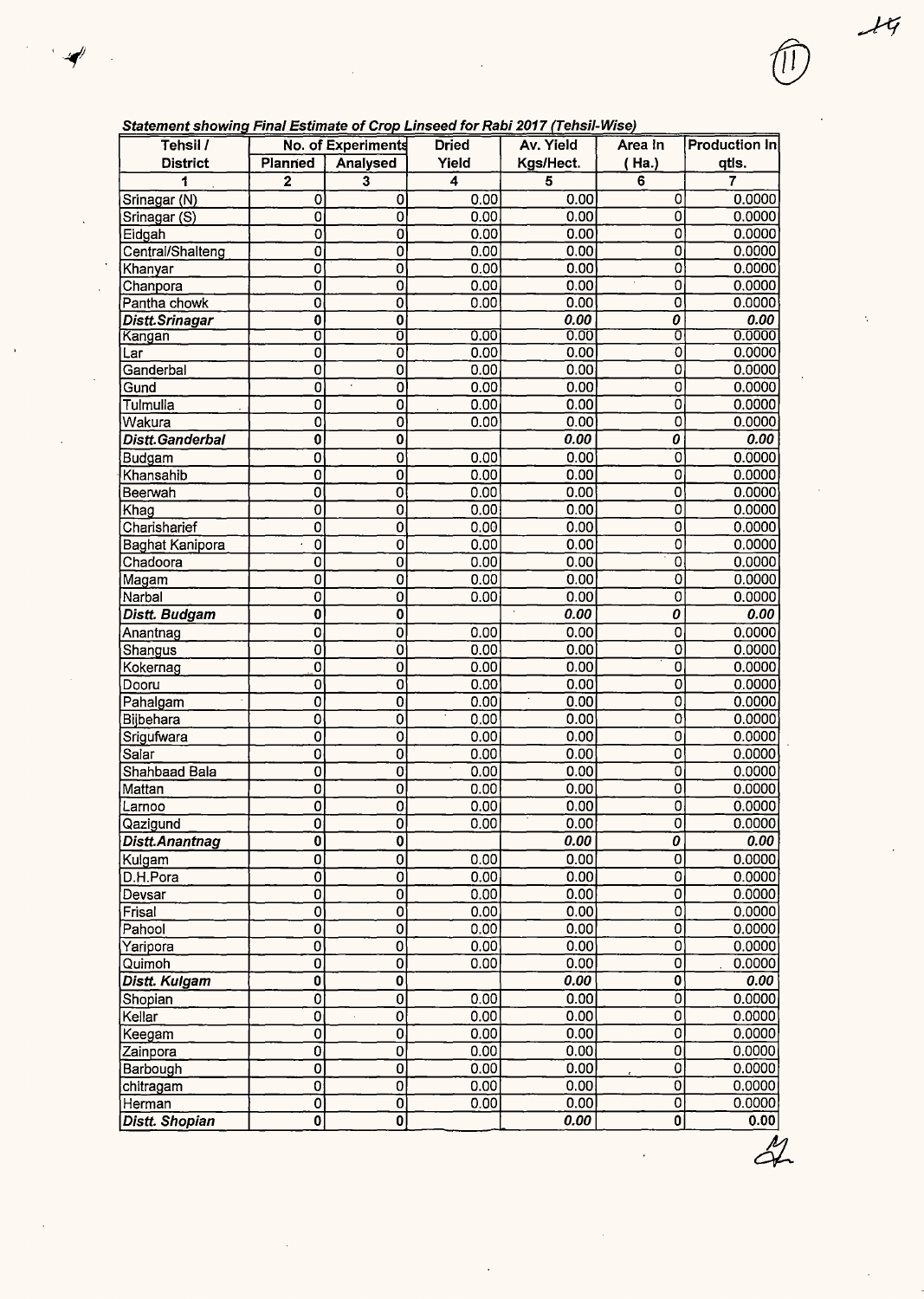| <b>Pulwama</b>          | 0                         | 0                       | 0.00    | 0.00              | $\Omega$                | 0.0000              |
|-------------------------|---------------------------|-------------------------|---------|-------------------|-------------------------|---------------------|
| Awantipora              | $\overline{0}$            | $\overline{0}$          | 0.00    | 0.00              | $\overline{0}$          | 0.0000              |
| Rajpura                 | $\overline{0}$            | $\overline{0}$          | 0.00    | 0.00              | $\mathbf 0$             | 0.0000              |
| Tral                    | 0                         | $\overline{0}$          | 0.00    | 0.00              | 0                       | 0.0000              |
| Pampore                 | $\overline{8}$            | 8                       | 8201.19 | 1025.15           | 18                      | 184.5268            |
| Aripal                  | $\overline{\mathfrak{o}}$ | $\mathbf 0$             | 0.00    | 0.00              | 0                       | 0.0000              |
| Kakapora                | 0                         | $\overline{0}$          | 0.00    | 0.00              | $\overline{0}$          | 0.0000              |
| Shahoora                | 0                         | 0                       | 0.00    | 0.00              | $\overline{0}$          | 0.0000              |
| Distt. Pulwama          | 8                         | $\overline{\mathbf{8}}$ |         | 1025.15           | $\overline{18}$         | $\overline{184.53}$ |
| Baramulla               | $\mathbf 0$               | $\overline{0}$          | 0.00    | 0.00              | 0                       | 0.0000              |
| Tangmarg                | $\mathbf 0$               | Ō                       | 0.00    | 0.00              | $\overline{0}$          | 0.0000              |
| Sopore                  | $\overline{0}$            | $\overline{0}$          | 0.00    | 0.00              | 0                       | 0.0000              |
| Rafiabad                | $\overline{0}$            | $\overline{0}$          | 0.00    | 0.00              | 0                       | 0.0000              |
| Boniyar                 | 0                         | $\overline{0}$          | 0.00    | 0.00              | $\overline{0}$          | 0.0000              |
| Uri                     | $\overline{0}$            | 0                       | 0.00    | 0.00              | $\overline{0}$          | 0.0000              |
| Pattan                  | $\overline{0}$            | $\overline{0}$          | 0.00    | 0.00              | $\overline{0}$          | 0.0000              |
| Kreeri                  | 0                         | 0                       | 0.00    | 0.00              | $\overline{0}$          | 0.0000              |
| Wagoora                 | $\mathbf 0$               | 0                       | 0.00    | 0.00              | $\overline{0}$          | 0.0000              |
| Kunzar                  | 0                         | 0                       | 0.00    | 0.00              | $\overline{0}$          | 0.0000              |
| Kawarhama               | $\overline{0}$            | $\overline{0}$          | 0.00    | 0.00              | 0                       | 0.0000              |
| Dangerpora              | 0                         | 0                       | 0.00    | 0.00              | 0                       | 0.0000              |
| Khoie                   | $\overline{0}$            | 0                       | 0.00    | 0.00              | 0                       | 0.0000              |
| Dangiwacha              | 0                         | 0                       | 0.00    | 0.00              | 0                       | 0.0000              |
| Watergam                | 0                         | $\overline{0}$          | 0.00    | 0.00              | $\overline{0}$          | 0.0000              |
| Zanigeer                | $\overline{0}$            | $\overline{0}$          | 0.00    | 0.00              | $\overline{0}$          | 0.0000              |
| Distt. Baramulla        | $\pmb{0}$                 | 0                       |         | 0.00              | $\overline{\mathbf{0}}$ | 0.00                |
| Bandipora               | $\overline{O}$            | 0                       | 0.00    | 0.00              | $\overline{0}$          | 0.0000              |
| Gureze                  | 0                         | 0                       | 0.00    | 0.00              | ō                       | 0.0000              |
| Sonawari                | $\mathbf 0$               | 0                       | 0.00    | 0.00              | $\mathbf 0$             | 0.0000              |
| Aloosa                  | 0                         | $\overline{0}$          | 0.00    | 0.00              | $\overline{0}$          | 0.0000              |
| Ajas                    | $\overline{0}$            | 0                       | 0.00    | 0.00              | $\mathbf 0$             | 0.0000              |
| Hajjan                  | 0                         | $\overline{0}$          | 0.00    | 0.00              | $\mathbf 0$             | 0.0000              |
| Tulail                  | 0                         | 0                       | 0.00    | 0.00              | $\overline{0}$          | 0.0000              |
| <b>Distt. Bandipora</b> | $\bf{0}$                  | 0                       |         | 0.00              | $\overline{\mathbf{0}}$ | 0.00                |
| Kupwara                 | $\overline{0}$            | 0                       | 0.00    | 0.00              | $\overline{0}$          | 0.0000              |
| Handwara                | $\overline{0}$            | 0                       | 0.00    | 0.00              | $\overline{0}$          | 0.0000              |
| Karnah                  | $\overline{0}$            | 0                       | 0.00    | 0.00              | $\overline{0}$          | 0.0000              |
| Keran                   | 0                         | 0                       | 0.00    | 0.00              | $\overline{0}$          | 0.0000              |
| Kralpora                | 0                         | 0                       | 0.00    | 0.00              | $\overline{0}$          | 0.0000              |
| Trehgam                 | 0                         | $\overline{0}$          | 0.00    | $\overline{0.00}$ | $\overline{0}$          | 0.0000              |
| Drugmulla               | Ō                         | $\overline{0}$          | 0.00    | 0.00              | $\overline{0}$          | 0.0000              |
| Ramhal                  | 0                         | 0                       | 0.00    | 0.00              | $\overline{0}$          | 0.0000              |
| Machil                  | 0                         | 0                       | 0.00    | 0.00              | $\mathbf{0}$            | 0.0000              |
| Qaziabad                | $\mathbf 0$               | 0                       | 0.00    | 0.00              | $\overline{0}$          | 0.0000              |
| Langate                 | $\overline{0}$            | $\overline{0}$          | 0.00    | 0.00              | $\overline{0}$          | 0.0000              |
| Zachaldar               | $\overline{0}$            | 0                       | 0.00    | 0.00              | 0                       | 0.0000              |
| Lolab                   | $\overline{0}$            | 0                       | 0.00    | 0.00              | $\overline{0}$          | 0.0000              |
| lalpora                 | 0                         | $\overline{0}$          | 0.00    | 0.00              | $\overline{0}$          | 0.0000              |
| <b>Distt. Kupwara</b>   | 0                         | $\overline{\mathbf{0}}$ |         | 0.00              | 0                       | 0.00                |
| Kashmir Div.            | 8                         | $\overline{\mathbf{8}}$ |         | 1025.15           | 18                      | 184.53              |
| <b>J&amp;K State</b>    | 16                        | $\overline{12}$         |         | 371.17            | 122                     | 452.82              |

 $\ddot{\phantom{a}}$ 

 $\overline{\mathscr{A}}$ 

 $25$ 

18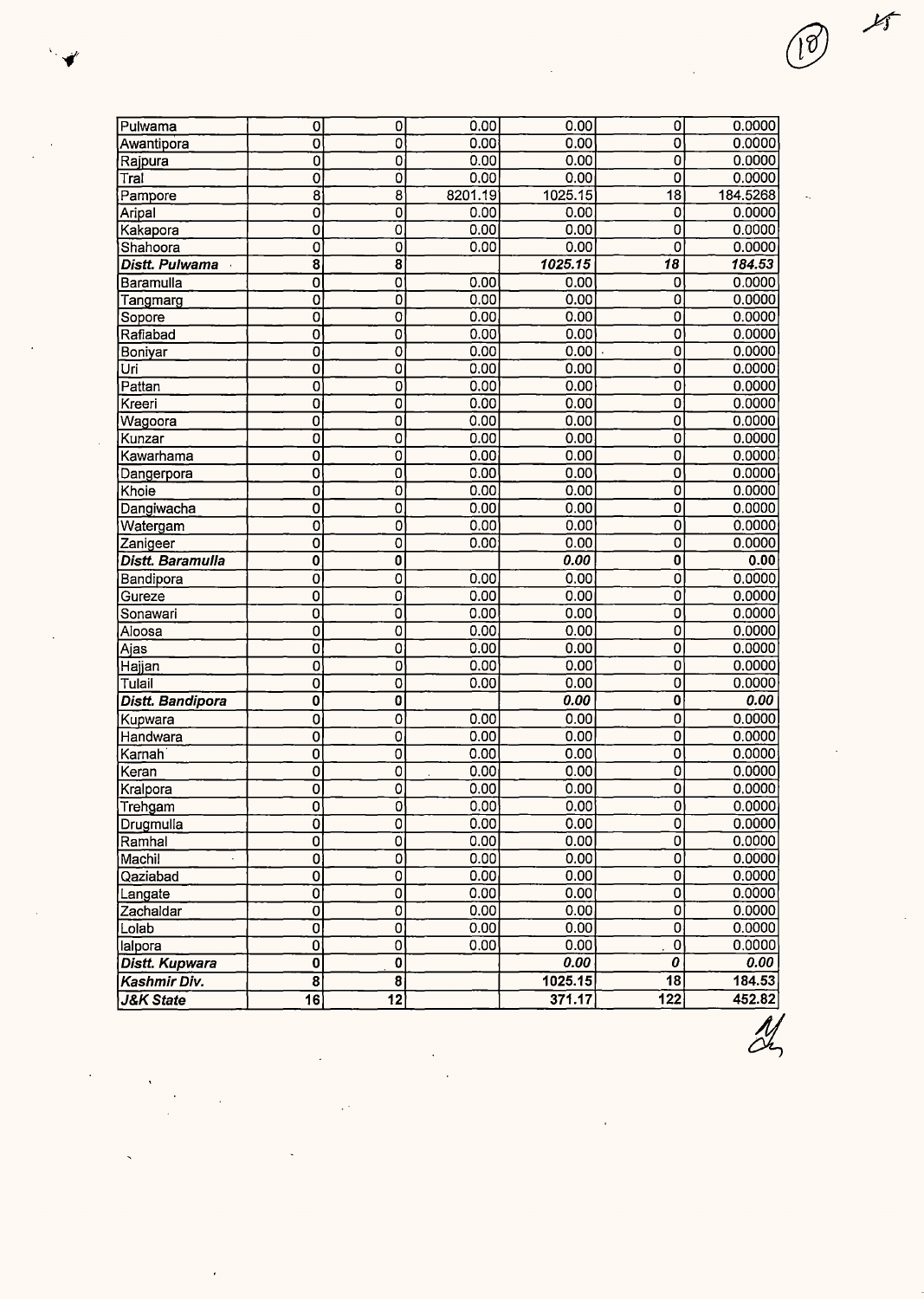| Tehsil /               | <b>No of Experiments</b>       |                           | <b>Dried</b>                 | Av. Yield                     | Area In                     | <b>Production In</b> |
|------------------------|--------------------------------|---------------------------|------------------------------|-------------------------------|-----------------------------|----------------------|
| <b>District</b>        | <b>Planned</b>                 | <b>Analysed</b>           | Yield                        | Kgs/Hect.                     | ( Ha.)                      | qtis.                |
| 1                      | $\overline{\mathbf{2}}$        | 3                         | 4                            | 5                             | 6                           | 7                    |
| Bishnah                | 0                              | 0                         | 0.00                         | 0.00                          | 0                           | 0.00                 |
| jammu North            | 0                              | 0                         | 0.00                         | 0.00                          | 0                           | 0.00                 |
| Jaurian                | 0                              | $\overline{0}$            | 0.00                         | 0.00                          | 0                           | 0.00                 |
| Pargwal                | $\overline{0}$                 | $\overline{0}$            | 0.00                         | 0.00                          | $\overline{\mathbf{0}}$     | 0.00                 |
| Marh                   | 0                              | Ō                         | 0.00                         | 0.00                          | $\overline{\mathfrak{o}}$   | 0.00                 |
| Khour ·                | 4                              | $\overline{2}$            | 488.07                       | 244.04                        | 80                          | 195.23               |
| Jammu                  | 0<br>$\mu$                     | 0                         | 0.00                         | 0.00                          | $\mathbf 0$                 | 0.00                 |
| R.S Pora               | 0                              | 0                         | 0.00<br>$\ddot{\phantom{a}}$ | 0.00                          | $\mathbf 0$                 | 0.00                 |
| Bahu                   | $\overline{0}$                 | 0                         | 0.00                         | 0.00                          | $\overline{0}$              | 0.00                 |
| Maira Mandarain        | 0                              | 0                         | 0.00                         | 0.00<br>$\epsilon = \sqrt{2}$ | 0                           | 0.00                 |
| Choti Chaura           | $\overline{0}$                 | 0                         | 0.00                         | 0.00                          | $\mathbf 0$                 | 0.00                 |
| Jammu South            | $\overline{0}$                 | 0                         | 0.00                         | 0.00                          | $\mathbf 0$                 | 0.00                 |
| Akhnoor                | 0                              | 0                         | 0.00                         | 0.00                          | $\overline{0}$              | 0.00                 |
| Nagrota                | $\overline{0}$                 | 0                         | 0.00                         | 0.00                          | 0                           | 0.00                 |
| Suchitgarh             | $\overline{0}$                 | 0                         | 0.00                         | 0.00                          | .0                          | 0.00                 |
| Khara Bani             | $\overline{\mathbf{o}}$        | 0                         | 0.00                         | 0.00                          | 0                           | 0.00                 |
| <b>Bhalwal</b>         | $\overline{0}$                 | 0                         | 0.00                         | 0.00                          | 0<br>$\bar{\phantom{a}}$    | 0.00                 |
| Mandal                 | 0                              | 0                         | 0.00                         | 0.00                          | 0                           | 0.00                 |
| Arnia                  | $\mathbf 0$                    | 0                         | 0.00                         | 0.00                          | 0                           | 0.00                 |
| Jammu West             | 0                              | 0                         | 0.00<br>$\boldsymbol{r}$     | 0.00                          | $\overline{0}$              | 0.00                 |
| Dansal                 | $\mathbf 0$                    | $\overline{\mathfrak{o}}$ | 0.00                         | 0.00                          | $\overline{0}$              | 0.00                 |
| Distt. Jammu           | 4                              | $\overline{\mathbf{2}}$   |                              | 244.04                        | 80                          | 195.23               |
| Samba                  | 0                              | 0                         | 0.00                         | 0.00                          | 0                           | 0.00                 |
|                        | Ō                              | 0                         | 0.00                         | $\;$<br>0.00                  | 0                           | 0.00                 |
| Vijaypur               | 0                              | 0                         | 0.00                         | 0.00                          | 0                           | 0.00                 |
| Ramgarh                | Ő                              |                           | ÷,<br>0.00                   | 0.00                          | $\mathbf 0$                 | 0.00                 |
| <b>Bribrahmina</b>     |                                | 0                         | 0.00                         |                               |                             |                      |
| Ghagwal                | $\overline{0}$                 | 0                         | 0.00                         | 0.00                          | $\bf{0}$                    | 0.00                 |
| Rajpura                | 0                              | ٥                         |                              | 0.00                          | 0                           | 0.00                 |
| Distt. Samba           | 0                              | 0                         |                              | 0.00                          | 0                           | 0.00                 |
| Kathua*                | 0                              | Ó                         | 0.00                         | 304.45                        | $\overline{9}$              | 27.40                |
| Basholi*               | 0                              | 0                         | 0.00                         | 304.45                        | 1                           | 3.04                 |
| <b>Billawar</b>        | $\overline{2}$                 | $\overline{2}$            | 609.00                       | 304.50                        | $\overline{2}$              | 6.09                 |
| Bani                   | 0                              | $\overline{0}$            | 0.00                         | 0.00                          | 0                           | 0.00                 |
| Hiranagar              | $\overline{0}$                 | 0                         | 0.00                         | 0.00                          | $\overline{\mathfrak{o}}$   | 0.00                 |
| Marheen                | $\overline{0}$                 | 0                         | 0.00                         | 0.00                          | Ö                           | 0.00                 |
| Dingaamb               | 0                              | 0                         | 0.00                         | 0.00                          | O                           | 0.00                 |
| Mahanpur               | ō                              | $\overline{\mathfrak{o}}$ | 0.00                         | 0.00                          | $\overline{\mathfrak{o}}$   | 0.00                 |
| Nagri                  | 0                              | $\overline{0}$            | 0.00                         | 0.00                          | $\overline{0}$              | 0.00                 |
| Ramkote*               | 2                              | 0<br>Y.                   | 0.00                         | 304.45                        | $\overline{12}$             | 36.53                |
| Lohimalhar             | $\overline{0}$                 | $\overline{\mathbf{0}}$   | 0.00                         | 0.00                          | $\bf{0}$                    | 0.00                 |
| <b>Distt. Kathua</b>   | $\overline{4}$                 | $\overline{\mathbf{2}}$   |                              | 304.45                        | $\overline{24}$             | 73.07                |
| Udhampur               | $\overline{0}$                 | $\overline{\mathfrak{o}}$ | 0.00                         | 0.00                          | 0                           | 0.00                 |
| Ramnagar               | $\overline{\mathfrak{o}}$<br>÷ | $\overline{0}$            | 0.00                         | 0.00                          | $\overline{0}$              | 0.00                 |
| Chenani                | $\overline{0}$                 | $\overline{\mathfrak{o}}$ | 0.00                         | 0.00                          | 0                           | 0.00                 |
| Majalta.               | $\overline{0}$                 | $\overline{\cdot}$ 0      | 0.00                         | 0.00                          | $\overline{\mathbf{0}}$     | 0.00                 |
| Panchari               | $\overline{\mathbf{0}}$        | $\overline{\mathfrak{o}}$ | 0.00                         | 0.00                          | Ó                           | 0.00                 |
| Moungri                | $\overline{0}$                 | $\overline{\mathbf{0}}$   | 0.00                         | 0.00                          | $\mathbf 0$<br>٠.           | 0.00                 |
| Basantgarh             | $\overline{0}$                 | $\overline{\mathbf{0}}$   | 0.00                         | 0.00                          | $\mathbf 0$                 | 0.00                 |
| Latti                  | 0                              | 0                         | 0.00                         | 0.00                          | $\overline{\text{o}}$       | 0.00                 |
| <b>Distt. Udhampur</b> | $\ddot{\mathbf{0}}$            | $\overline{\mathbf{0}}$   |                              | 0.00                          | $\overline{\boldsymbol{o}}$ | 0.00                 |

-

**!!!**<br>**DE** 

 $\bigcirc$ 

Ű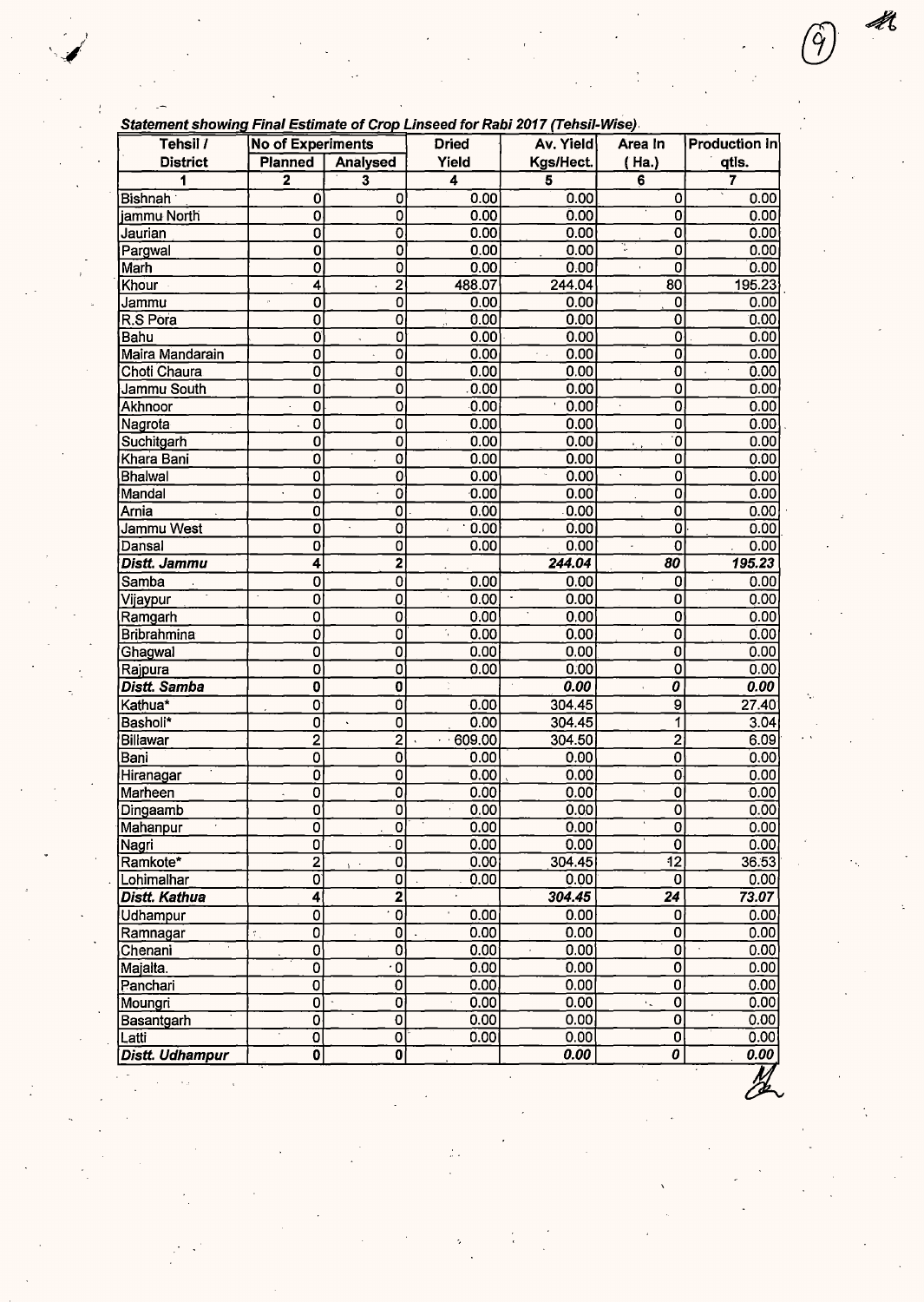| Reasi               | 0                         | 0                                  | 0.00 | 0.00   | 0                                | 0.00 |
|---------------------|---------------------------|------------------------------------|------|--------|----------------------------------|------|
| Katra               | ō                         | $\overline{0}$                     | 0.00 | 0.00   | $\overline{\mathfrak{o}}$        | 0.00 |
| Pouni               | $\overline{\mathbf{0}}$   | $\overline{0}$                     | 0.00 | 0.00   | 0                                | 0.00 |
| Bhomag              | $\overline{\mathfrak{o}}$ | $\overline{0}$                     | 0.00 | 0.00   | 0                                | 0.00 |
| Thakrakote          | $\overline{\mathfrak{o}}$ | $\mathbf 0$                        | 0.00 | 0.00   | 0                                | 0.00 |
| Arnas               | ō                         | $\overline{\mathbf{0}}$            | 0.00 | 0.00   | $\overline{0}$                   | 0.00 |
| Thuroo              | ō                         | $\overline{\mathbf{0}}$            | 0.00 | 0.00   | $\overline{\mathbf{o}}$          | 0.00 |
| Mahore (G G Garh)   | $\overline{0}$            | $\overline{0}$                     | 0.00 | 0.00   | $\mathbf 0$                      | 0.00 |
| Chassana            | $\overline{\mathfrak{o}}$ | $\overline{0}$                     | 0.00 | 0.00   | 0                                | 0.00 |
| Distt.Reasi         | $\overline{\mathbf{0}}$   | $\overline{\mathbf{0}}$            |      | 0.00   | 0                                | 0.00 |
| Rajouri             | $\overline{\mathfrak{o}}$ | $\overline{\mathbf{o}}$            | 0.00 | 0.00   | $\bf{0}$                         | 0.00 |
| Manjakote           | ō                         | $\overline{\mathbf{0}}$            | 0.00 | 0.00   | $\mathbf 0$                      | 0.00 |
| Thanamandi          | Ō                         | 0                                  | 0.00 | 0.00   | 0                                | 0.00 |
| Darhal              | $\overline{\mathbf{0}}$   | 0                                  | 0.00 | 0.00   | 0                                | 0.00 |
| Kotranka            | $\overline{\mathbf{o}}$   | $\overline{\mathbf{0}}$            | 0.00 | 0.00   | Ō                                | 0.00 |
| Khawas              | $\overline{\mathbf{0}}$   | $\overline{0}$                     | 0.00 | 0.00   | 0                                | 0.00 |
| Kalakote            | $\overline{\mathfrak{o}}$ | 0                                  | 0.00 | $\sim$ | $\epsilon=1$<br>$\overline{0}$   |      |
|                     |                           |                                    |      | 0.00   |                                  | 0.00 |
| Nowshera            | 0                         | 0                                  | 0.00 | 0.00   | $\overline{\mathbf{0}}$<br>J     | 0.00 |
| Qila Darhal         | O                         | 0                                  | 0.00 | 0.00   | $\mathbf 0$                      | 0.00 |
| Beri Pattan         | ō                         | 0                                  | 0.00 | 0.00   | $\overline{0}$                   | 0.00 |
| Siot                | 0                         | $\overline{0}$                     | 0.00 | 0.00   | O                                | 0.00 |
| Sunderbani          | 0                         | $\mathbf 0$                        | 0.00 | 0.00   | 0                                | 0.00 |
| Taryatth            | ō                         | o                                  | 0.00 | 0.00   | 0                                | 0.00 |
| Laroka              | $\overline{\mathfrak{o}}$ | $\overline{\mathbf{0}}$<br>$\cdot$ | 0.00 | 0.00   | $\overline{0}$                   | 0.00 |
| Distt.Rajouri       | $\overline{\mathbf{0}}$   | $\overline{\mathbf{0}}$            |      | 0.00   | 0                                | 0.00 |
| Haveli              | $\overline{\mathbf{0}}$   | Ò                                  | 0.00 | 0.00   | $\overline{0}$                   | 0.00 |
| Surankote           | 0                         | 0                                  | 0.00 | 0.00   | $\overline{0}$                   | 0.00 |
| Mendher             | 0                         | 0                                  | 0.00 | 0.00   | $\mathbf 0$                      | 0.00 |
| Mandi               | 0                         | $\overline{0}$                     | 0.00 | 0.00   | 0                                | 0.00 |
| Balakote            | 0                         | 0                                  | 0.00 | 0.00   | $\mathbf 0$                      | 0.00 |
| Mankote             | Ò                         | 0                                  | 0.00 | 0.00   | $\overline{0}$                   | 0.00 |
| <b>Distt.Poonch</b> | $\overline{\mathbf{0}}$   | $\overline{\mathbf{0}}$            |      | 0.00   | 0                                | 0.00 |
| Doda                | $\overline{0}$            | 0                                  | 0.00 | 0.00   | 0                                | 0.00 |
| Bhaderwah           | $\overline{\mathbf{0}}$   | 0<br>$\epsilon = 1$                | 0.00 | 0.00   | 0                                | 0.00 |
| <b>Bhalla</b>       | ō                         | $\overline{\mathbf{o}}$            | 0.00 | 0.00   | 0                                | 0.00 |
| Mohalla             | ō                         | $\overline{\mathfrak{o}}$          | 0.00 | 0.00   | 0                                | 0.00 |
| Gundna              | $\overline{\mathbf{0}}$   | 0                                  | 0.00 | 0.00   | 0                                |      |
|                     | à,                        |                                    |      |        | $\overline{0}$                   | 0.00 |
| Bharath Bagla       | 0                         | 0                                  | 0.00 | 0.00   |                                  | 0.00 |
| <b>Bhagwah</b>      | $\overline{\mathbf{0}}$   | 0                                  | 0.00 | 0.00   | $\overline{0}$                   | 0.00 |
| Marmat              | $\overline{\mathfrak{o}}$ | $\overline{\mathbf{o}}$            | 0.00 | 0.00   | 이                                | 0.00 |
| Kashtigarh          | 0                         | 0                                  | 0.00 | 0.00   | $\overline{\mathfrak{o}}$        | 0.00 |
| Assar               | 0<br>$\ddot{\phantom{0}}$ | 0                                  | 0.00 | 0.00   | 0                                | 0.00 |
| Gandoh Bhaleesa     | 0                         | Ő                                  | 0.00 | 0.00   | 0                                | 0.00 |
| Chilly Pingla       | $\overline{\mathbf{0}}$   | $\overline{\mathbf{0}}$            | 0.00 | 0.00   | 0                                | 0.00 |
| Kahara              | $\overline{0}$            | $\overline{\mathbf{0}}$            | 0.00 | 0.00   | $\mathbf 0$                      | 0.00 |
| Phigsoo             | 0                         | 0                                  | 0.00 | 0.00   | $\overline{0}$                   | 0.00 |
| Chiralla            | 0                         | 0                                  | 0.00 | 0.00   | $\overline{0}$                   | 0.00 |
| Thathri             | $\overline{0}$            | $\overline{\mathbf{0}}$            | 0.00 | 0.00   | $\overline{0}$<br>$\tilde{\tau}$ | 0.00 |
| Distt.Doda          | $\overline{\mathbf{0}}$   | $\overline{\mathbf{0}}$            |      | 0.00   | 0                                | 0.00 |
| Banihal             | $\overline{\mathfrak{o}}$ | $\overline{\mathfrak{o}}$          | 0.00 | 0.00   | $\mathbf 0$                      | 0.00 |
| Ramban              | $\overline{\mathbf{0}}$   | $\overline{0}$                     | 0.00 | 0.00   | $\overline{0}$                   | 0.00 |
| Khari               | $\overline{\mathbf{0}}$   | $\overline{\mathbf{0}}$            | 0.00 | 0.00   | $\overline{0}$                   | 0.00 |
| Pogalparistan       | $\overline{0}$            | $\pmb{0}$                          | 0.00 | 0.00   | 0                                | 0.00 |
| <b>Batote</b>       | $\overline{0}$            | 0                                  | 0.00 | 0.00   | 0                                | 0.00 |
| Rajgarh             | $\overline{\mathfrak{o}}$ | $\overline{0}$                     | 0.00 | 0.00   | Ö                                | 0.00 |
| Gool                | $\overline{0}$            | $\overline{0}$                     | 0.00 | 0.00   | $\overline{0}$                   | 0.00 |
| Distt.Ramban        | $\overline{\mathbf{0}}$   | $\mathbf{0}$                       |      | 0.00   | $\overline{o}$                   | 0.00 |
|                     |                           |                                    |      |        |                                  |      |

か

 $\mathcal{Y}% _{M_{1},M_{2}}^{\alpha,\beta}(\varepsilon)$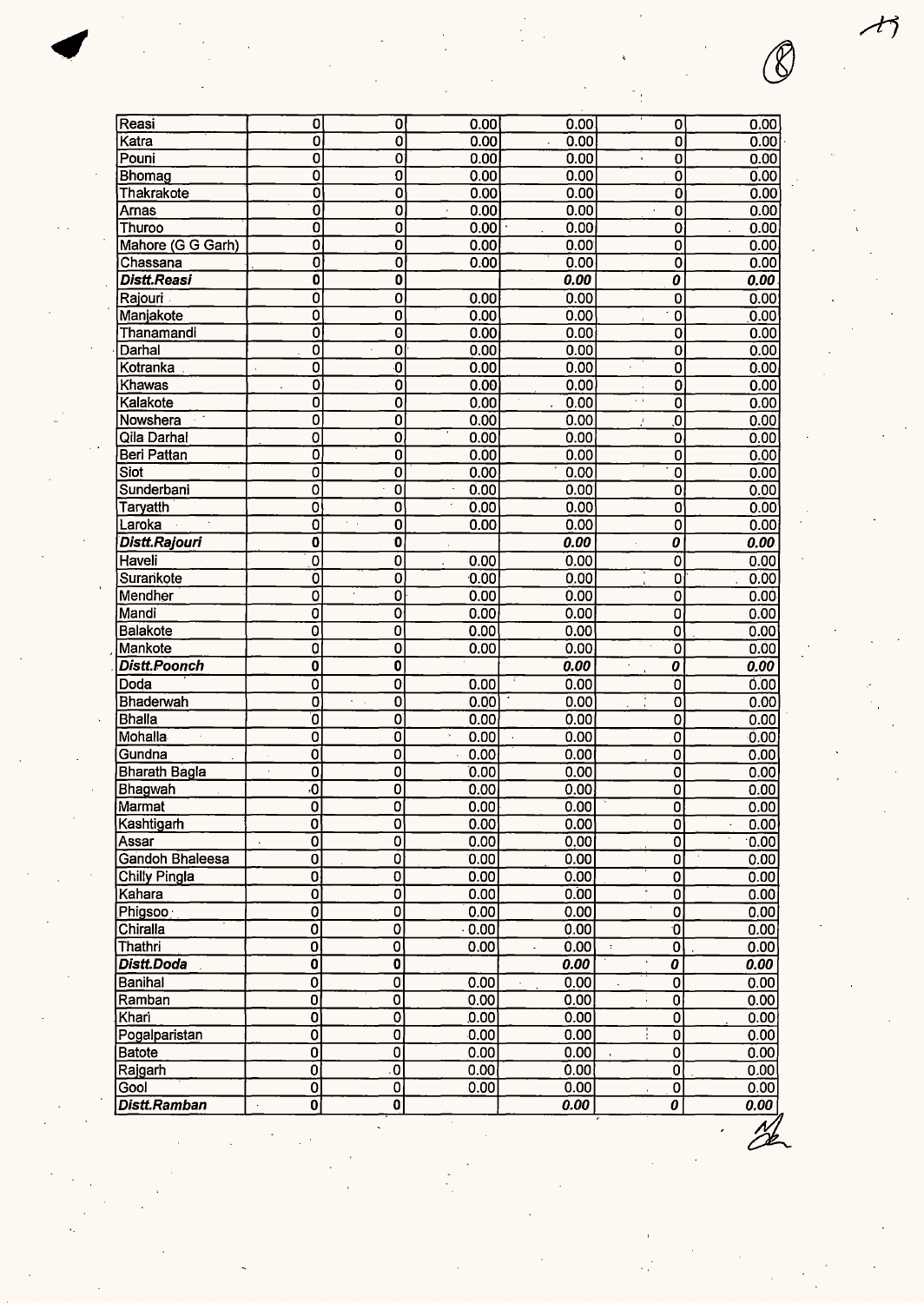| <b>Jammu Div.</b><br>_________<br>. | 8<br>$\sim$ | 4 |      | 257.98 | 104 |        |
|-------------------------------------|-------------|---|------|--------|-----|--------|
|                                     |             |   |      |        |     | 268.30 |
| Dis.Kishtwar                        | 0           |   |      | 0.00   |     | 0.00   |
| lWarwan                             | 0           |   | 0.00 | 0.001  |     | 0.00   |
| Dachan                              | 0           |   | 0.00 | 0.00   |     | 0.00   |
| Drabshalla                          | 0           |   | 0.00 | 0.00   |     | 0.00   |
| Bounjwah                            | 0           |   | 0.00 | 0.00   |     | 0.00   |
| Machail                             |             |   | 0.00 | 0.00   |     | 0.00   |
| Nagseni                             | 0           |   | 0.00 | 0.001  |     | 0.00   |
| Mughal Maidan                       | 0           |   | 0.00 | 0.00   |     | 0.00   |
| Marwah                              | 0           |   | 0.00 | 0.00   |     | 0.00   |
| Chatroo                             | 0           |   | 0.00 | 0.00   |     | 0.00   |
| lPadder(Attoli).                    | 0           |   | 0.00 | 0.00   |     | 0.00   |
| Kishtwar                            | 0           | 0 | 0.00 | 0.001  |     | 0.00   |

**\*District average yield adopted**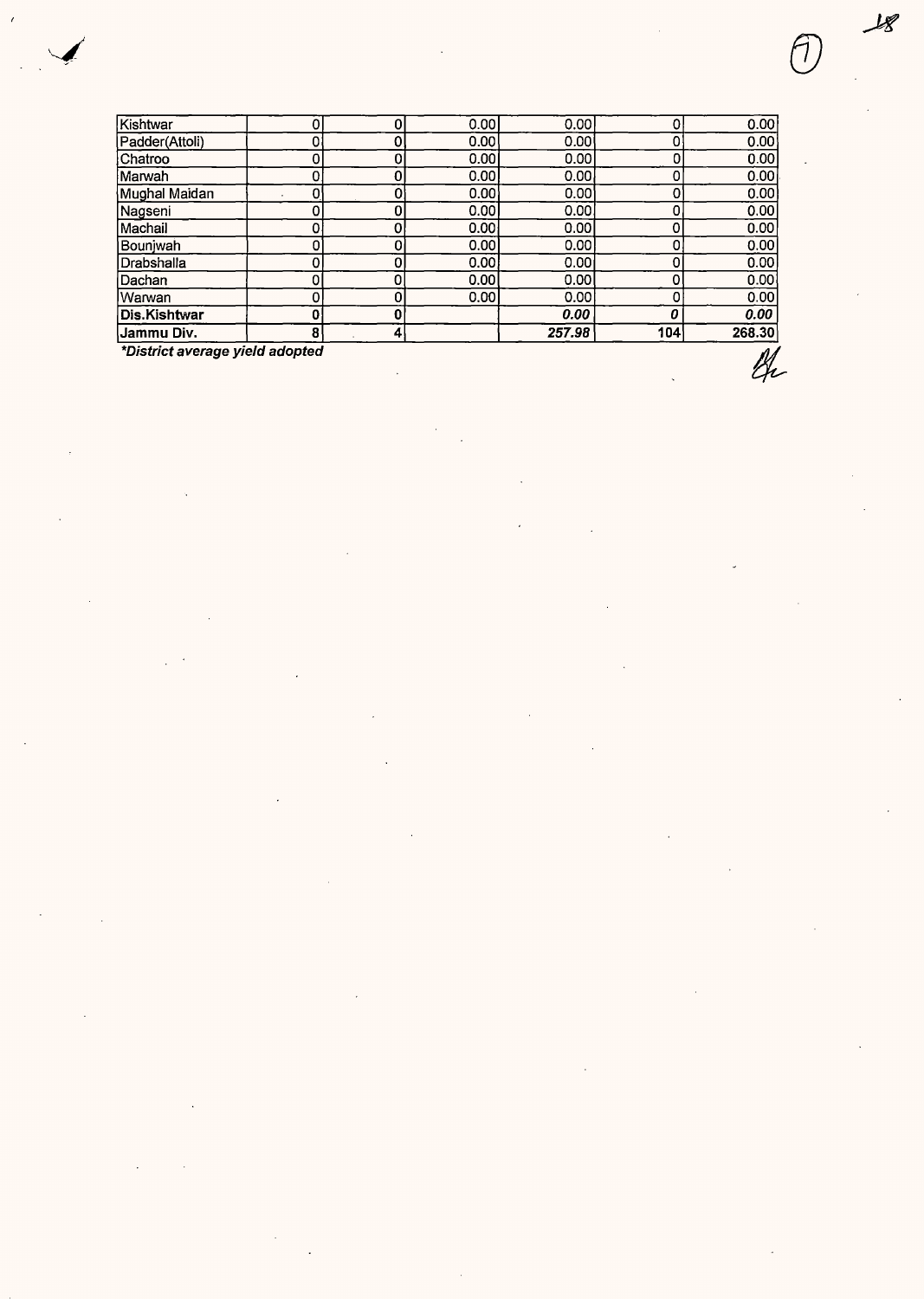# General Crop Estimation Survey Final Estimates of Average yield, Area and Production.

| State: Jammu & Kashmir |                  | <b>Season: Rabi</b>       |                           | <b>Year 2017</b> |                   | <b>Crop: Potato</b> |
|------------------------|------------------|---------------------------|---------------------------|------------------|-------------------|---------------------|
|                        |                  |                           |                           |                  |                   |                     |
| Name of the            |                  | <b>No. of Experiments</b> | <b>Area</b>               | <b>Average</b>   | <b>Production</b> | %age                |
| <b>District</b>        |                  |                           | in                        | <b>Yield in</b>  | in                | <b>Response</b>     |
|                        | <b>Planned</b>   | <b>Analysed</b>           | Hectts.                   | (Kgs/hectt)      | (Qtls.)           |                     |
| <b>Srinagar</b>        | 26               | $\overline{c}$            | 177                       | 6879.96          | 12177.53          | 7.69                |
| Ganderbal***           | $\overline{2}$   | 0                         | 66                        | 12986.02         | 8570.77           | 0.00                |
| <b>Budgam</b>          | 72<br>ï          | 68                        | 149                       | 18150.60         | 27044.40          | 94.44               |
| Anantnag**             | 10               | 0                         | 29                        | 12986.02         | 3765.95           | 0.00                |
| Kulgam                 | 16               | $\overline{2}$            | 159                       | 22735.50         | 36149.45          | 12.50               |
| Pulwama                | 32               | 28                        | 468                       | 11815.74         | 55297.67          | 87.50               |
| <b>Shopian</b>         | 0                | 0                         | 0                         | 0.00             | 0:00              | 0.00                |
| <b>Baramulla</b>       | 0                | 0                         | 0                         | 0.00             | 0.00              | 0.00                |
| <b>Bandipora</b>       | 18               | 14                        | $\overline{1}22$          | 7320.21          | 8930.66           | 77.78               |
| <b>Kupwara</b>         | 0                | 0                         | 0                         | 0.00             | 0.00              | 0.00                |
| Kashmir Div.           | $\overline{176}$ | 114                       | 1170                      | 12986.02         | 151936.41         | 64.77               |
| Jammu**                | 10               | 0                         | 5                         | 9805.92          | 490.30            | 0.00                |
| Samba                  | 0                | 0                         | 0                         | 0.00             | 0.00              | 0.00                |
| Kathua**               | $\overline{2}$   | $\mathbf 0$               | $\overline{\overline{7}}$ | 9805.92          | 686.41<br>÷.      | $\overline{0.00}$   |
| <b>Udhampur</b>        | $\overline{2}$   | $\overline{2}$            | 18                        | 9805.92          | 1765.07           | 100.00              |
| Reasi                  | 0                | 0                         | O                         | 0.00             | 0.00              | 0.00                |
| Rajouri                | 0                | 0                         | 0                         | 0.00             | 0.00              | 0.00                |
| Poonch                 | 0                | 0                         | 0                         | 0.00             | 0.00              | 0.00                |
| Kashtwar**             | Ó                | 0                         | 1                         | 9805.92          | 98.06             | 0.00                |
| Ramban                 | 0                | 0                         | 0                         | 0.00             | 0.00              | 0.00                |
| Doda**                 | 0                | 0                         | 18                        | 9805.92          | 1765.07           | 0.00                |
| Jammu Div.             | 14               | $\overline{2}$            | 49                        | 9805.92          | 4804.90           | 14.29               |
| <b>J&amp;K State</b>   | 190              | 116                       | 1219                      | 12858.19         | 156741.32         | 61.05               |

Note: (\*\*)Division Average Adopted.

 $\mathcal{B}_{q}$ 

 $19$ 

*(f)*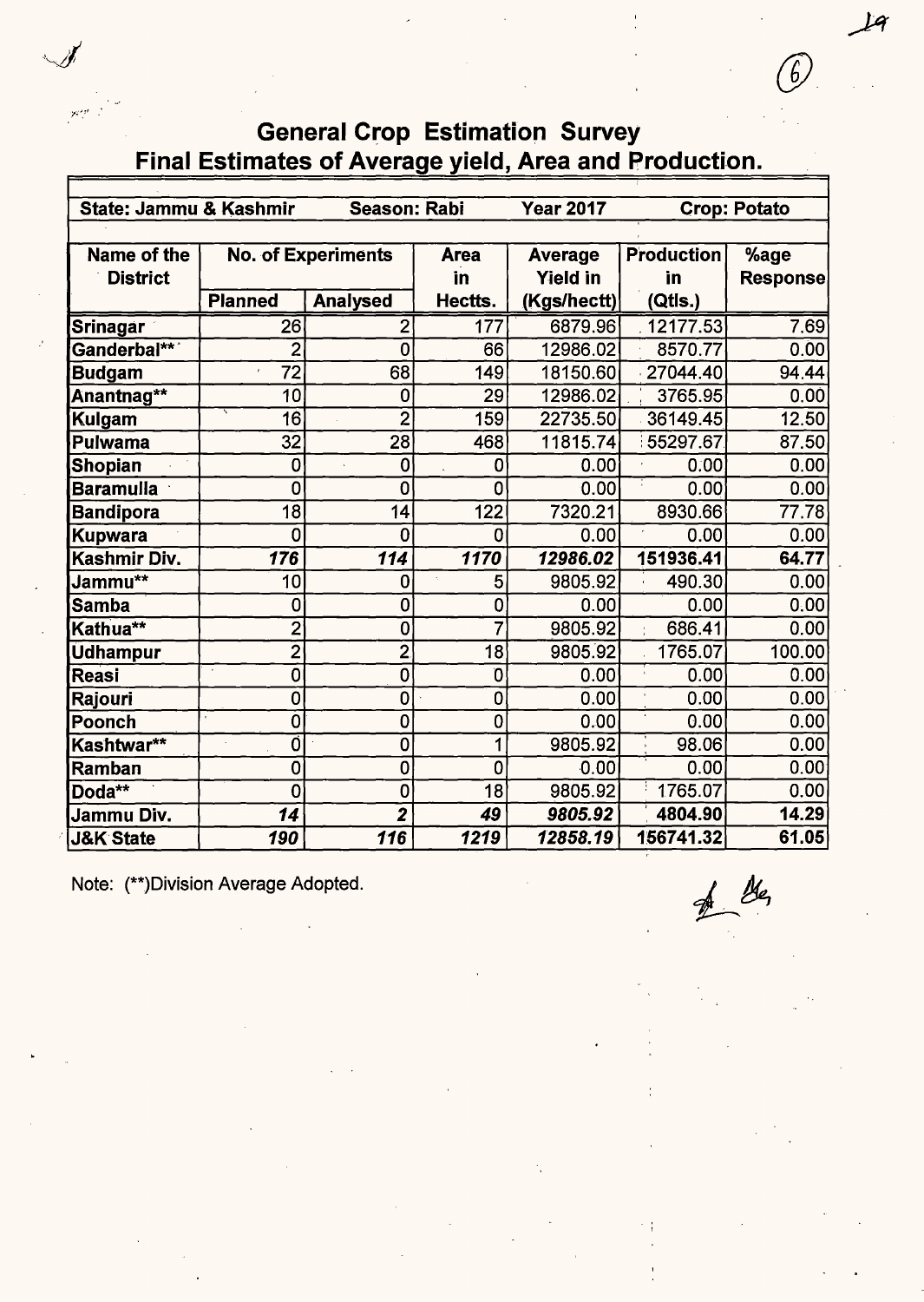### **Statement showing Final Estimate of Crop Potato for Rabi 2017 (Tehsil-Wise)**

 $\ddot{\phantom{a}}$ 

 $\mathcal{J}$ 

 $\bar{\mathcal{A}}$ 

 $\frac{1}{2}$ 

 $\langle \cdot \rangle_{\rm{eff}}$ 

 $\bar{\mathcal{A}}$ 

| Tehsil /                |                         | No. of Experiments           | Wet                       | <b>Dried</b> | Av. Yield    | Area In                 | <b>Production In</b> |
|-------------------------|-------------------------|------------------------------|---------------------------|--------------|--------------|-------------------------|----------------------|
| <b>District</b>         | <b>Planned</b>          | Analysed                     | Yield                     | Yield        | Kgs/Hect.    | (Ha.)                   | qtls.                |
|                         | $\overline{\mathbf{2}}$ | 3                            | 4                         | 5            | 6            | $\overline{\mathbf{r}}$ | 8                    |
| Srinagar (N)*           | 6                       | 0                            | 0                         | 0.00         | 6879.96      | 7                       | 481.5972             |
| Srinagar (S)*           | $\mathbf 0$             | $\overline{0}$               | $\overline{0}$            | 0.00         | 6879.96      | 40                      | 2751.9840            |
| Eidgah <sup>*</sup>     | $\overline{\mathbf{8}}$ | $\overline{0}$               | $\overline{\mathfrak{o}}$ | 0.00         | 6879.96      | 54                      | 3715.1784            |
| Central/Shalteng*       | 8                       | 0                            | 0                         | 0.00         | 6879.96      | 49                      | 3371.1804            |
| Khanyar                 | O                       | $\overline{0}$               | 0                         | 0.00         | 0.00         | 0                       | 0.0000               |
| Chanpora*               | $\overline{2}$          | $\overline{0}$               | 0                         | 0.00         | 6879.96      | 14                      | 963.1944             |
| Pantha chowk            | $\overline{2}$          | $\overline{2}$               | 34800                     | 13759.92     | 6879.96      | $\overline{13}$         | 894.3948             |
| Distt.Srinagar          | $\overline{26}$         | 2                            |                           |              | 6879.96      | $\overline{177}$        | 12177.53             |
| Kangan **               | Ō                       | 0                            |                           | 0.00         | 12986.02     | 4                       | 519.4408             |
| $Lar \star\star$        | $\overline{2}$          | 0                            |                           | 0.00         | 12986.02     | 12                      | 1558.3224            |
| Ganderbal <sup>**</sup> | 0                       | 0                            |                           | 0.00         | 12986.02     | 13                      | 1688.1826            |
| Gund <sup>**</sup>      | O                       | $\overline{0}$               |                           | 0.00         | 12986.02     | $\overline{7}$          | 909.0214             |
| Tulmulla <sup>**</sup>  | 0                       | 0                            |                           | 0.00         | 12986.02     | 8                       | 1038.8816            |
| Wakura**                | 0                       | 0                            |                           | 0.00         | 12986.02     | 22                      | 2856.9244            |
| <b>Distt.Ganderbal</b>  | $\overline{2}$          | $\overline{\mathbf{0}}$      |                           |              | 12986.02     | 66                      | 8570.77              |
| Budgam <sup>*</sup>     | $\overline{2}$          | 0                            |                           | 0.00         | 18150.60     | 8                       | 1452.0480            |
| Khansahib*              | 2                       | 0                            |                           | 0.00         | 18150.60     | 14                      | 2541.0840            |
| Beerwah                 | 0                       | 0                            |                           | 0.00         | 0.00         | 0                       | 0.0000               |
| Khag*                   | 0                       | 0                            |                           | 0.00         | 18150.60     | $\overline{13}$         | 2359.5780            |
| Charisharief            | $\overline{\mathbf{o}}$ | 0                            |                           | 0.00         | 0.00         | 0                       | 0.0000               |
| Baghat Kanipora*        | 0                       | 0                            |                           | 0.00         | 18150.60     | $\overline{12}$         | 2178.0720            |
| Chadoora                | 68                      | 68                           | 3121500                   | 1234241.10   | 18150.60     | 87                      | 15791.0258           |
| Magam                   | 0                       | 0                            |                           | 0.00         | 18150.60     | 0                       | 0.0000               |
| Narbal*                 | 0                       | 0                            |                           | 0.00         | 18150.60     | $\overline{15}$         | 2722.5900            |
| Distt. Budgam           | $\overline{72}$         | 68                           |                           |              | 18150.60     | 149                     | 27044.40             |
| Anantnag                | 0                       | 0                            |                           | 0.00         | 0.00         | 0                       | 0.0000               |
| Shangus                 | 0                       | 0                            |                           | 0.00         | 0.00         | 0                       | 0.0000               |
| Kokernag                | 0                       | $\overline{0}$               |                           | 0.00         | 0.00         | 0                       | 0.0000               |
| Dooru**                 | 4                       | 0                            |                           | 0.00         | 12986.02     | 23                      | 2986.7846            |
| Pahalgam<br>Bijbehara   | 0                       | 0<br>$\overline{\mathbf{0}}$ |                           | 0.00<br>0.00 | 0.00<br>0.00 | 0<br>$\overline{0}$     | 0.0000<br>0.0000     |
|                         | 0<br>0                  | $\overline{0}$               |                           | 0.00         | 0.00         | $\overline{0}$          | 0.0000               |
| Srigufwara<br>Salar     | 0                       | Ò                            |                           | 0.00         | 0.00         | 0                       | 0.0000               |
| Shahbaad Bala**         | 6                       | 0                            |                           | 0.00         | 12986.02     | 6                       | 779.1612             |
| Mattan                  | 0                       | $\overline{0}$               |                           | 0.00         | 0.00         | 0                       | 0.0000               |
| Larnoo                  | 0                       | o                            |                           | 0.00         | 0.00         | 0                       | 0.0000               |
| Qazigund                | $\overline{0}$          | $\overline{0}$               |                           | 0.00         | 0.00         | $\overline{0}$          | 0.0000               |
| Distt.Anantnag          | $\overline{10}$         | $\overline{0}$               |                           |              | 12986.02     | $\overline{29}$         | 3765.95              |
| Kulgam*                 | 4                       | $\overline{\mathfrak{o}}$    |                           | 0.00         | 22735.50     | $\overline{26}$         | 5911.2300            |
| D.H.Pora*               | ö                       | 0                            |                           | 0.00         | 22735.50     | $\overline{17}$         | 3865.0350            |
| Devsar*                 | $\overline{2}$          | $\overline{0}$               |                           | 0.00         | 22735.50     | 32                      | 7275.3600            |
| Frisal                  | $\overline{2}$          | $\overline{\mathbf{c}}$      | 115000                    | 45471.00     | 22735.50     | 24                      | 5456.5200            |
| Pahloo*                 | $\overline{2}$          | 0                            |                           | 0.00         | 22735.50     | 14                      | 3182.9700            |
| Yaripora*               | $\overline{0}$          | $\overline{0}$               | $\overline{\mathfrak{o}}$ | 0.00         | 22735.50     | 11                      | 2500.9050            |
| Quimoh*                 | $\overline{6}$          | $\overline{0}$               |                           | 0.00         | 22735.50     | $\overline{35}$         | 7957.4250            |
| <b>Distt. Kulgam</b>    | $\overline{16}$         | $\overline{\mathbf{2}}$      |                           |              | 22735.50     | 159                     | 36149.45             |
| Shopian                 | $\overline{0}$          | $\overline{\mathfrak{o}}$    |                           | 0.00         | 0.00         | 0                       | 0.0000               |
| Kellar                  | 0                       | $\overline{0}$               |                           | 0.00         | 0.00         | 0                       | 0.0000               |
| Keegam                  | 0                       | $\overline{0}$               |                           | 0.00         | 0.00         | $\mathbf 0$             | 0.0000               |
| Zainpora                | 0                       | $\overline{\mathfrak{o}}$    |                           | 0.00         | 0.00         | $\overline{0}$          | 0.0000               |
| Barbough                | 0                       | $\overline{\mathfrak{o}}$    |                           | 0.00         | 0.00         | $\mathbf 0$             | 0.0000               |
| chitragam               | 0                       | $\overline{0}$               |                           | 0.00         | 0.00         | $\overline{0}$          | 0.0000               |
| Herman                  | $\overline{\mathbf{o}}$ | $\overline{0}$               |                           | 0.00         | 0.00         | $\hbox{O}$              | 0.0000               |
| <b>Distt. Shopian</b>   | $\overline{\mathbf{0}}$ | $\overline{\mathfrak{o}}$    |                           |              | 0.00         | $\ddot{\mathbf{0}}$     | 0.00                 |

 $\frac{1}{6}$ 

 $\bar{\mathcal{A}}$ 

 $\hat{\boldsymbol{r}}$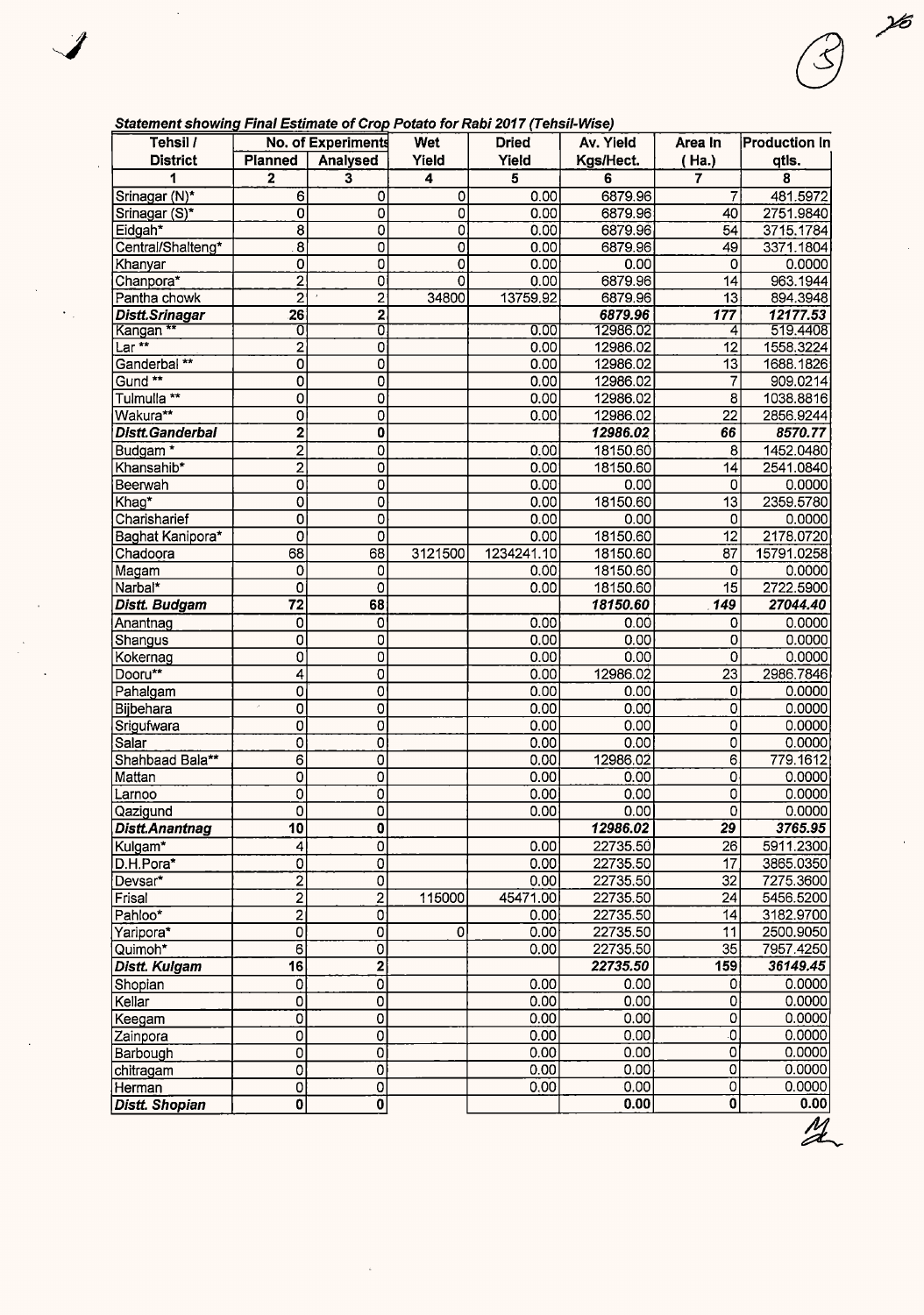| Pulwama               | 22                        | 22                        | 703900 | 278322.06         | 12651.00 | 112                              | 14169.1231 |
|-----------------------|---------------------------|---------------------------|--------|-------------------|----------|----------------------------------|------------|
| Awantipora            | 0                         | 0                         |        | 0.00              | 0.00     | ۰O                               | 0.0000     |
| Rajpura               | 6                         | $\overline{6}$            | 111700 | 44166.18          | 7361.03  | 21                               | 1545.8163  |
| Tral*                 | 0                         | 0                         |        | 0.00              | 11815.74 | 316                              | 37337.7384 |
| Pampore               | O                         | ō                         |        | 0.00              | 0.00     | 0                                | 0.0000     |
| Aripal                | Ő                         | $\overline{0}$            |        | 0.00              | 0.00     | Ò                                | 0.0000     |
| Kakapora*             | $\overline{2}$            | ō                         |        | 0.00              | 11815.74 | 19                               | 2244.9906  |
| Shahoora              | $\overline{2}$            | $\overline{\mathbf{o}}$   |        | 0.00              | 0.00     | 0                                | 0.0000     |
| <b>Distt. Pulwama</b> | $\overline{32}$           | $\overline{28}$           |        |                   | 11815.74 | 468                              | 55297.67   |
| Baramulla             | 0                         | 0                         |        | 0.00              | 0.00     | 0                                | 0.0000     |
| Tangmarg              | 0                         | ō                         |        | 0.00              | 0.00     | $\overline{0}$                   | 0.0000     |
| Sopore                | 0                         | ō                         |        | 0.00              | 0.00     | $\overline{0}$                   | 0.0000     |
| Rafiabad              | 0                         | $\overline{\mathfrak{o}}$ |        | 0.00              | 0.00     | $\overline{\mathbf{0}}$          | 0.0000     |
| Boniyar               | $\overline{0}$            | ō                         |        | 0.00              | 0.00     | $\overline{0}$                   | 0.0000     |
| Uri                   | 0                         | $\overline{\mathbf{o}}$   |        | 0.00              | 0.00     | $\overline{\mathfrak{o}}$        | 0.0000     |
| Pattan                | 0                         | ō                         |        | 0.00              | 0.00     | $\overline{\mathbf{o}}$          | 0.0000     |
| Kreeri                | 0                         | $\overline{\mathfrak{o}}$ |        | 0.00              | 0.00     | $\overline{0}$                   | 0.0000     |
| Wagoora               | 0                         | Ō                         |        | 0.00              | 0.00     | $\overline{0}$                   | 0.0000     |
| Kunzar                | $\overline{\mathbf{0}}$   | Ō                         |        | 0.00              | 0.00     | 0                                | 0.0000     |
| Kawarhama             | 0                         | Ö                         |        | 0.00              | 0.00     | 0                                | 0.0000     |
| Dangerpora            | $\overline{0}$            | O                         |        | 0.00              | 0.00     | $\overline{\mathfrak{o}}$        | 0.0000     |
| Khole                 | 0                         | $\overline{\mathbf{0}}$   |        | 0.00              | 0.00     | 0                                | 0.0000     |
| Dangiwacha            | 0                         | $\overline{\mathfrak{o}}$ |        | 0.00              | 0.00     | $\overline{\mathfrak{o}}$        | 0.0000     |
| Watergam              | $\overline{0}$            | $\overline{\mathfrak{o}}$ |        | 0.00              | 0.00     | $\overline{0}$                   | 0.0000     |
| Zanigeer              | 0                         | $\overline{\mathfrak{o}}$ |        | 0.00              | 0.00     | 0                                | 0.0000     |
| Distt. Baramulla      | 0                         | $\overline{\mathbf{0}}$   |        |                   | 0.00     | 0                                | 0.00       |
| Bandipora             | 0                         | Ō                         |        | 0.00              | 0.00     | $\overline{0}$                   | 0.0000     |
| Gureze                | 0                         | 0                         |        | 0.00              | 0.00     | 0                                | 0.0000     |
| Sonawari              | $\overline{12}$           | $\overline{10}$           | 157730 | 62366.44          | 6236.64  | 85                               | 5301.1476  |
| Aloosa                | 0                         | $\overline{\mathbf{0}}$   |        | 0.00              | 0.00     | 0                                | 0.0000     |
| Ajas*                 | $\overline{\mathbf{0}}$   | $\overline{\mathfrak{o}}$ |        | 0.00              | 7320.21  | $\overline{\mathbf{c}}$          | 146.4042   |
| Hajjan                | $\overline{6}$            | 4                         | 100675 | 39806.90          | 9951.72  | 35                               | 3483.1033  |
| Tulail                | 0                         | 0                         |        | 0.00              | 0.00     | 0                                | 0.0000     |
| Distt. Bandipora      | $\overline{18}$           | $\overline{14}$           |        |                   | 7320.21  | 122                              | 8930.66    |
| Kupwara               | 0                         | 0                         |        | 0.00              | 0.00     | 0                                | 0.0000     |
| Handwara              | $\overline{0}$            | ō                         |        | 0.00              | 0.00     | $\overline{\mathfrak{o}}$        | 0.0000     |
| Karnah                | 0                         | $\overline{\mathfrak{o}}$ |        | 0.00              | 0.00     | $\overline{\mathbf{0}}$          | 0.0000     |
| Keran                 | 0                         | $\overline{\mathfrak{o}}$ |        | 0.00              | 0.00     | 0                                | 0.0000     |
| Kralpora              | ō                         | $\overline{\mathfrak{o}}$ |        | 0.00              | 0.00     | $\overline{0}$                   | 0.0000     |
| Trehgam               | 0                         | 0                         |        | 0.00              | 0.00     | 0                                | 0.0000     |
| Drugmulla             | $\overline{0}$            | Ō                         |        | 0.00              | 0.00     | $\overline{\mathfrak{o}}$        | 0.0000     |
| Ramhal                | $\overline{0}$            | $\overline{0}$            |        | 0.00              | 0.00     | O.                               | 0.0000     |
| Machil                | $\overline{0}$            | ō                         |        | 0.00              | 0.00     | $\overline{0}$                   | 0.0000     |
| Qaziabad              | 0                         | ত                         |        | 0.00              | 0.00     | 0                                | 0.0000     |
| Langate               | 0                         | $\overline{\mathfrak{o}}$ |        | $\overline{0.00}$ | 0.00     | $\overline{0}$                   | 0.0000     |
| Zachaldar             | 0                         | Ō                         |        | 0.00              | 0.00     | $\overline{0}$                   | 0.0000     |
| Lolab                 | 0                         | 0                         |        | 0.00              | 0.00     | $\overline{0}$                   | 0.0000     |
| lalpora               | $\overline{\mathfrak{o}}$ | ō                         |        | 0.00              | 0.00     | Ö.                               | 0.0000     |
| <b>Distt. Kupwara</b> | $\overline{\mathbf{0}}$   | $\overline{\mathbf{0}}$   |        |                   | 0.00     | $\overline{\boldsymbol{\theta}}$ | 0.00       |
| Kashmir Div.          | 176                       | $\overline{114}$          |        |                   | 12986.02 | 1170                             | 151936.41  |
| <b>J&amp;K State</b>  | 190                       | 116                       |        |                   | 12858.19 | 1219                             | 156741.32  |
|                       |                           |                           |        |                   |          |                                  |            |

\* **District average yield adopted** 

**\*\*~ivision average yield adopted** 

÷

 $\mathscr{B}$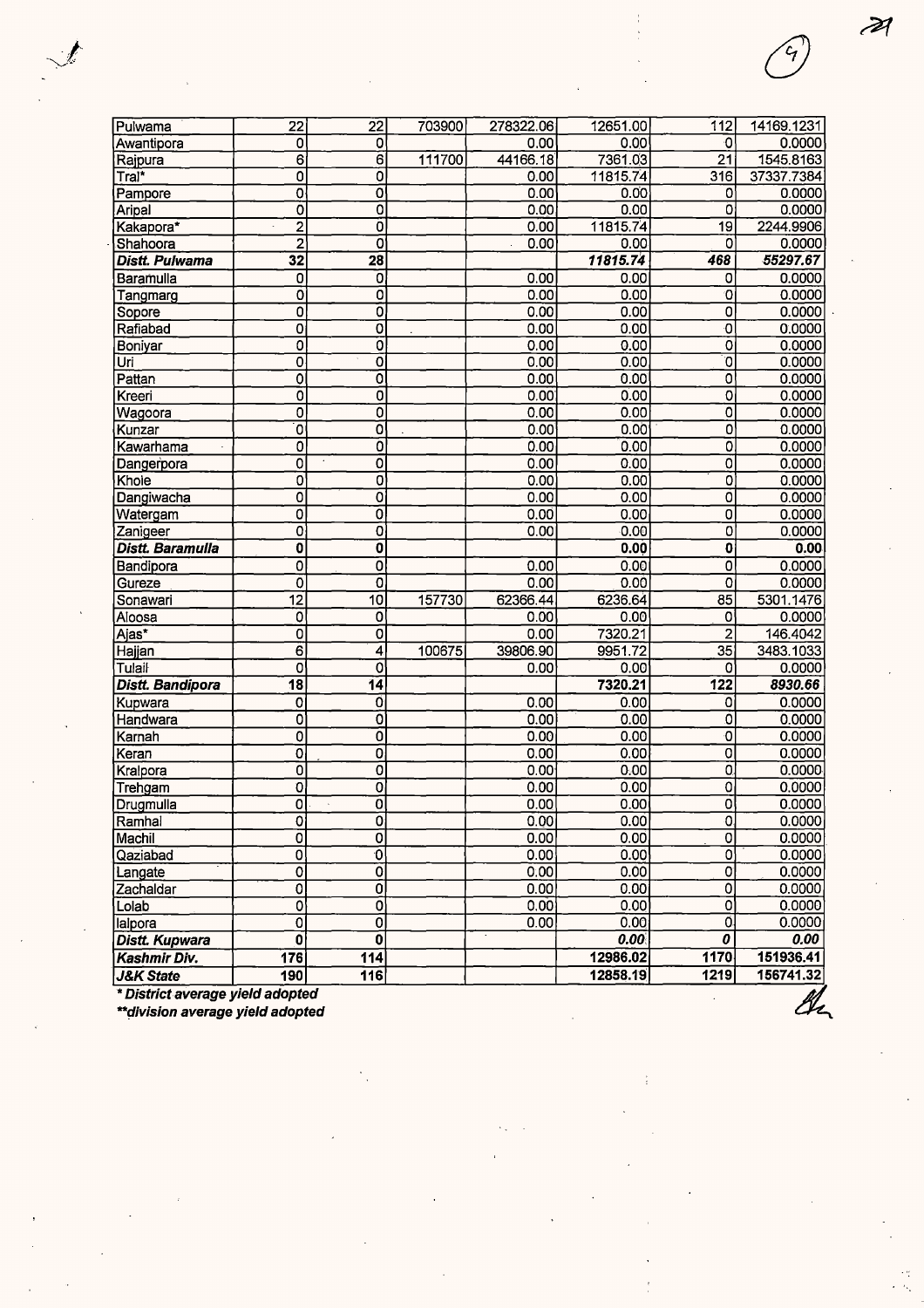| Statement showing Final Estimate of Crop Potato for Rabi 2017 (Tehsil-Wise) |
|-----------------------------------------------------------------------------|
|-----------------------------------------------------------------------------|

| Statement snowing Final Estimate of Crop Potato for Rabi 2017 (Tensil-Wise) |                                 |                           |                           |              |                |                           |                      |
|-----------------------------------------------------------------------------|---------------------------------|---------------------------|---------------------------|--------------|----------------|---------------------------|----------------------|
| Tehsil /                                                                    | <b>No of Experiments</b>        |                           | Wet                       | <b>Dried</b> | Av. Yield      | Area In                   | <b>Production in</b> |
| <b>District</b>                                                             | Planned                         | Analysed                  | Yield                     | Yield        | Kgs/Hect.      | (Ha.)                     | qtis.                |
| 1                                                                           | $\overline{\mathbf{z}}$         | 3                         | 4                         | 5            | 6              | 7                         | 8                    |
| Bishnah**                                                                   | $\overline{2}$                  | 0                         | 0                         | 0.00         | 9805.92        | 3                         | 294.18               |
| jammu North                                                                 | ō                               | 0                         | $\overline{0}$            | 0.00         | 0.00           | 0                         | 0.00                 |
| Jaurian                                                                     | 0<br>$\overline{\phantom{a}}$ . | Ō                         | $\overline{\mathfrak{o}}$ | 0.00         | 0.00           | 0                         | 0.00                 |
| Pargwal**                                                                   | 0                               | $\overline{\mathfrak{o}}$ | $\overline{0}$            | 0.00         | 9805.92        | $\overline{c}$            | 196.12               |
| Marh                                                                        | 0                               | $\overline{0}$            | $\overline{\mathfrak{o}}$ | 0.00         | 0.00           | $\overline{0}$            | 0.00                 |
| Khour                                                                       | $\overline{\mathfrak{o}}$       | $\overline{\mathfrak{o}}$ | $\overline{\mathfrak{o}}$ | 0.00         | 0.00           | 0                         | 0.00                 |
| Jammu                                                                       | 0                               | $\overline{\mathfrak{o}}$ | $\overline{\mathbf{o}}$   | 0.00         | 0.00           | 0                         | 0.00                 |
| R.S Pora                                                                    | $\overline{0}$                  | o                         | 0                         | 0.00         | 0.00           | $\overline{0}$            | 0.00                 |
| Bahu                                                                        | 0                               | $\overline{0}$            | $\overline{0}$            | 0.00         | 0.00           | 0                         | 0.00                 |
| Maira Mandarain                                                             | $\overline{0}$                  | $\overline{\mathfrak{o}}$ | $\overline{0}$            | 0.00         | 0.00           | $\overline{\mathfrak{o}}$ | 0.00                 |
| Choti Chaura                                                                | 0                               | $\overline{\mathfrak{o}}$ | $\overline{0}$            | 0.00         | 0.00           | $\overline{0}$            | 0.00                 |
| Jammu South                                                                 | 0                               | 0                         | 0                         | 0.00         | 0.00           | 0                         | 0.00                 |
| Akhnoor                                                                     | $\overline{\mathbf{o}}$         | $\overline{\mathfrak{o}}$ | 0                         | 0.00         | 0.00           | $\mathbf 0$               | 0.00                 |
| Nagrota                                                                     | 0                               | $\overline{\mathbf{0}}$   | $\overline{\mathbf{0}}$   | 0.00         | 0.00           | 0                         | 0.00                 |
| Suchitgarh                                                                  | $\bar{2}$                       | $\overline{0}$            | $\mathbf 0$               | 0.00         | 0.00           | 0                         | 0.00                 |
| Khara Bani                                                                  | 0                               | $\overline{0}$            | $\overline{0}$            | 0.00         | 0.00           | 0                         | 0.00                 |
| <b>Bhalwal</b>                                                              | 0                               | $\overline{0}$            | $\overline{\mathfrak{o}}$ | 0.00         | 0.00           | 0                         | 0.00                 |
| Mandal                                                                      | 0                               | $\overline{\mathfrak{o}}$ | $\overline{0}$            | 0.00         | 0.00           | 0                         | 0.00                 |
| Arnia                                                                       | 0                               | $\overline{0}$            | $\overline{0}$            | 0.00         | 0.00           | $\overline{O}$            | 0.00                 |
| Jammu West                                                                  | 6                               | $\overline{\mathfrak{o}}$ | 0                         | 0.00         | 0.00           | 0                         | 0.00                 |
| Dansal                                                                      | $\overline{0}$                  | 0                         | $\overline{0}$            | 0.00         | 0:00           | $\overline{0}$            | 0.00                 |
| <b>Distt. Jammu</b>                                                         | $\overline{10}$                 | $\overline{\mathbf{0}}$   |                           |              | 9805.92        | $\overline{5}$            | 490.30               |
| Samba                                                                       | 0                               | $\overline{\mathbf{0}}$   | 0                         | 0.00         | 0.00           | $\overline{0}$            | 0.00                 |
| Vijaypur                                                                    | 0                               | $\overline{\mathfrak{o}}$ | $\overline{\mathfrak{o}}$ | 0.00         | 0.00           | 0                         | 0.00                 |
| Ramgarh                                                                     | O                               | Ó                         | $\overline{O}$            | 0.00         | 0.00           | 0<br>$\sim$               | 0.00                 |
| <b>Bribrahmina</b>                                                          | 0                               | $\overline{0}$            | $\overline{\mathbf{o}}$   | 0.00         | 0.00           | 0                         | 0.00                 |
| Ghagwal                                                                     | 0                               | $\overline{0}$            | $\overline{0}$            | 0.00         | 0.00           | $\cdot$ 0                 | 0.00                 |
| Rajpura                                                                     | 0                               | $\overline{0}$            | $\overline{\mathbf{o}}$   | 0.00         | 0.00           | 0                         | 0.00                 |
| Distt. Samba                                                                | 0                               | $\overline{\mathbf{0}}$   |                           |              | 0.00           | $\overline{o}$            | 0.00                 |
| Kathua                                                                      | $\overline{2}$                  | $\overline{\mathbf{0}}$   | $\mathbf 0$               | 0.00         | 0.00           | 0                         | 0.00                 |
| Basholi                                                                     | 0                               | $\overline{\mathfrak{o}}$ | $\overline{0}$            | 0.00         | 0.00           | 0                         | 0.00                 |
| Billawar**                                                                  | O                               | $\overline{\mathfrak{o}}$ | $\overline{0}$            | 0.00         | 9805.92        | $\overline{c}$            | 196.12               |
| Bani                                                                        | Ō                               | 0                         | $\overline{0}$            | 0.00         | 0.00           | 0                         | 0.00                 |
| Hiranagar                                                                   | Ò                               | $\overline{0}$            | 0                         | 0.00         | 0.00           | 0                         | 0.00                 |
| Marheen**                                                                   | 0<br>ż,                         | $\overline{0}$            | $\overline{0}$            | 0.00         | 9805.92        | 1                         | 98.06                |
| Dingaamb                                                                    | 0<br>$\hat{\mathbf{v}}$         | $\overline{\mathfrak{o}}$ | $\overline{\mathfrak{o}}$ | 0.00         | 0.00           | $\overline{0}$            | 0.00                 |
| Mahanpur                                                                    | 0                               | 0                         | $\overline{0}$            | 0.00         | 0.00           | 0                         | 0.00                 |
| Nagri                                                                       | $\Omega$                        | $\overline{0}$            | $\overline{0}$            | 0.00         | 0.00           | $\sigma$                  | 0.00                 |
| Ramkote                                                                     | $\overline{\mathfrak{o}}$       | $\overline{0}$            | $\overline{0}$            | 0.00         | 0.00           | 0                         | 0.00                 |
| Lohimalhar <sup>**</sup>                                                    | 0                               | $\overline{\mathbf{0}}$   | 0                         | 0.00         | 9805.92        | 4                         | 392.24               |
| <b>Distt. Kathua</b>                                                        | $\overline{\mathbf{2}}$         | $\overline{\mathbf{0}}$   |                           |              | 9805.92        | $\overline{\mathbf{z}}$   | 686.41               |
| Udhampur                                                                    | $\overline{\mathfrak{o}}$       | $\overline{\mathbf{0}}$   | 0                         | 0.00         | 0.00           | $\overline{0}$            | 0.00                 |
| Ramnagar                                                                    | 0                               | $\overline{\mathfrak{o}}$ | $\overline{\mathfrak{o}}$ | 0.00         | 0.00           | $\overline{0}$            | 0.00                 |
| Chenani                                                                     | $\overline{2}$                  | $\overline{2}$            | 49600                     | 19611.84     | 9805.92        | $\overline{17}$           | 1667.01              |
| Majalta.                                                                    | $\overline{\mathbf{o}}$         | $\overline{\mathfrak{o}}$ | 0                         | 0.00         | 0.00           | $\overline{0}$            | 0:00                 |
| Panchari*                                                                   | 0                               | $\overline{0}$            | $\overline{\mathfrak{o}}$ | 0.00         | 9805.92        | 1                         | 98.06                |
| Moungri                                                                     | O                               | $\overline{\mathfrak{o}}$ | $\overline{\mathfrak{o}}$ | 0.00         | $\approx 0.00$ | $\overline{0}$            | 0.00                 |
| Basantgarh                                                                  | $\overline{\mathbf{o}}$         | 이                         | $\overline{\mathbf{0}}$   | 0.00         | 0.00           | $\overline{0}$            | 0.00                 |
| Latti                                                                       | $\overline{\mathbf{o}}$         | $\overline{\mathbf{0}}$   | $\overline{0}$            | 0.00         | 0.00           | 0                         | 0.00                 |
| Distt. Udhampur                                                             | $\overline{2}$                  | $\overline{\mathbf{2}}$   |                           | 0.00         | 9805.92        | 18                        | 1765.07              |

 $\cancel{\rightarrow}$ 

Ŝ

 $\overline{\alpha}$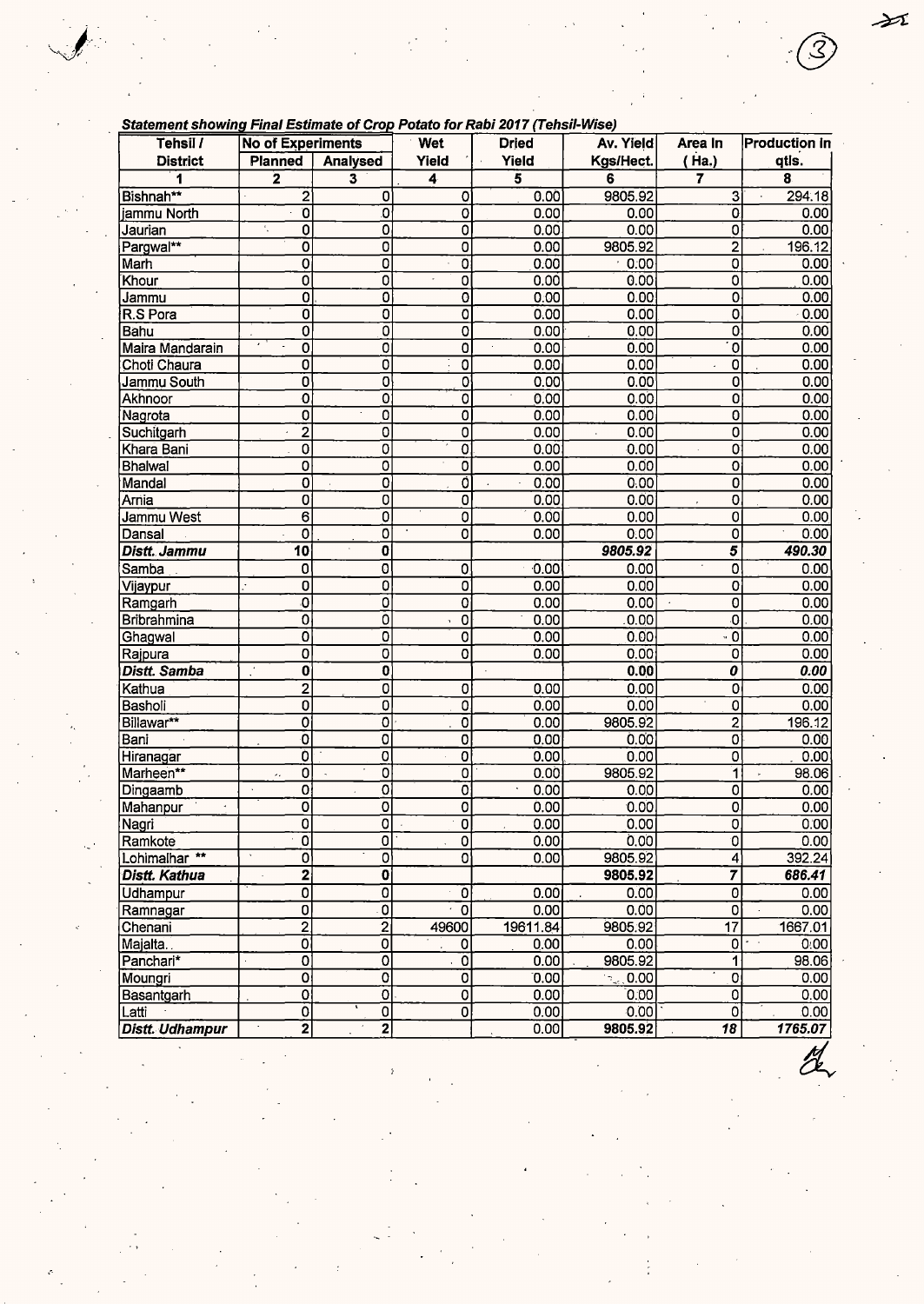| Reasi                          | 0                         | $\mathbf 0$                                          | O                         | 0.00         | 0.00              | 0                                     | 0.00          |
|--------------------------------|---------------------------|------------------------------------------------------|---------------------------|--------------|-------------------|---------------------------------------|---------------|
| Katra                          | 0                         | $\overline{\mathbf{0}}$<br>÷.                        | $\overline{\mathfrak{o}}$ | 0.00         | 0.00              | $\overline{\mathfrak{o}}$             | 0.00          |
| Pouni                          | 0                         | $\overline{0}$                                       | $\overline{0}$            | 0.00         | 0.00              | Ō                                     | 0.00          |
| Bhomag                         | 0                         | $\overline{\mathbf{o}}$                              | 0                         | 0.00         | 0.00              | 0                                     | 0.00          |
| Thakrakote                     | $\overline{\mathbf{o}}$   | $\overline{\mathbf{o}}$                              | $\overline{\mathfrak{o}}$ | 0.00         | 0.00              | $\overline{\mathfrak{o}}$             | 0.00          |
| Arnas                          | 0                         | $\overline{0}$                                       | 0                         | 0.00         | 0.00              | $\overline{0}$                        | 0.00          |
| Thuroo                         | 0                         | $\overline{\mathbf{0}}$                              | Ō                         | 0.00         | 0.00              | $\overline{0}$                        | 0.00          |
| Mahore (G G Garh)              | $\overline{0}$            | $\overline{0}$                                       | $\overline{\mathbf{0}}$   | 0.00         | 0.00              | $\overline{0}$                        | 0.00          |
| Chassana                       | $\overline{\mathfrak{o}}$ | $\overline{0}$                                       | $\overline{\mathbf{o}}$   | 0.00         | 0.00              | Ō                                     | 0.00          |
| <b>Distt.Reasi</b>             | 0                         | 0                                                    |                           |              | 0.00              | 0                                     | 0.00          |
| Rajouri                        | $\overline{\mathfrak{o}}$ | $\overline{0}$                                       | O                         | 0.00         | 0.00              | $\overline{\mathfrak{o}}$             | 0.00          |
| Manjakote**                    | $\overline{0}$            | $\overline{0}$                                       | $\overline{0}$            | 0.00         | 0.00              | $\overline{0}$                        | 0.00          |
| Thanamandi                     | 0                         | $\overline{0}$                                       | $\overline{0}$            | 0.00         | 0.00              | 0                                     | 0.00          |
| Darhal                         | 0                         | $\overline{\mathfrak{o}}$                            | 0                         | 0.00         | 0.00              | 0                                     | 0.00          |
| Kotranka                       | 0                         | 0                                                    | $\overline{\mathfrak{o}}$ | 0.00         | 0.00              | 0                                     | 0.00          |
| Khawas                         | $\overline{O}$            | $\overline{0}$                                       | $\overline{\mathfrak{o}}$ | 0.00         | 0.00              | $\overline{\mathfrak{o}}$             | 0.00          |
| Kalakote                       | $\overline{\mathfrak{o}}$ | $\overline{\mathbf{0}}$                              | $\overline{0}$            | 0.00         | 0.00              | $\overline{0}$                        | 0.00          |
| Nowshera                       | 0                         | $\overline{0}$                                       | $\overline{0}$            | 0.00         | 0.00              | 0                                     | 0.00          |
| Qila Darhal                    | 0                         | $\overline{\mathfrak{o}}$                            | $\overline{0}$            | 0.00         | 0.00              | $\overline{\mathfrak{o}}$             | 0.00          |
| Beri Pattan                    | 0                         | $\overline{\mathbf{o}}$                              | $\overline{\mathfrak{o}}$ | 0.00         | ÷.<br>0.00        | $\overline{0}$                        | 0.00          |
| Siot                           | 0                         | $\overline{0}$                                       | $\bar{0}$                 | 0.00         | 0.00              | Ó                                     | 0.00          |
| Sunderbani                     | $\overline{\mathbf{0}}$   | $\overline{\mathfrak{o}}$                            | $\overline{0}$            | 0.00         | 0.00              | $\overline{0}$                        | 0.00          |
| Taryatth                       | 0                         | $\overline{0}$                                       | $\overline{\mathfrak{o}}$ | 0.00         | 0.00              | $\overline{\mathfrak{o}}$             | 0.00          |
| Laroka                         | 0                         | 0                                                    | $\overline{\mathbf{o}}$   | 0.00         | 0.00              | 0                                     | 0.00          |
| Distt.Rajouri                  | 0                         | $\overline{\mathbf{0}}$                              |                           |              | 0.00              | 0                                     | 0.00          |
| Haveli                         | 0                         | $\overline{0}$                                       | 0                         | 0.00         | 0.00              | $\overline{0}$                        | 0.00          |
| Surankote                      | 0                         | $\overline{0}$                                       | $\overline{0}$            | 0.00         | 0.00              | ٥                                     | 0.00          |
| Mendher                        | 0                         | $\overline{0}$                                       | 0                         | 0.00         | 0.00              | O,                                    |               |
| Mandi                          | $\mathbf{0}$              | $\overline{\mathfrak{o}}$                            | $\overline{0}$            | 0.00         | 0.00              | $\overline{\mathfrak{o}}$             | 0.00.<br>0.00 |
| Balakote                       |                           | $\overline{\mathfrak{o}}$                            | $\overline{0}$            |              |                   |                                       |               |
|                                | 0                         | 0                                                    | Ō                         | 0.00<br>0.00 | 0.00<br>0.00      | $\overline{0}$                        | 0.00          |
| Mankote<br><b>Distt.Poonch</b> | 0                         | $\overline{\mathbf{0}}$                              |                           |              | 0.00              | 0<br>$\overline{\boldsymbol{\theta}}$ | 0.00          |
|                                | 0                         |                                                      |                           |              |                   |                                       | 0.00          |
| Doda                           | 0                         | $\overline{0}$                                       | 0                         | 0.00         | 0.00              | 0                                     | 0.00          |
| Bhaderwah**                    | 0                         | Ó                                                    | 0                         | 0.00         | 9805.92           | 10                                    | 980.59        |
| Bhalla **                      | 0                         | $\overline{\mathbf{o}}$                              | $\overline{\mathfrak{o}}$ | 0.00         | 9805.92           | 8                                     | 784.47        |
| Mohalla                        | Ō                         | $\overline{\mathbf{0}}$                              | 0                         | 0.00         | 0.00              | 0                                     | 0.00          |
| Gundna                         | 0                         | 0                                                    | 0                         | 0.00         | 0.00              | 0                                     | 0.00          |
| <b>Bharath Bagla</b>           | $\bar{t}$<br>0            | $\overline{0}$                                       | $\overline{\mathbf{0}}$   | 0.00         | 0.00              | 0                                     | 0.00          |
| Bhagwah                        | 0                         | $\overline{0}$                                       | 0                         | 0.00         | 0.00              | $\overline{\mathbf{0}}$               | 0.00          |
| Marmat                         | Q                         | $\overline{0}$                                       | $\overline{\mathfrak{o}}$ | 0.00         | 0.00              | 0                                     | 0.00          |
| Kashtigarh                     | 0                         | $\overline{\mathbf{0}}$                              | $\overline{0}$            | 0.00         | $\overline{0.00}$ | $\overline{\mathfrak{o}}$             | 0.00          |
| Assar                          | 0                         | $\mathbf 0$                                          | 0                         | 0.00         | 0.00              | $\overline{\mathbf{0}}$               | 0.00          |
| Gandoh Bhaleesa                | $\overline{0}$            | Ō                                                    | $\overline{\mathbf{o}}$   | 0.00         | 0.00              | 0                                     | 0.00          |
| Chilly Pingla                  | 0                         | $\overline{\mathfrak{o}}$<br>$\epsilon$ . $\epsilon$ | $\overline{\mathfrak{o}}$ | 0.00         | 0.00              | $\overline{0}$                        | 0.00          |
| Kahara                         | 0                         | $\overline{0}$                                       | $\overline{\mathbf{0}}$   | 0.00         | 0.00              | 0                                     | 0.00          |
| Phigsoo                        | 0                         | 0                                                    | $\overline{\mathbf{o}}$   | 0.00         | 0.00              | 0                                     | 0.00          |
| Chiralla                       | 0                         | $\overline{\mathfrak{o}}$                            | $\overline{\mathfrak{o}}$ | 0.00         | 0.00              | 0                                     | 0.00          |
| Thathri                        | Ò                         | 0                                                    | $\overline{0}$            | 0.00         | 0.00              | $\overline{\mathbf{o}}$               | 0.00          |
| Distt.Doda                     | Ō                         | O                                                    |                           |              | 9805.92           | 18                                    | 1765.07       |
| Banihal                        | 0                         | 0                                                    | 0                         | 0.00         | 0.00              | Ó                                     | 0.00          |
| Ramban                         | $\overline{\mathfrak{o}}$ | 0                                                    | $\overline{\mathfrak{o}}$ | 0.00         | 0.00              | Ö                                     | 0.00          |
| Khari                          | $\overline{\mathfrak{o}}$ | $\overline{\mathbf{0}}$                              | $\overline{\mathbf{0}}$   | 0.00         | 0.00              | $\overline{0}$                        | $0.00 -$      |
| Pogalparistan                  | 0                         | 0                                                    | $\overline{\mathfrak{o}}$ | 0.00         | 0.00              | o                                     | 0.00          |
| Batote<br>ris.                 | O                         | 0                                                    | $\overline{0}$            | 0.00         | 0.00              | $\overline{0}$                        | 0.00          |
| Rajgarh                        | $\overline{0}$            | 0                                                    | $\overline{\mathbf{0}}$   | 0.00         | 0.00              | $\overline{\mathfrak{o}}$             | 0.00          |
| Gool                           | 0                         | ō                                                    | $\overline{\mathfrak{o}}$ | 0.00         | 0.00              | 0                                     | 0.00          |
| Distt.Ramban                   | $\mathbf{0}$              | $\overline{\mathbf{o}}$                              |                           |              | 0.00              | 0                                     | 0.00          |
|                                |                           |                                                      |                           |              |                   |                                       |               |

J'

 $\stackrel{<}{\smile}$ 

 $\bigodot$  23